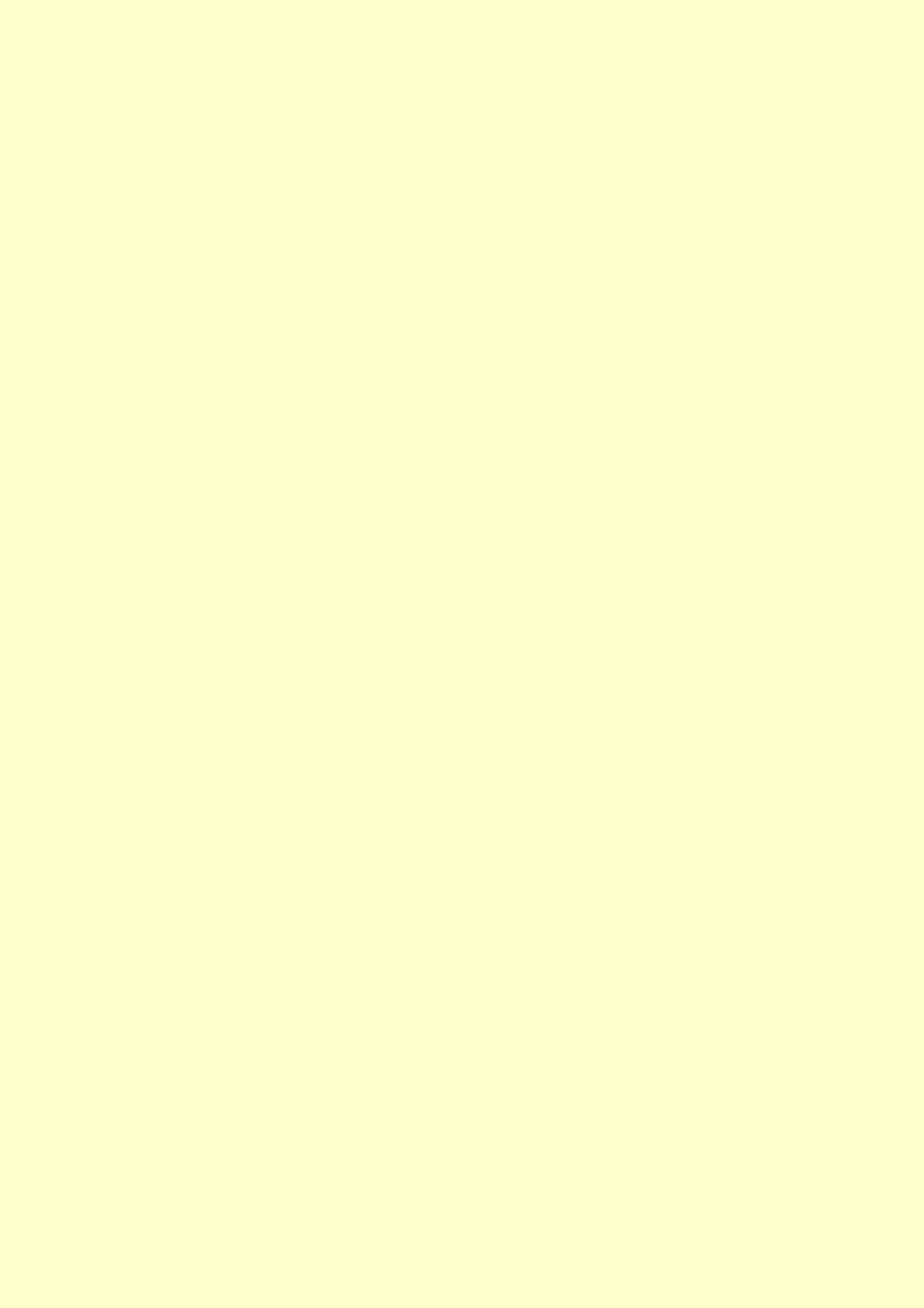# **CHAPTER-II**

#### **Audit of Transactions**

Audit of transactions of the government departments, their field formations as well as that of the autonomous bodies and public sector undertakings brought out instances of lapses in management of resources and failures in the observance of the norms of regularity, propriety and economy. These have been presented in the succeeding paragraphs.

#### **Higher and Technical Education Department**

#### **2.1 Rashtriya Uchchatar Shiksha Abhiyan**

#### **2.1.1 Introduction**

Ministry of Human Resources Development, Department of Higher Education, Government of India (MHRD) introduced (October 2013) a centrally sponsored scheme, Rashtriya Uchchatar Shiksha Abhiyan (RUSA). The aim of RUSA was to provide strategic funding to eligible State higher education institutions for reforming the higher education system as well as to improve the quality of State universities and colleges. RUSA was to be implemented in two phases *viz*., RUSA 1.0 and RUSA 2.0 spread over Twelfth plan (2012-17) and Thirteenth plan (2017-22) respectively for funding the State universities, Government colleges and aided colleges to achieve equity, access and excellence in higher education. The components included in RUSA 1.0 and RUSA 2.0 are detailed in **Appendix 2.1.1.** The project cost for all components was shared between Government of India (GoI) and Government of Maharashtra (GoM) in the ratio of 60:40.

The State Higher Education Council (SHEC) under the control of the Higher and Technical Education Department (HTED), GoM was responsible for implementation of RUSA in Maharashtra. State Project Directorate (SPD) assisted SHEC in implementation of RUSA in the State.

#### **2.1.2 Audit Scope and Methodology**

Audit was conducted between July 2021 and October 2021, with a view to assess whether:

- the plans such as State Higher Education Plan, Institutional Development Plan and Detailed Project Reports were prepared and approved timely;
- funds were released on time and its financial management was proper;
- implementation of various components of RUSA was as per the guidelines; and
- monitoring and evaluation was effective.

For this purpose, records for the period 2015-21 were test-checked in Higher and Technical Education Department, Government of Maharashtra and State Project Directorate. Besides, four out of 13 universities, four out of 14 Government colleges and 16 out of 50 aided colleges which received funds under RUSA, were randomly selected for audit scrutiny. Further, one college to which funds was released under the component "New Model Degree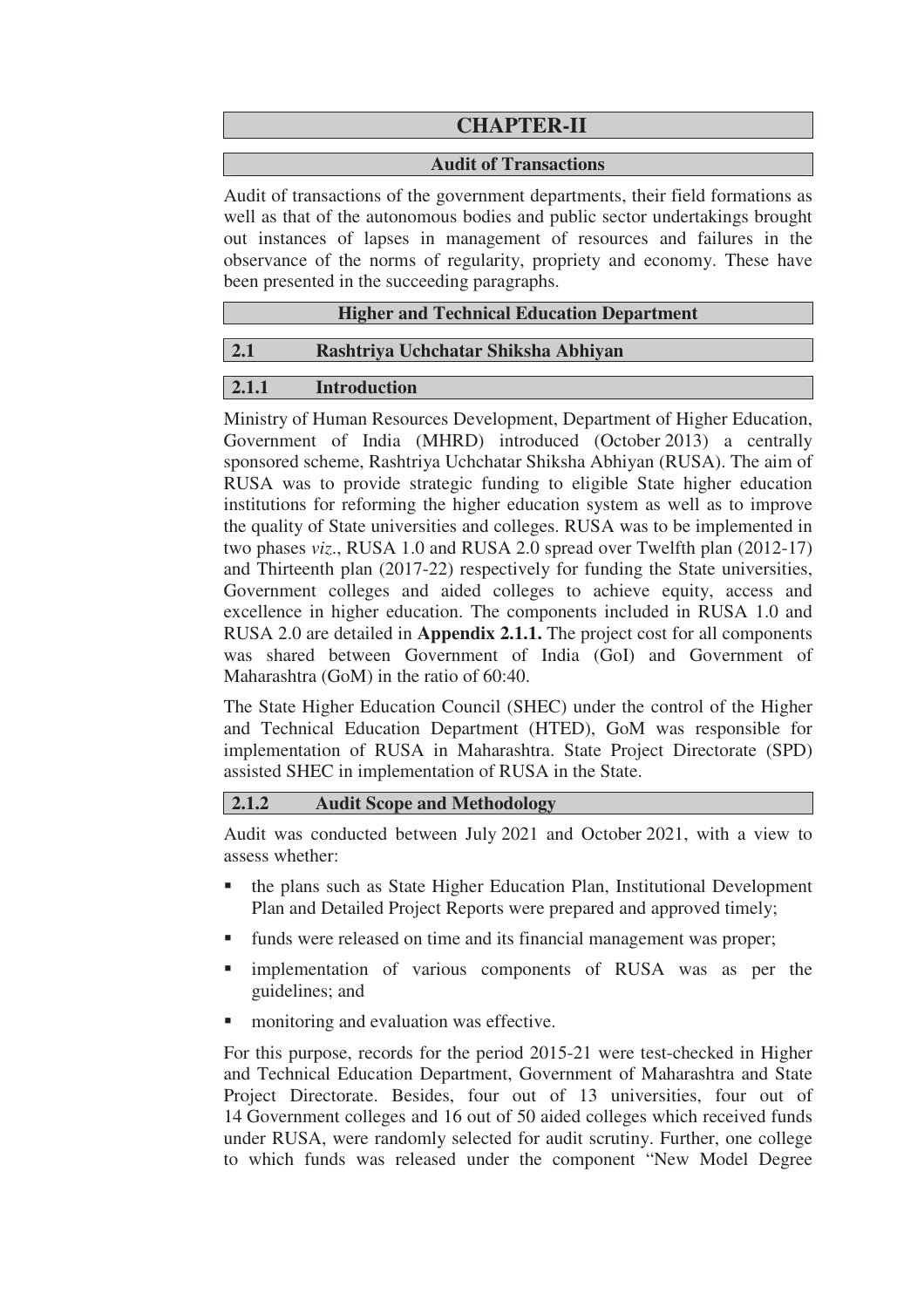Colleges" was also selected for audit scrutiny. The names of the institutions selected are shown in **Appendix 2.1.2**.

Reply received from the Government in December 2021 has been suitably incorporated at appropriate places in the Report.

## **Audit findings**

 $\overline{a}$ 

## **2.1.3 Planning**

RUSA framework envisaged a bottom-up approach to planning and budgeting to address multiple and graded inequalities and to promote need-based planning. Planning processes are to begin at the institutional level with Institutional Development Plan (IDP). These IDPs are to be combined to form State Higher Education Plan (SHEP). SHEP has two main components *viz.,* State component and Institutional component. SHEP is broken down into annual plans which constitute the basis for determining the funding to the State Governments.

# **2.1.3.1 Delay in constitution of State Higher Education Council**

As per RUSA document (September 2013), State Government was required to set up a State Higher Education Council (SHEC) by an Act of the State Legislature within two years. SHEC is the supreme policy body for higher education to develop comprehensive, long-term and inclusive higher educational plan. SHEC was responsible for determining the methodology for timely transfer of State's share to the educational institutions. SHEC was also responsible for coordination between apex bodies of RUSA at GoI and State Government and evaluation of State institutions against key performance indicators<sup>1</sup> of RUSA. GoM decided (October 2013) to participate in the implementation of RUSA in the State.

Maharashtra State Council for Higher Education was in existence in the State as per the Maharashtra University Act, 1994. However, the composition of SHEC was not as per RUSA guidelines. Higher and Technical Education Department (HTED), GoM constituted the council as per RUSA guidelines *vide* Government Resolution issued in December 2016. GoM notified (August 2017) SHEC for implementation of RUSA 1.0 in the State, as such SHEC was constituted by a Government Resolution and not through a notification under the Act.

Thus, the delay in notifying SHEC under the Act, delayed the constitution of SHEC in the State by 21 months.

# **2.1.3.2 Delay in preparation of State Higher Education Plan**

As per RUSA document, every participating State was required to prepare a State Higher Education Plan (SHEP) which was a strategic plan spread over a period of ten years, to be reviewed after five years. Audit noticed that the 10 years strategic plan was not prepared by the State.

Under RUSA 1.0, SHEP was required to be submitted to MHRD by 18 January 2014. Audit noticed that in the absence of SHEC, which was

<sup>1</sup> The key performance indicators are student attrition & transition rates and graduate employment survey results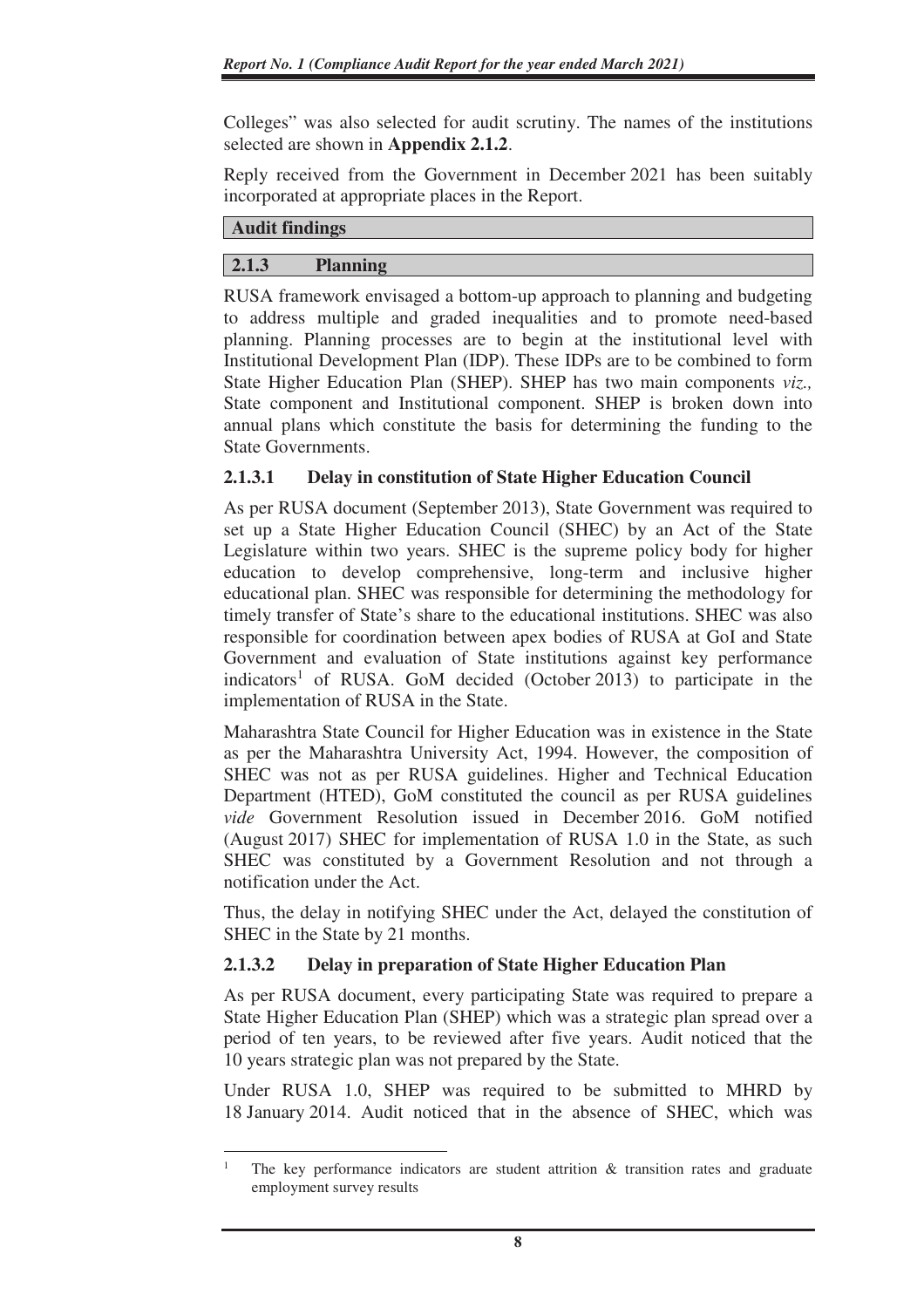responsible for developing comprehensive, long-term and inclusive higher education plan, HTED, GoM prepared the SHEP of RUSA 1.0 for two years (2015-17) instead of for the period 2014-17 on the basis of baseline data obtained from the higher education institutions. SHEP, which comprised of five components for a total outlay of  $\bar{\tau}$  462 crore, was submitted to MHRD in August 2015 after a delay of 19 months. MHRD approved (between September 2015 and September 2019) SHEP for a total outlay of  $\bar{\tau}$  295 crore. The reasons for submission of SHEP only for five components instead of 18 components were not furnished to audit.

SHEC prepared SHEP under RUSA 2.0 which was submitted by HTED, GoM to MHRD in May 2018. SHEP for the period 2018-20, comprised of 12 components for a total outlay of  $\bar{\tau}$  430.68 crore. MHRD approved (between May 2018 and September 2019) eight components of SHEP for a total outlay of ₹ 523 crore (including funding for additional requirements proposed by HTED, GoM to GoI).

Thus, the delay in the constitution of SHEC and preparation of SHEP deprived the state of the policy directions, coordination and monitoring as envisaged under RUSA.

In reply, Government attributed the delay in preparing the SHEP to administrative delay.

The audit findings in respect of financial management, scheme implementation and monitoring are discussed in the succeeding paragraphs.

#### **2.1.4 Financial Management**

As per RUSA guidelines, State is required to submit component-wise Detailed Project Reports (DPRs) of each institution duly approved by SPD to Project Approval Board (PAB). On approval by PAB, funds are released to State Government who, in turn, releases funds along with its own matching contribution to institutions through SPD.

#### **2.1.4.1 Grants and Expenditure**

The component-wise details of approved SHEPs under RUSA 1.0 and RUSA 2.0 are shown in **Appendix 2.1.3.** The details of GoI share and GoM share *vis-à-vis* expenditure incurred during 2015-21 under RUSA 1.0 and RUSA 2.0 are shown in **Table 2.1.1**.

**Table 2.1.1: Grant received** *vis-à-vis* **expenditure incurred during 2015-21** 

**(₹ in crore)** 

| Year                                                               | <b>Central</b><br>share<br>allocated | <b>Central</b><br>share<br>released | <b>State</b><br><b>Share</b><br>required to<br>be released | <b>State</b><br>share<br>released | <b>Total</b><br>fund<br>released<br>$(3+5)$ | <b>Expenditure</b><br><i>incurred</i> | <b>Balance</b><br>(Cumulative) |
|--------------------------------------------------------------------|--------------------------------------|-------------------------------------|------------------------------------------------------------|-----------------------------------|---------------------------------------------|---------------------------------------|--------------------------------|
|                                                                    | $\overline{2}$                       | 3                                   | 4                                                          | 5                                 | 6                                           | 7                                     | 8                              |
| $2015 - 16$                                                        | 34.50                                | 34.50                               | 23.00                                                      | 16.44                             | 50.94                                       | 0.00                                  | 50.94                          |
| 2016-17                                                            | 1.80                                 | 1.80                                | 1.20                                                       | 7.76                              | 9.56                                        | 43.85                                 | 16.65                          |
| 2017-18                                                            | 57.00                                | 57.00                               | 38.00                                                      | 31.38                             | 88.38                                       | 35.58                                 | 69.45                          |
| 2018-19                                                            | 45.18                                | 45.18                               | 30.12                                                      | 36.74                             | 81.92                                       | 60.85                                 | 90.52                          |
| 2019-20                                                            | 87.70                                | 54.40                               | 58.47                                                      | 36.27                             | 90.67                                       | 48.61                                 | 132.58                         |
| 2020-21                                                            | 0.00                                 | 33.30                               | 0.00                                                       | 22.20                             | 55.50                                       | 94.18                                 | 93.90                          |
| <b>Total</b>                                                       | 226.18                               | 226.18                              | 150.79                                                     | 150.79                            | 376.97                                      | 283.07                                |                                |
| Source: Government release orders and information furnished by SPD |                                      |                                     |                                                            |                                   |                                             |                                       |                                |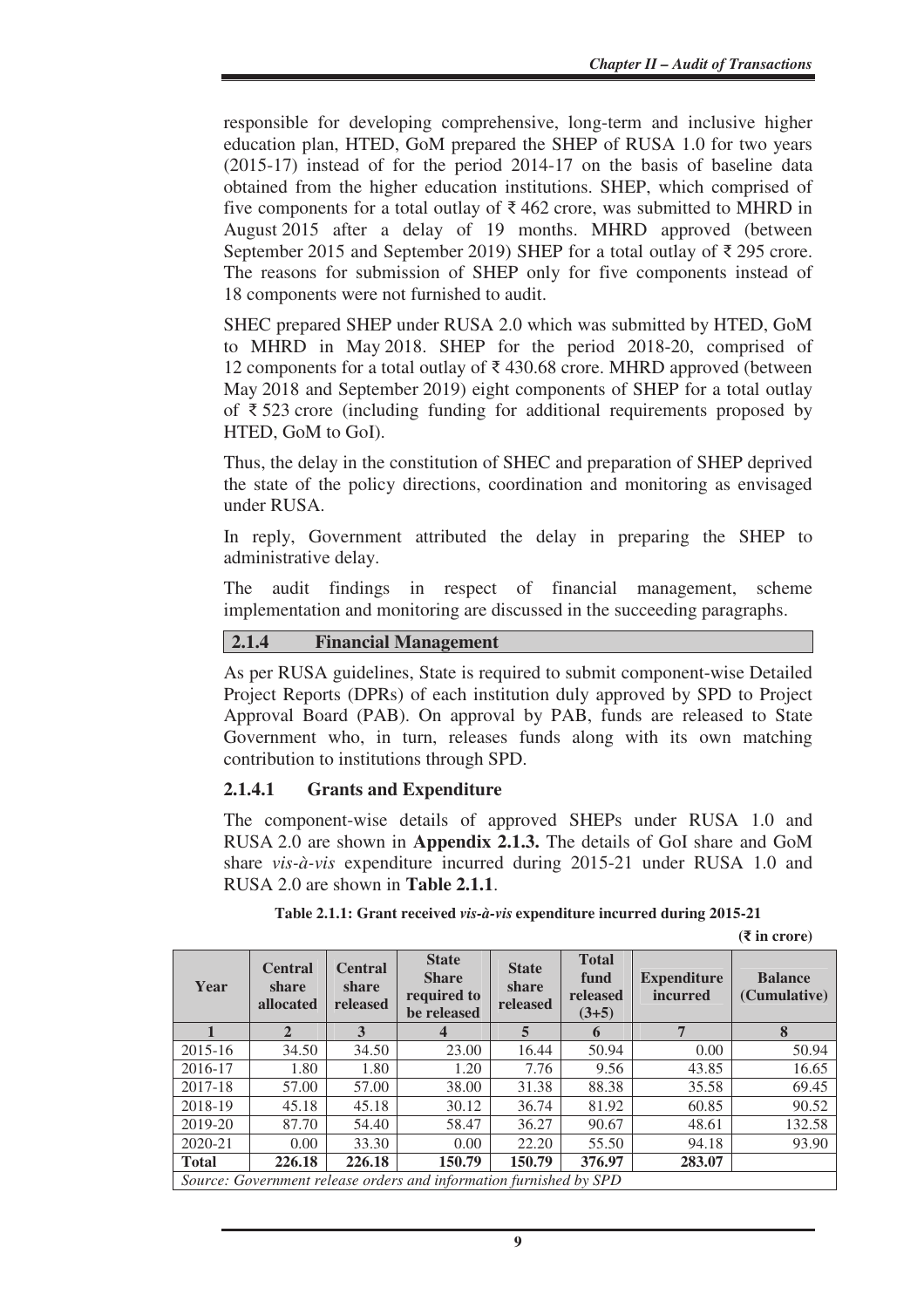# **2.1.4.2 Expenditure on higher education** *vis-à-vis* **GSDP**

One of the prerequisites for being eligible for funding under RUSA was allocation of two *per cent* of Gross State Domestic Product (GSDP) towards higher education by the end of the Twelfth Plan period.

GoM, while participating in RUSA, agreed (October 2013) to allocate two *per cent* of GSDP towards expenditure on higher education. Further, GoM in its Memorandum of Understanding of May 2018 with MHRD/National Mission, RUSA assured to allocate two *per cent* of State GSDP towards higher education by the end of March 2020.

Audit, however, observed that the actual spending on higher education during 2020-21 was only 0.31 *per cent* of the GSDP in the State. Audit further observed that instead of increase in expenditure on higher education, the expenditure, on the contrary, showed a declining trend as shown in **Table 2.1.2.** 

|                                       |                          |                     |                              | $(5 \text{ m})$        |  |  |
|---------------------------------------|--------------------------|---------------------|------------------------------|------------------------|--|--|
| Year                                  | <b>Nominal</b>           | Two per cent of     | <b>Expenditure on Higher</b> | <b>Actual spending</b> |  |  |
|                                       | <b>GSDP</b>              | <b>Nominal GSDP</b> | and Technical Education      | (percentage)           |  |  |
| 2015-16                               | 19,86,721                | 39,734              | 7,361.69                     | 0.37                   |  |  |
| 2016-17                               | 21,88,532                | 43,771              | 7,197.84                     | 0.32                   |  |  |
| 2017-18                               | 23,82,570                | 47,651              | 7,484.61                     | 0.31                   |  |  |
| 2018-19                               | 25,79,628                | 51,593              | 7,777.54                     | 0.30                   |  |  |
| 2019-20                               | $28,18,55\overline{5^2}$ | 56,371              | 8,152.95                     | 0.28                   |  |  |
| 2020-21                               | $26,61,629^3$            | 53.233              | 8,254.29                     | 0.31                   |  |  |
| Source: Civil Budget Estimates of GoM |                          |                     |                              |                        |  |  |

**Table 2.1.2: Actual expenditure on higher education during 2015-21** 

**(₹ in crore)** 

It can be seen that though nominal GSDP increased by 34 *per cent* during 2015-21, the expenditure on higher and technical education during the same period increased by only 12 *per cent*.

Government did not assign any reason for the declining percentage of expenditure on higher education but stated (December 2021) that the State would endeavour to spend higher percentage on Higher Education.

#### **2.1.4.3 Delay in release of grants**

Funds received from GoI, was to be released by the State Government along with the State share to State Project Directorate (SPD) within 15 days of receipt of central funds. The funds received by SPD was, in turn, to be released to the educational institutions within 15 days of receipt of funds from State Government.

Audit noticed that out of  $\bar{\tau}$  376.97 crore (central and state funds) disbursed by the State Government to SPD, there was delay in disbursement of ₹ 365.47 crore (97 *per cent*). Further, out of ₹ 376.97 crore received by SPD, there was delay in disbursement of ₹ 245.56 crore (56 *per cent*) to the participating higher educational institutions. The details of delay in release of funds to SPD and participating educational institutions are shown in **Appendix 2.1.4** and summarised in **Table 2.1.3.**

 $\overline{2}$ Estimated

<sup>3</sup> Estimated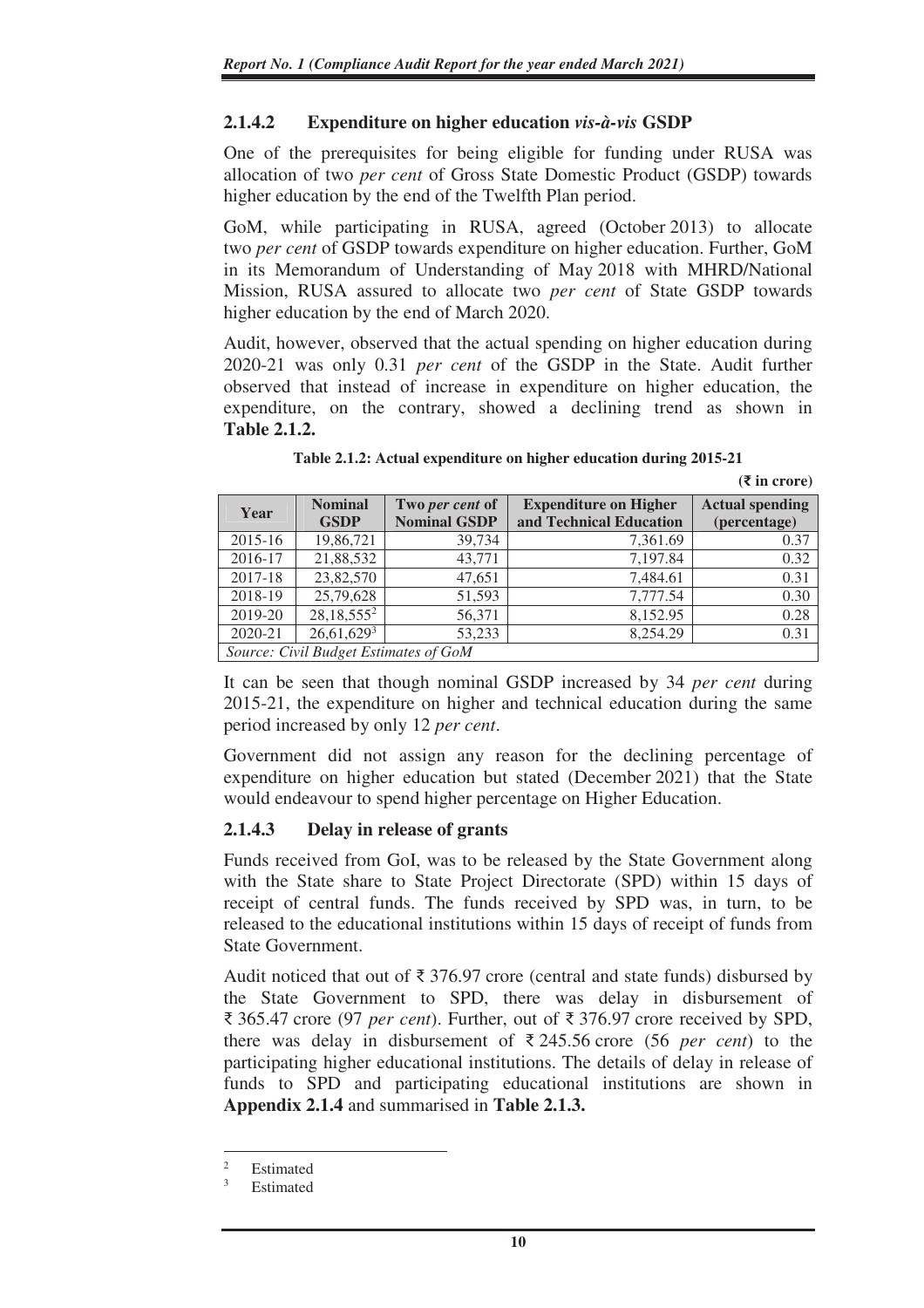| Year                                            | Delay in release of<br>central and state share<br>by State Govt to SPD<br>(Delay range) | <b>Amount of</b><br>grant<br>$(\bar{\mathbf{\mathsf{z}}}$ in crore) | Delay in release of<br>funds by SPD to<br>institutions<br>(Delay range) | <b>Amount of</b><br>grant<br>$(\bar{\mathbf{\mathsf{z}}}$ in crore) |  |  |
|-------------------------------------------------|-----------------------------------------------------------------------------------------|---------------------------------------------------------------------|-------------------------------------------------------------------------|---------------------------------------------------------------------|--|--|
| 2015-16                                         | 74 to 166 days                                                                          | 57.50                                                               | 10 to 70 days                                                           | 57.50                                                               |  |  |
| 2016-17                                         | 55 days                                                                                 | 3.00                                                                | 10 days                                                                 | 3.00                                                                |  |  |
| 2017-18                                         | 12 to 293 days                                                                          | 95.00                                                               | 1 to 137 days                                                           | 95.00                                                               |  |  |
| 2018-19                                         | 11 to 63 days                                                                           | 75.30                                                               | 1 to 76 days                                                            | 75.30                                                               |  |  |
| 2019-20                                         | 55 to 250 days                                                                          | 146.17                                                              | 5 to 52 days                                                            | 146.17                                                              |  |  |
| Source: Fund release orders of GoI, GoM and SPD |                                                                                         |                                                                     |                                                                         |                                                                     |  |  |

**Table 2.1.3: Range of delay at GoM and SPD in releasing of funds to educational institutions** 

As seen from **Table 2.1.3**, the delay in release of funds by State Government and SPD ranged between one to 293 days.

Government attributed (December 2021) the delay in release of funds to late receipt of funds in Budget Distribution System, DPR clarifications and late release of funds due to COVID-19*.*

Reply is not acceptable as the release of funds in Budget Distribution System is the responsibility of Government while the delay attributed to DPR clarification only indicated lack of detailed scrutiny of DPR before approval. Further, the delay on account of COVID 19 was restricted to only  $\bar{\tau}$  6.75 crore (received in March 2020) out of  $\bar{\tau}$  87.70 crore received from GoI during 2019-20.

# **2.1.4.4 Insufficient budget provision**

In 2015-16, GoI sanctioned ₹ 34.50 crore, being 60 *per cent* of central share. For the State share of 40 *per cent*, GoM made budget provision of ₹ 16.44 crore (28.59 *per cent*) in 2015-16 and balance ₹ 6.56 crore (11.41 *per cent*) in 2016-17. The short provision resulted in delay of 153 days in disbursement of funds. Similarly, in 2017-18, GoI released ₹ 57 crore, being 60 *per cent* of central share. As against this, GoM made budget provision of ₹ 31.38 crore (33.03 *per cent*) in 2017-18 and balance ₹ 6.62 crore (6.97 *per cent*) in 2018-19. The short provision resulted in delay of 293 days in release of funds to higher educational institutions.

Government attributed (December 2021) the short provision to administrative procedures and stated that attempts would be made to provide matching share on time henceforth.

# **2.1.4.5 Funds kept in other than the dedicated savings bank account**

RUSA guidelines (1.0) stipulated that SHEC and beneficiary institutions should open only one dedicated savings bank account in a scheduled commercial bank, preferably a nationalised bank. This was to discourage scattered maintenance of RUSA funds which would lead to weak financial management and poor internal controls.

Audit noticed that in four out of 24 test-checked higher educational institutions (New Model Degree College, Nandurbar was yet to be functional), the grants received under RUSA were kept in current bank accounts, fixed deposits *etc*., instead of dedicated savings bank accounts as discussed below: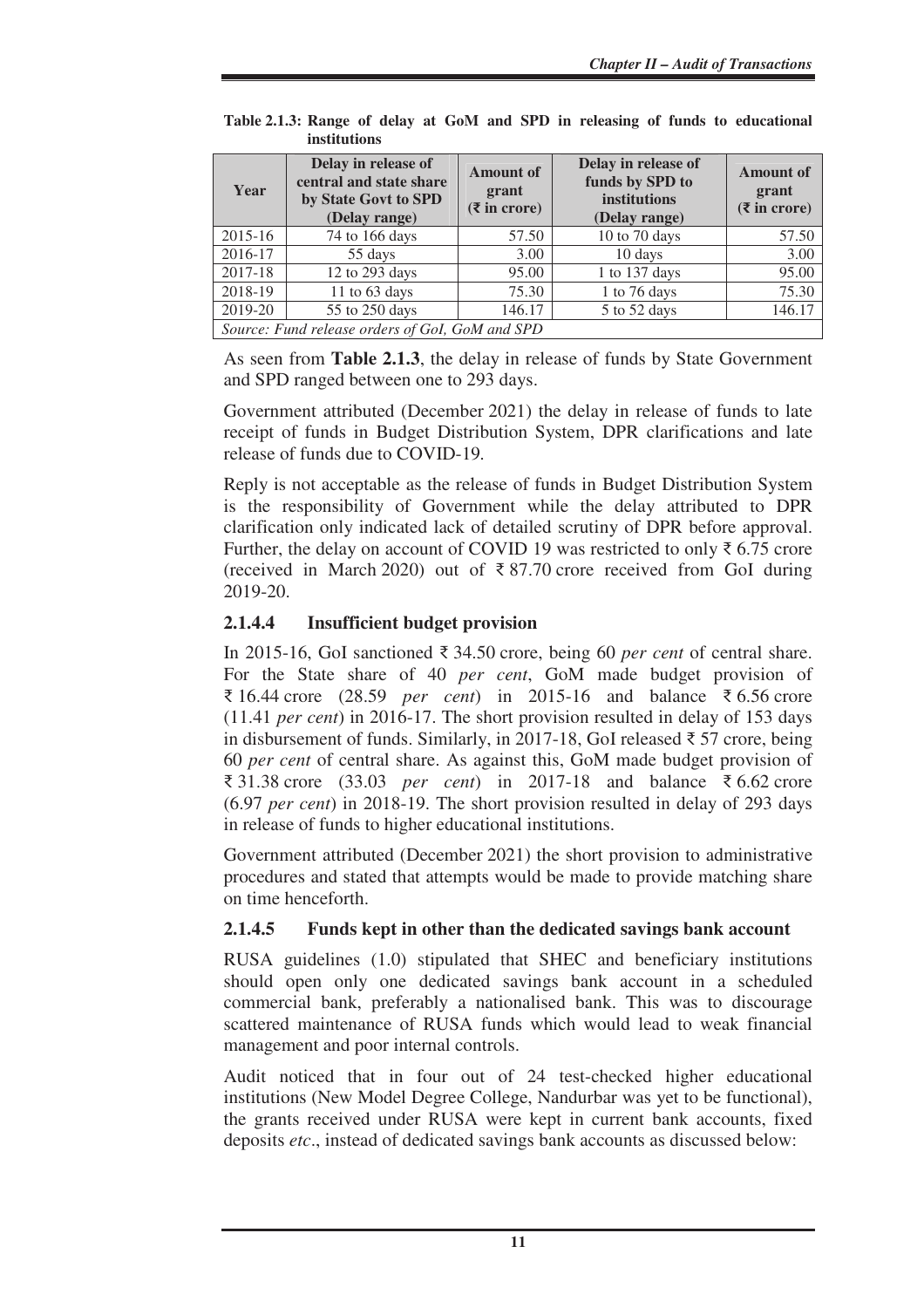# *Shivaji University, Kolhapur*

Shivaji University, Kolhapur (SU) received (March 2016 and March 2019) ₹ 20 crore under the component "Infrastructure grants to Universities". SU transferred (January 2019)  $\bar{\tau}$  3.26 crore into a fixed deposit for issue of letter of credit to the supplier for purchase of x-ray photoelectron spectrophotometer. The shipment was delivered in June 2020 and  $\bar{\xi}$  3.11 crore was paid to the supplier. The University, however, retained the balance amount of  $\bar{\tau}$  25.14 lakh (including interest on deposit) for more than a year in fixed deposit and transferred only  $\bar{\tau}$  18.25 lakh to SPD in June 2021 retaining the balance amount of ₹6.90 lakh.

# *University of Mumbai*

University of Mumbai (UoM) received (March 2016) ₹ 5.58 crore for procurement of equipment under the component "Infrastructure grant to Universities" (RUSA 1.0). Audit observed that UoM, initially kept the funds in a dedicated saving bank account of RUSA but deposited (June 2016) ₹ five crore in fixed deposit account on the ground that the fund was not required for immediate use. The fixed deposit was encashed during the period July 2016 and July 2017 and the interest of ₹ 20.44 lakh was refunded to SPD in August 2021.

# *Rajaram College, Kolhapur*

Rajaram College, Kolhapur received (between April 2016 and December 2017) ₹ 1.50 crore under the component "Infrastructure grants to colleges" (RUSA 1.0). Audit noticed that the entire grant was kept in current bank account instead of dedicated savings bank account as envisaged in the RUSA guidelines. As on March 2021, Rajaram College had spent ₹ 1.17 crore for infrastructural development and the balance  $\bar{\xi}$  33.24 lakh was transferred to SPD, in July 2021.

# *Chhatrapati Shahu Institute of Business Education and Research, Kolhapur*

Chhatrapati Shahu Institute of Business Education and Research, Kolhapur received (between December 2018 and October 2020)  $\overline{\xi}$  3.75 crore under RUSA 2.0 for component No.8, "Enhancing quality and excellence in select autonomous colleges". Audit noticed that the institute had kept the grants in current accounts instead of dedicated savings bank account.

In reply, Government stated (December 2021) that all the four institutions were reprimanded and instructed to follow RUSA guidelines. Government further stated that as per new policy, the SPD has opened a single nodal bank account and the implementing agencies *i.e.,* the higher educational institutions have opened a zero-balance subsidiary account through which payments are made up to the drawing limits set by SPD.

The fact that these institutions kept funds in current account and fixed deposit account for long period indicated lack of adequate monitoring by SPD to prevent violation of RUSA guidelines aimed at strengthening financial management and internal controls.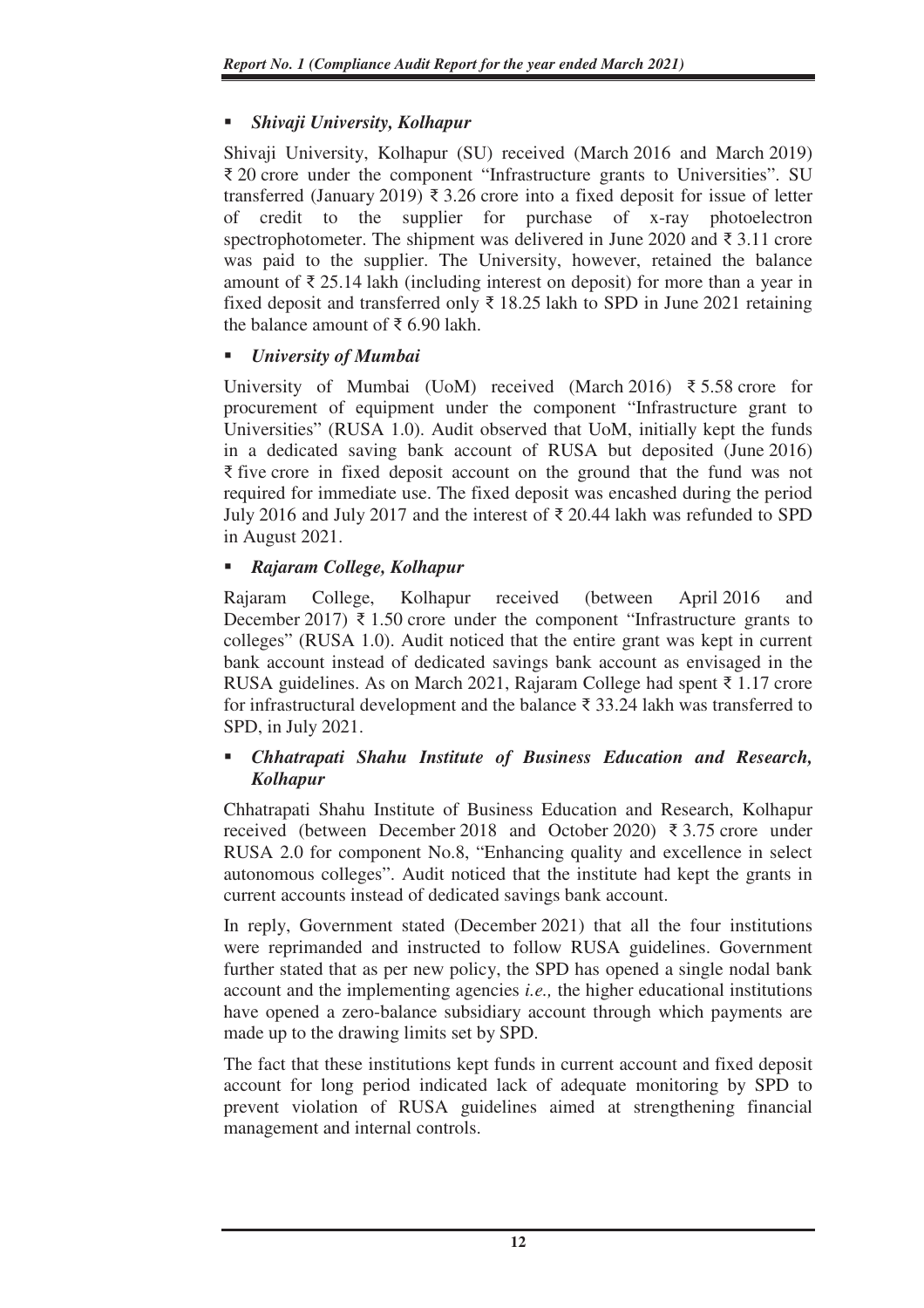#### **2.1.5 Scheme Implementation**

The irregularities/shortcomings noticed in implementation of the Scheme are discussed in the succeeding paragraphs.

#### **2.1.5.1 Creation of Universities by conversion of colleges in a cluster**

RUSA 1.0 and 2.0, provided for a grant of  $\overline{5}$  55 crore per university for creation of universities by conversion of colleges in a cluster (component No. 2). Under this component, university was to be created by pooling the resources of three to five existing colleges that had adequate academic, physical and technical infrastructural facilities. The aim of cluster universities was to address the critical gap in spatial distribution of higher educational institutions across the State. The Project Approval Board (PAB) accorded (May 2018 and January 2019) approval for the creation of three cluster universities<sup>4</sup> in the State.

Audit noticed that although Karmaveer Bhaurao Patil University, Satara was accorded approval in January 2019, the University was notified in October 2021 after a delay of 20 months. Scrutiny by audit revealed that in a meeting held (June 2019) between HTED, GoM and SPD, it was decided that the expenditure on the proposed new posts in the University would be borne by the University without any financial burden on the State Government. However, this fact was not brought out in the draft notification for the establishment of the University. The Law and Judiciary Department while vetting the notification opined (July 2019) that concurrence of the Finance Department be obtained. HTED, GoM thereafter, belatedly obtained (January 2021) undertaking from Karmaveer Bhaurao Patil University that the financial burden on the newly created post would be borne by the University out of its own fund. Subsequently after obtaining cabinet approval, the University was notified in October 2021.

Thus, the delay in obtaining undertaking from Karmaveer Bhaurao Patil University and failure to mention about the financial burden of new posts in the draft notification delayed the notification of the University. Grant was also not released to the University till date (December 2021).

Similarly, Dr. Homi Bhabha University, Mumbai and Hyderabad (Sindh) National Collegiate University, Mumbai were notified in February 2019 and October 2019 respectively. However, due to non-receipt of grant from GoI, GoM has not released grant to these Universities (December 2021)

Government stated (December 2021) that the grant was not released to the University as fund was not released by GoI for which State Government was following up with GoI.

<sup>4</sup> (1) Dr. Homi Bhabha University, Mumbai (comprising of (i) Institute of Science, Mumbai (Lead College), (ii) Sydenham College, Mumbai, (iii) Government B.Ed. College, Mumbai and (iv) Elphinstone College, Mumbai), (2) Hyderabad (Sindh) National Collegiate University, Mumbai (comprising of (i) Hassaram Rijhumal College of Commerce and Economics, Mumbai (Lead College), (ii) Kishinchand Chellaram College, Mumbai and (iii) Bombay Teachers Training College, Mumbai) and (3) Karmaveer Bhaurao Patil University, Satara (comprising of (i) Yashwantrao Chavan Institute of Science, Satara (Lead College), (ii) Dhananjay Gadgil College of Commerce, Satara and (iii) Rayat Shikshan Santha's Chhatrapati Shivaji College, Satara)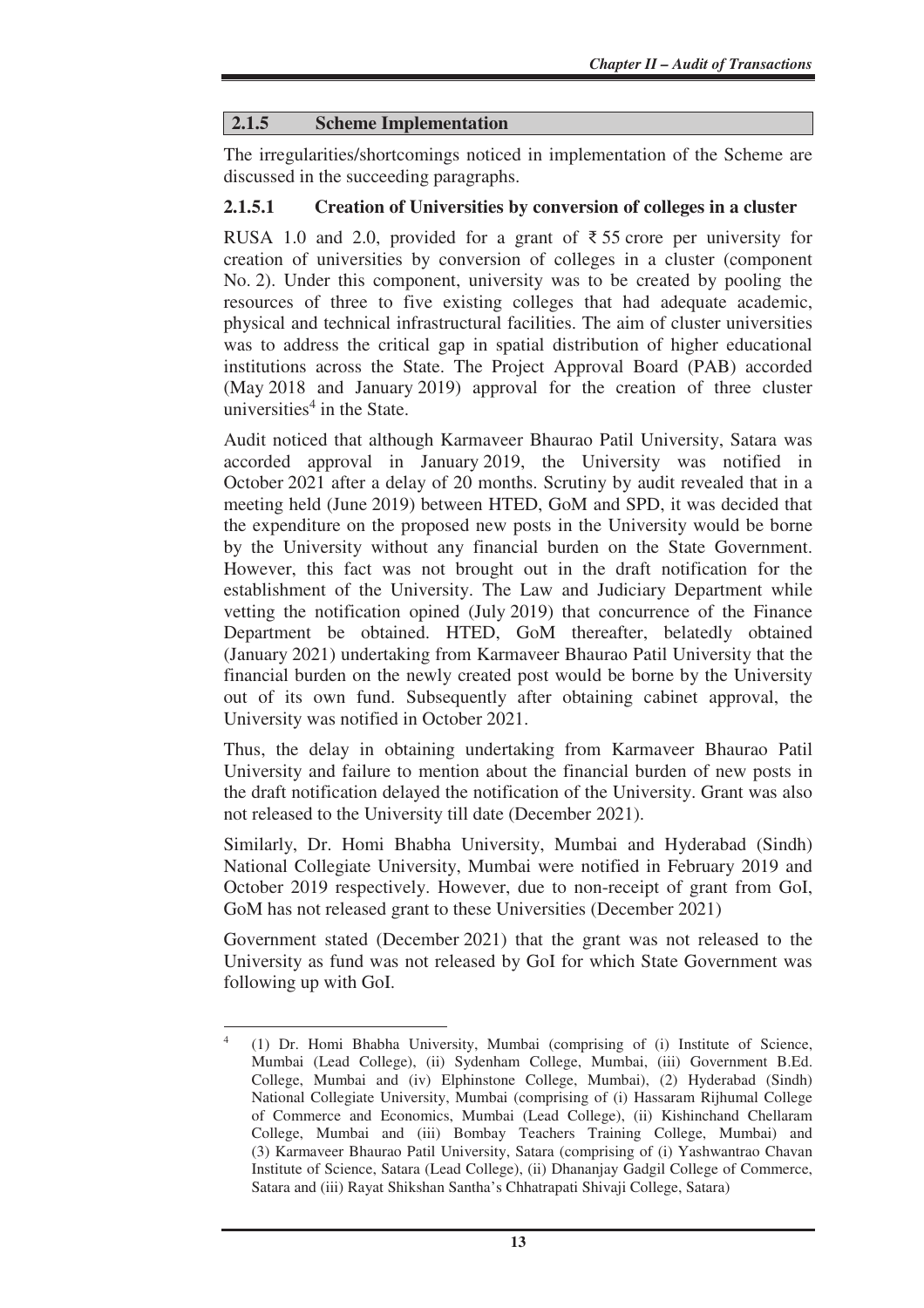# **2.1.5.2 Creation of University by way of upgradation of existing Autonomous College**

Under RUSA 2.0, a grant of ₹55 crore per institution was provided to the participating autonomous colleges towards physical infrastructure, academic quality and governance structure, for upgradation to university. The grant was provided under Component No.1 "Creation of University by way of upgradation of existing autonomous college."

Audit noticed that a proposal of Fergusson College, Pune for creation of Fergusson State University, Pune (FU) under Maharashtra University Act, 2016 was approved (May 2018) by PAB with the condition that the enactment of the university and submission of action plan for proposed university should be done within three months from the date of approval. However, the final notification could not be issued as the management of the college raised (February 2019) issues of loss of management control. To address this issue, HTED, GoM constituted (February 2019) a committee headed by Ex-Vice Chancellor of Kavayitri Bahinabai North Maharashtra University, Jalgaon which was required to submit recommendations within one week. However, the Committee did not submit its recommendations. Thus, Government lost an opportunity to avail GoI funds of  $\bar{\xi}$  33 crore (60 *per cent* of ₹ 55 crore).

Government stated (December 2021) that FU has indicated no interest in upgradation to University owing to land issues/litigation.

The reply is not acceptable as in the event of non-interest by FU, HTED, GoM could have forwarded the proposal of other institutions out of the 17 institutions which had submitted letter of intent for creation of university.

# **2.1.5.3 Establishment of New Model Degree College**

PAB accorded (May 2018) approval for establishment of New Model Degree College at Nandurbar (NMDC) under component No. 5 of RUSA 2.0. PAB also approved (July 2018) DPR with the intake capacity of 1,800 students (revised to 4,320 students at GoM level).

Audit noticed that SPD identified (August 2020) Jai Hind College, Mumbai as a mentor for NMDC and a Memorandum of Understanding (MoU) for overall development in academics, research activities, National Assessment and Accreditation Council activities was to be executed between them. However, MoU between parties was not executed till date (September 2021) as Jai Hind college was not ready to bear the financial burden of travel expenses for imparting training to teachers and students of NMDC. Further, the construction of college building was not completed (December 2021) and therefore, it could not be made functional from academic year 2019-20 as envisaged.

Government stated (December 2021) that the delay was on account of non-availability of approach road to the site and COVID-19 pandemic. It was further stated that the internal work in college building and hostels was in progress and the work would be completed by March 2022, subject to availability of third and final installment from GoI.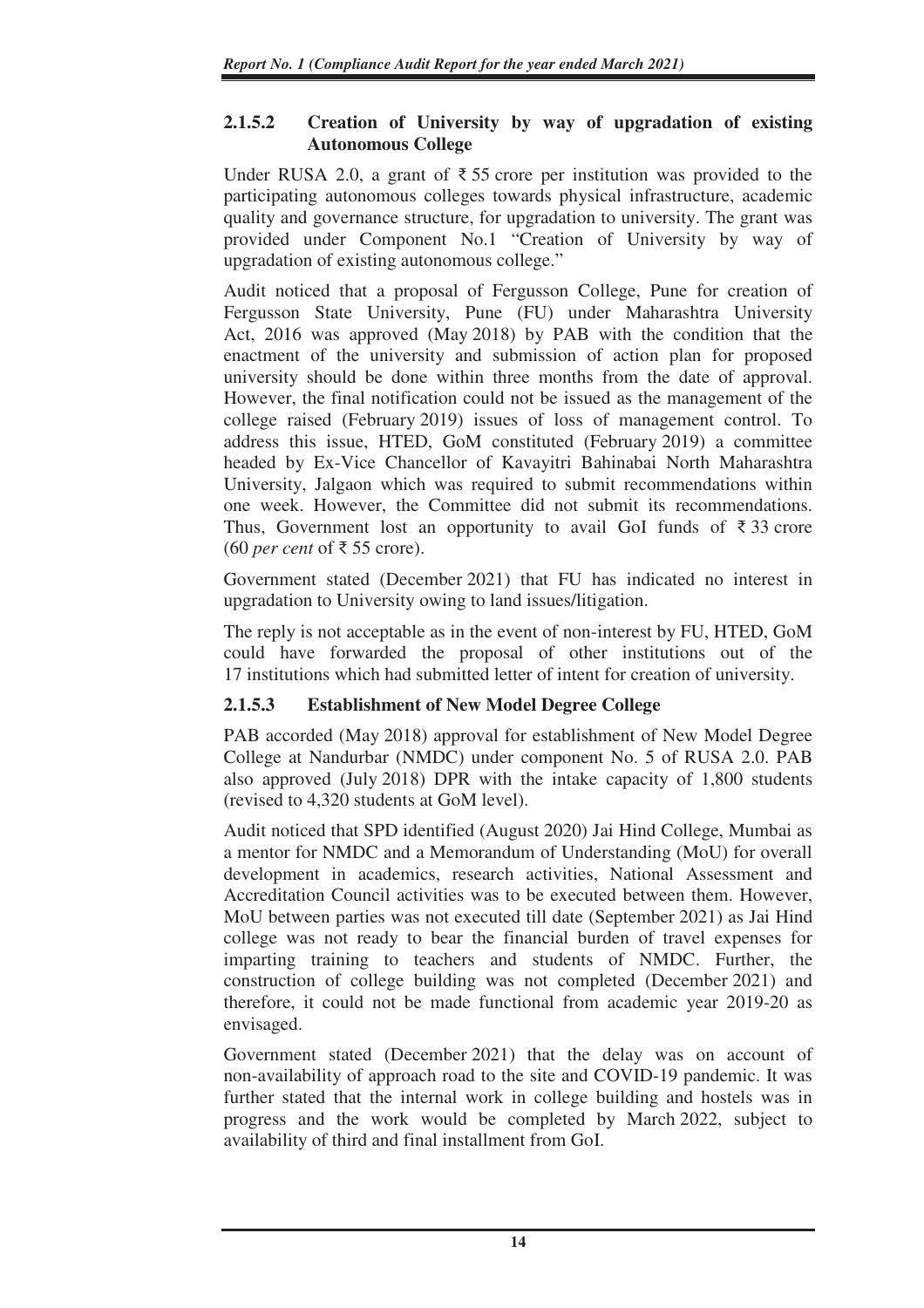# **2.1.5.4 Research, Innovation and Quality Improvement**

Under RUSA 1.0, a grant of ₹ 120 crore for Research, Innovation and Quality Improvement (component No. 8) was provided to the participating States. Each participating State was required to submit a Research and Innovation Plan (RIP) in three parts *viz*., Part I: Social Development and Public Policy, Part II: Research for Advanced Technologies and Part III: Establishing Innovation and Technology Transfer Centres.

GoM submitted (December 2015) RIP of ₹ 120 crore for establishment of research and innovation hub for seven universities<sup>5</sup>. However, PAB sanctioned (December 2015) ₹ 20 crore for implementation of Part III only and directed GoM to submit revised proposal for Part I and II of RIP. Audit noticed that GoM had not submitted revised proposal of Part I and II of RIP to PAB till date (December 2021).

Audit further noticed that GoI released (December 2015 and October 2018) ₹ 9.18 crore for Part III of RIP for nine universities<sup>6</sup> of which, GoM released (March 2016 and December 2018) ₹ 15.30 crore (Central share: ₹9.18 crore and State share: ₹ 6.12 crore) to nine universities<sup>7</sup>.

In one out of the two test-checked institutions, which received grants under the component, Audit noticed that as against the sanctioned grant of  $\bar{\tau}$  5.05 crore, GoM released (between March 2016 and December 2018) ₹ 3.79 crore to Shivaji University, Kolhapur. However, the balance  $\bar{\tau}$  1.26 crore has not been released till date (October 2021) which resulted in delay in implementation of the component.

In reply, Government stated (December 2021) that the balance funds were not received from GoI for which follow-up is being done. Reply of Government was however, silent on non-submission of revised proposal of RIP I and II.

# **2.1.5.5 Vacancy in teaching staff**

 $\overline{a}$ 

An important element in ensuring quality and excellence in higher education is availability of adequate number of good teaching staff in institutions of higher learning.

As per RUSA guidelines, the men-in-position of teaching staff should be at least 85 *per cent* of sanctioned strength and vacancies need to be filled up in a phased manner.

In 18 out of 21 test-checked higher educational institutions for which details of teaching staff was available, Audit noticed that the men-in-position of teaching staff was in the range of 22 to 77 *per cent*. Thus, these colleges did

<sup>5</sup> (i) Rashtrasant Tukadoji Maharaj, Nagpur University, (ii) Swami Ramanand Tirth University, Nanded, (iii) Kavayitri Bahinabai Choudhari North Maharashtra University, Jalgaon, (iv) University of Mumbai, Mumbai, (v) Institute of Chemical Technology, Mumbai, (vi) Savitribai Phule University, Pune and (vii) Shivaji University, Kolhapur

<sup>6</sup> including funding for additional universities proposed by HTED, GoM to GoI

<sup>7</sup> (i) Rashtrasant Tukadoji Maharaj, Nagpur University, (ii) Dr. Babasaheb Ambedkar Marathwada University, Aurangabad, (iii) Swami Ramanand Tirth University, Nanded, (iv) Shreemati Nathaibai Damodar Thakersey University, Mumbai, (v) Punyashlok Ahilyadevi Holkar Solapur University, Solapur, (vi) Shivaji University, Kolhapur, (vii) Kavayitri Bahinabai Choudhari North Maharashtra University, Jalgaon, (viii) Savitribai Phule University Pune, (ix) Institute of Chemical Technology, Mumbai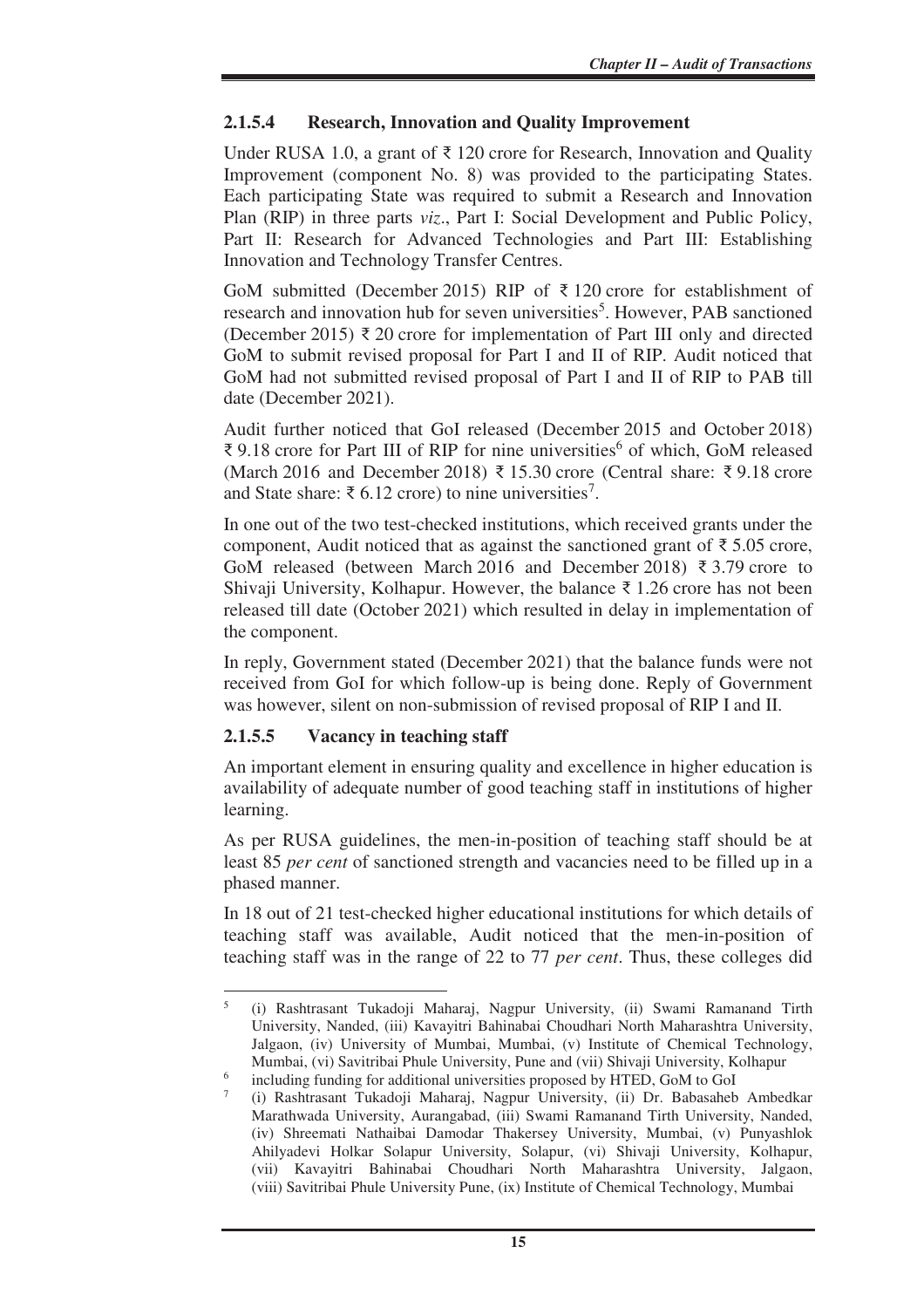not satisfy the criteria specified in the RUSA guidelines. The details are shown in **Appendix 2.1.5.** The reason for vacancies in teaching staff was attributed to lack of response of HTED, GoM towards the proposals submitted by test-checked higher educational institutions for recruitment of teaching staff.

In reply, Government stated that the average faculty strength was 66.2 *per cent* and a decision was taken vide Government Resolution of November 2021 for filling of 2,088 posts of faculty.

## **2.1.6 Monitoring and Evaluation**

Under RUSA, the monitoring and evaluation was three-fold. At National level, the Project Appraisal Board in MHRD was responsible to review the projects annually. At State level, the State Government was to monitor and evaluate the progress of the institutions regularly. Besides, SHEC was responsible to monitor and evaluate the progress of institutions against the fixed Key Performance Indicators (KPI) and conduct quarterly meetings. At Institutional level, the Board of Governors was responsible to monitor the progress of institutional project on regular basis and provide guidance for improving the performance of the institutions in project implementation.

Audit observed that SHEC had not finalised KPI till date (October 2021). It was also noticed that SHEC conducted only four meetings from its constitution till date (July 2021).

Government stated (December 2021) that the KPIs would be finalised by March 2022 and frequent meetings of SHEC for strengthening monitoring would be ensured.

#### **2.1.7 Conclusion**

The implementation of the Rashtriya Uchchatar Shiksha Abhiyan (RUSA) in Maharashtra was fraught with delays and ineffective monitoring. As against total grants (Central and State) of ₹ 376.97 crore, Government could spend only ₹ 283.07 crore, leaving an unspent balance of ₹ 93.90 crore. Government decided to participate in the implementation of RUSA in the State in October 2013. However, the State Higher Education Council (SHEC), a supreme policy body for higher education to develop comprehensive, long-term and inclusive higher education plan, was constituted only in August 2017. As a result, Government could submit the State Higher Education Plan for 2015-17 instead of 2014-17. Further, the spending on higher education was less than two *per cent* of Gross State Domestic Product. There was delay in the creation of university by conversion of colleges in a cluster. The monitoring and evaluation of the RUSA was weak, as SHEC has not even finalised key performance indicators to assess the performance of the participating higher educational institutions.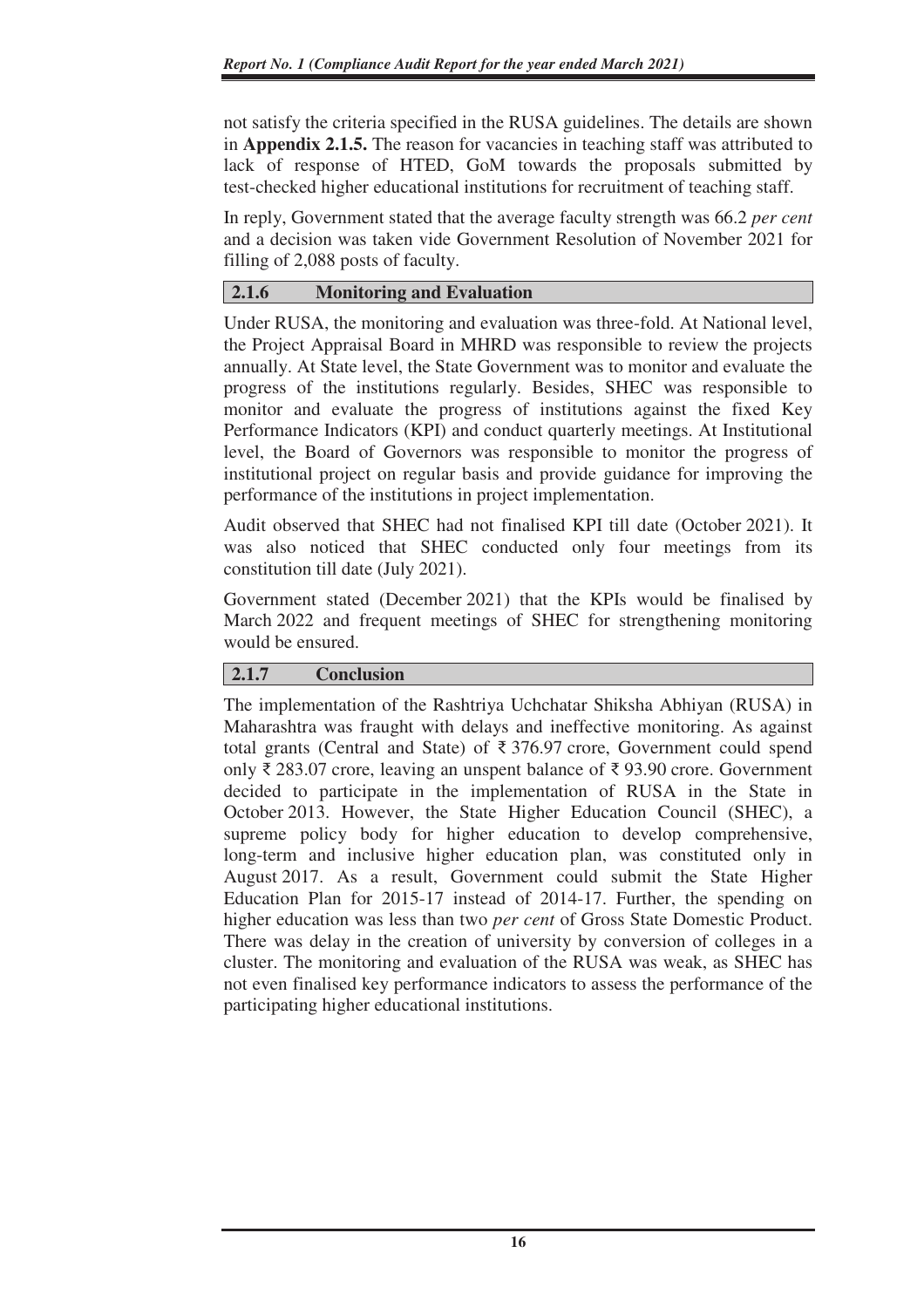#### **2.1.8 Recommendations**

Government may ensure that:

- the spending on higher education is increased to two *per cent* of the GSDP as per the memorandum of understanding with Government of India;
- the projects under RUSA 1.0 and 2.0 are completed in a time bound manner to achieve the targeted benefits;
- Key Performance Indicators (KPIs) are prepared in a time-bound manner and performance monitored effectively against these KPIs.

#### **Urban Development Department**

#### **Municipal Corporation of Greater Mumbai**

#### **2.2 Utilisation and redevelopment of Municipal Markets**

#### **2.2.1 Introduction**

The Municipal Corporation of Greater Mumbai (MCGM) constructs, maintains and regulates public markets under Section 61(h) of Mumbai Municipal Corporation Act, 1888 (Act) for sale of fruits, vegetables, meat *etc.*  As of February 2021, MCGM had 195 municipal markets<sup>8</sup>. Audit scrutinised (January 2021 and February 2021) the records of the Market Department of MCGM for the period 2017-2020, to assess the utilisation and redevelopment of markets and recovery of various charges from the allottees.

The Audit findings are discussed in the succeeding paragraphs.

#### **Audit findings**

 $\overline{a}$ 

#### **2.2.2 Utilisation of markets**

#### **2.2.2.1 Utilisation of markets under Accommodation Reservation Scheme**

Under the Accommodation Reservation Scheme (Scheme), plots reserved for market are developed by private developers and handed over to MCGM free of cost for which the developer is granted incentive floor space index. There were 103 such markets taken over under the Scheme. The status of utilisation of these 103 markets is given in **Table 2.2.1**.

<sup>8</sup> Accommodation Reservation :103; Existing Markets: 92; Total:195 markets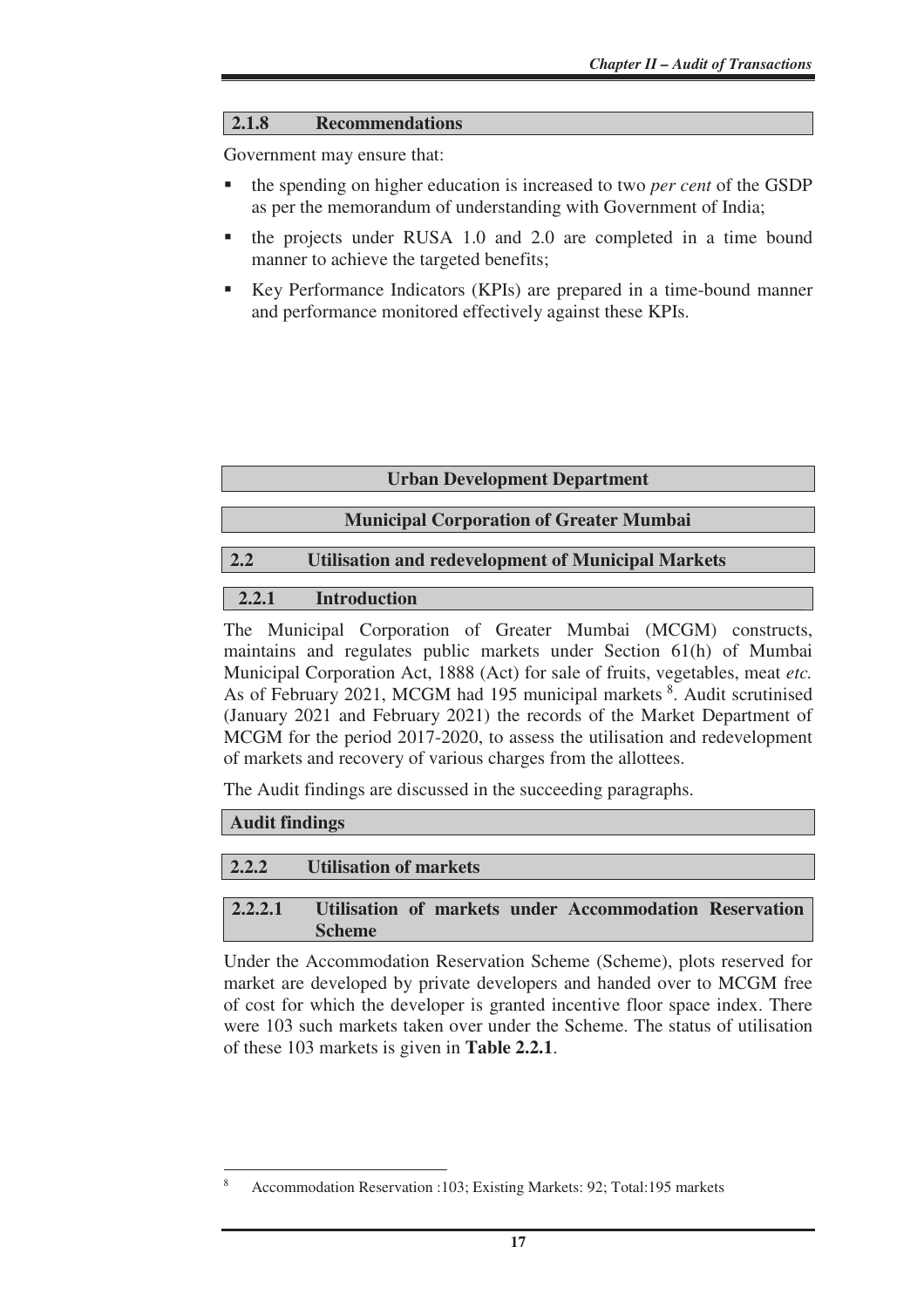| SI.<br>No.                                                                           | <b>Status of utilisation</b>                                                                                                                              | Area of market (in<br>lakh square feet) | Percentage | No. of<br>markets |  |
|--------------------------------------------------------------------------------------|-----------------------------------------------------------------------------------------------------------------------------------------------------------|-----------------------------------------|------------|-------------------|--|
|                                                                                      | <b>Allotted for market services</b>                                                                                                                       |                                         |            |                   |  |
| $\mathbf{1}$                                                                         | Allotted to Project Affected Persons (persons<br>commercial establishment<br>whose<br>were<br>affected due to execution of any project and<br>taken over) | 1.45                                    | 17.77      | 81                |  |
| 2                                                                                    | Allotted to Private agencies on lease basis                                                                                                               | 1.44                                    | 17.65      |                   |  |
|                                                                                      | Not allotted for market services and vacant                                                                                                               |                                         |            |                   |  |
| 3                                                                                    | Allotted to Government Departments <sup>9</sup>                                                                                                           | 1.81                                    | 22.18      | 13                |  |
| $\overline{4}$                                                                       | Allotted to Project Affected Persons but not<br>taken over hence vacant                                                                                   | 1.64                                    | 20.10      | 53                |  |
| 5                                                                                    | Common Area: Passage, Toilets, Market<br>Inspector Office                                                                                                 | 1.7                                     | 20.83      |                   |  |
| 6                                                                                    | Net area available for allotment in all the 103<br>markets                                                                                                | 0.12                                    | 1.47       |                   |  |
|                                                                                      | 8.16<br><b>Total</b><br>100                                                                                                                               |                                         |            |                   |  |
| Less-A single market may have area allotted to PAP, private agencies on lease basis, |                                                                                                                                                           |                                         |            | $(-)44$           |  |
| allotted to Government departments etc. Hence, the number of markets having          |                                                                                                                                                           |                                         |            |                   |  |
| overlapping area has been reduced                                                    |                                                                                                                                                           |                                         |            |                   |  |
| <b>Total markets under Accommodation Reservation Scheme</b>                          |                                                                                                                                                           |                                         |            |                   |  |

| Table 2.2.1: Status of utilisation of markets under Accommodation Reservation Scheme |  |
|--------------------------------------------------------------------------------------|--|
|--------------------------------------------------------------------------------------|--|

As seen from **Table 2.2.1**, 21.57 *per cent* (Sl. No. 4 and 6 of Table 2.2.1) of the market area was vacant out of which 20.10 *per cent* market area, though allotted to Project Affected Persons (PAPs), was not taken over by the PAPs on the ground that the allotment was done on first and second floor of the market building which was not suitable for their business. Further, 22.18 *per cent* of the market area was allotted to Government departments and autonomous bodies and thus were being used for purposes other than market services.

Thus, 43.75 *per cent* (Sl. No. 3, 4 and 6 of Table 2.2.1) of the market area was either not used for market services or was lying vacant as of December 2021.

# *Non-adherence of lease conditions*

 $\overline{a}$ 

Out of 103 markets, nine markets were allotted on lease to private agencies for management and maintenance as Municipal Retail Markets, of which audit verified three markets. As per the agreement between the lessee and MCGM, lessee was permitted to allot the galas/shops/premises to individual/ organisation/corporate body or any other entity for the designated market services. Joint physical verification and test-check of records revealed breaches in lease condition as discussed in **Table 2.2.2**.

<sup>9</sup> Election Department, Mumbai Metropolitan Region Development Authority, Market Department of MCGM and others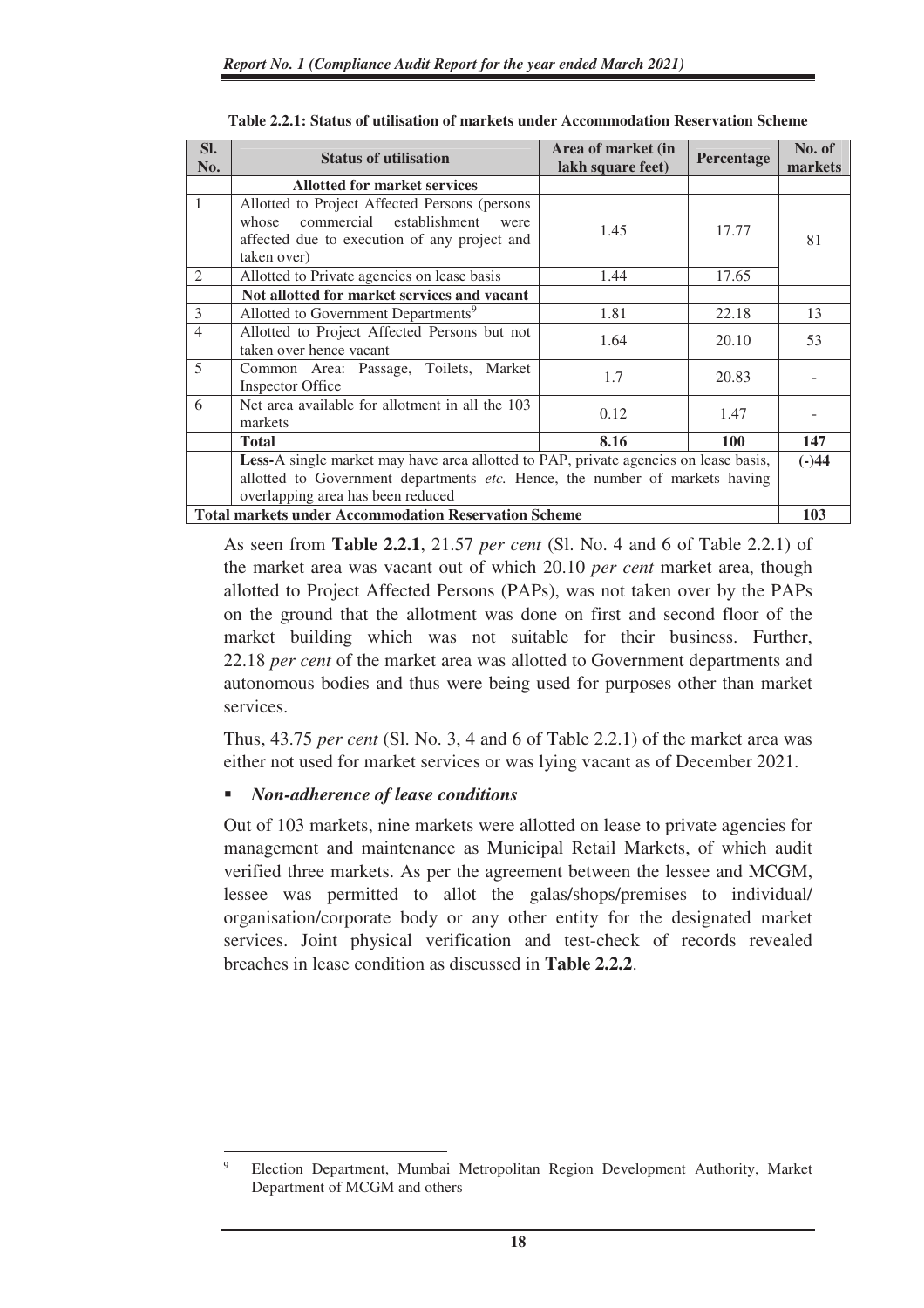| Kopari, Powai (April 2002)<br>10 per cent of market area was not reserved<br>for selling agricultural produce as per the lease<br>agreement and unauthorised work was carried<br>out in the market and therefore, the agreement<br>was terminated (September 2007) by the<br>Additional Municipal Commissioner (Eastern<br>Suburbs) and the lessee was directed to vacate<br>the premises. However, the premise was not<br>vacated by the lessee.<br>Unauthorised work<br>Inspection done by MCGM in August 2017<br>revealed operation of one liquor bar and one<br>hotel serving liquor. Though, Assistant<br>Commissioner (Markets) directed the Assistant<br>Engineer (Market) to take forceful possession<br>of premises with police protection, the action<br>taken by Assistant Engineer (Market), if any,<br><b>Resto Ba</b><br>was not available on record and the premise<br>continued to be used by the lessee.<br>In the joint visit (February 2021) done by<br>Audit, it was noticed that breach of lease<br>agreement continued.<br>In reply, the Urban Development Department,<br>GoM (Department), stated (December 2021)<br>that the lessee has challenged the termination<br>letter in the Court.<br>Liquor bar and hotel<br>Kondivita, Andheri (August 2013)<br>Show cause notice was issued (May 2017) for<br>change in layout of the premise without<br>permission from MCGM, utilisation of terrace<br>for parties/refreshment area; construction of<br>lift in open area; and non-reservation of<br>10 per cent of market for selling agricultural<br>produce. Though, a penalty of $\bar{\xi}$ 3.25 lakh was<br>recovered (October 2017), neither the breaches<br>were rectified by the lessee nor was any action<br>taken thereafter by MCGM. Joint visit<br>(January 2021) by Audit revealed that second<br>floor of the building was being used as<br>banquet hall in violation of the lease<br>agreement.<br>Department<br>reply,<br>the<br>stated<br>In<br>(December 2021) that penalty was imposed for<br>utilisation<br>10<br>per cent<br>of<br>area<br>for<br>non-marketable commodity and breach of<br>covenant was rectified by lessee by fulfilling | <b>Location of market (Date of allotment)</b>    | <b>Audit findings</b> |
|---------------------------------------------------------------------------------------------------------------------------------------------------------------------------------------------------------------------------------------------------------------------------------------------------------------------------------------------------------------------------------------------------------------------------------------------------------------------------------------------------------------------------------------------------------------------------------------------------------------------------------------------------------------------------------------------------------------------------------------------------------------------------------------------------------------------------------------------------------------------------------------------------------------------------------------------------------------------------------------------------------------------------------------------------------------------------------------------------------------------------------------------------------------------------------------------------------------------------------------------------------------------------------------------------------------------------------------------------------------------------------------------------------------------------------------------------------------------------------------------------------------------------------------------------------------------------------------------------------------------------------------------------------------------------------------------------------------------------------------------------------------------------------------------------------------------------------------------------------------------------------------------------------------------------------------------------------------------------------------------------------------------------------------------------------------------------------------------------------------------------------------------------------------------------------------|--------------------------------------------------|-----------------------|
|                                                                                                                                                                                                                                                                                                                                                                                                                                                                                                                                                                                                                                                                                                                                                                                                                                                                                                                                                                                                                                                                                                                                                                                                                                                                                                                                                                                                                                                                                                                                                                                                                                                                                                                                                                                                                                                                                                                                                                                                                                                                                                                                                                                       |                                                  |                       |
|                                                                                                                                                                                                                                                                                                                                                                                                                                                                                                                                                                                                                                                                                                                                                                                                                                                                                                                                                                                                                                                                                                                                                                                                                                                                                                                                                                                                                                                                                                                                                                                                                                                                                                                                                                                                                                                                                                                                                                                                                                                                                                                                                                                       |                                                  |                       |
|                                                                                                                                                                                                                                                                                                                                                                                                                                                                                                                                                                                                                                                                                                                                                                                                                                                                                                                                                                                                                                                                                                                                                                                                                                                                                                                                                                                                                                                                                                                                                                                                                                                                                                                                                                                                                                                                                                                                                                                                                                                                                                                                                                                       |                                                  |                       |
|                                                                                                                                                                                                                                                                                                                                                                                                                                                                                                                                                                                                                                                                                                                                                                                                                                                                                                                                                                                                                                                                                                                                                                                                                                                                                                                                                                                                                                                                                                                                                                                                                                                                                                                                                                                                                                                                                                                                                                                                                                                                                                                                                                                       |                                                  |                       |
|                                                                                                                                                                                                                                                                                                                                                                                                                                                                                                                                                                                                                                                                                                                                                                                                                                                                                                                                                                                                                                                                                                                                                                                                                                                                                                                                                                                                                                                                                                                                                                                                                                                                                                                                                                                                                                                                                                                                                                                                                                                                                                                                                                                       |                                                  |                       |
| all conditions.                                                                                                                                                                                                                                                                                                                                                                                                                                                                                                                                                                                                                                                                                                                                                                                                                                                                                                                                                                                                                                                                                                                                                                                                                                                                                                                                                                                                                                                                                                                                                                                                                                                                                                                                                                                                                                                                                                                                                                                                                                                                                                                                                                       | Utilisation of terrace for parties/ refreshments |                       |

#### **Table 2.2.2: Non-adherence of lease conditions**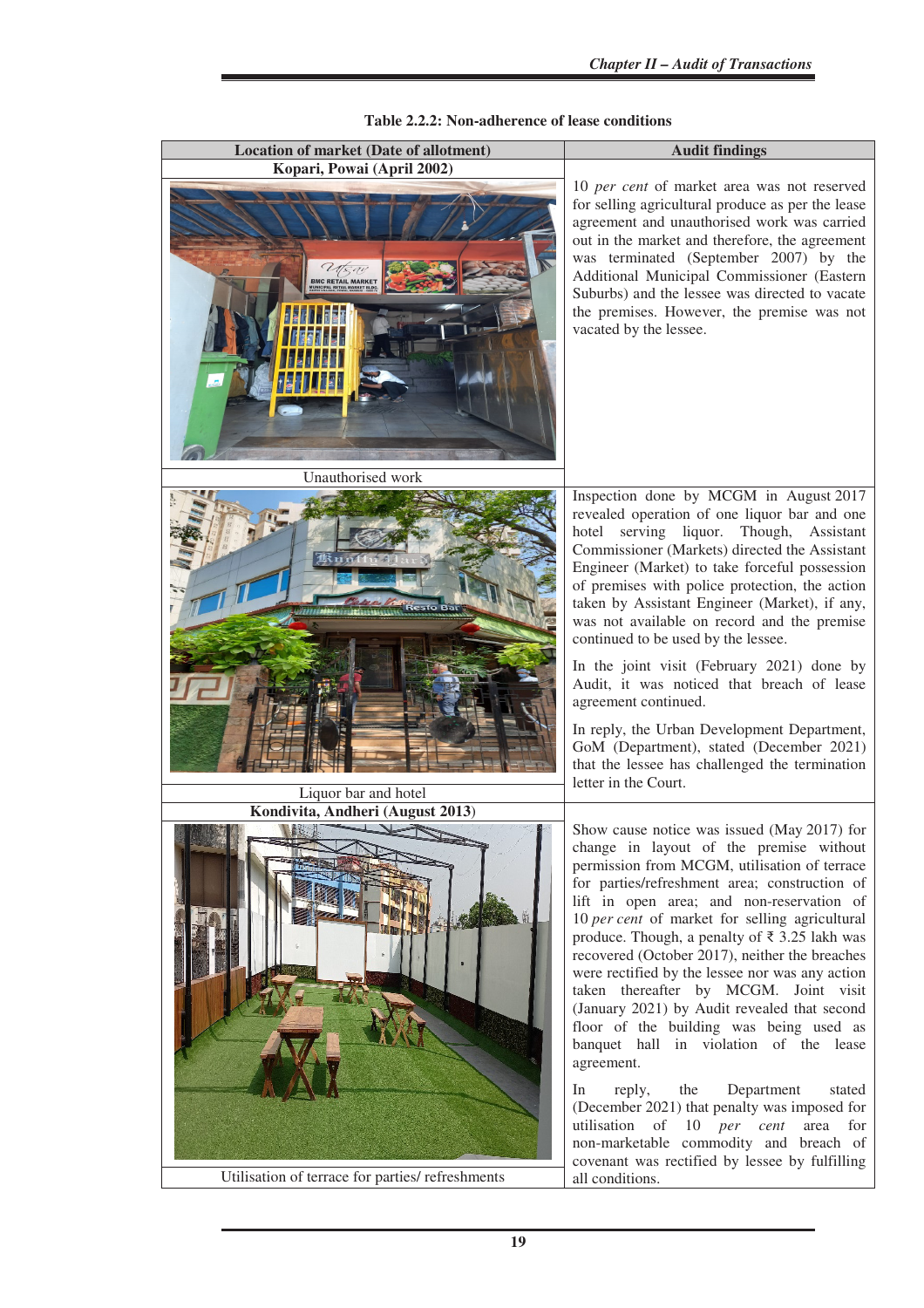| Valnai, Malad (February 2002)                                                                                                                                                                                                                                                                            | Two notices were issued (September 2014 and<br>February 2015) for unauthorised alterations/<br>additions and use of second floor as banquet hall in<br>violation of lease agreement. Termination letter<br>was issued in September 2017 but joint visit<br>(January 2021) by Audit revealed that premise<br>continued to be occupied by the lessee. |
|----------------------------------------------------------------------------------------------------------------------------------------------------------------------------------------------------------------------------------------------------------------------------------------------------------|-----------------------------------------------------------------------------------------------------------------------------------------------------------------------------------------------------------------------------------------------------------------------------------------------------------------------------------------------------|
|                                                                                                                                                                                                                                                                                                          | In reply, the Department stated (December 2021)<br>that the unauthorised alterations/additions done<br>was removed and the lessee has requested for<br>cancelling the termination notice and accepting<br>rent, which is being processed.                                                                                                           |
| $\alpha$ are $\alpha$ in the $\alpha$ in the $\alpha$ is the $\alpha$ in the $\alpha$ is the $\alpha$ in the $\alpha$ is the $\alpha$ in $\alpha$ is the $\alpha$ is the $\alpha$ is the $\alpha$ is the $\alpha$ is the $\alpha$ is the $\alpha$ is the $\alpha$ is the $\alpha$ is the $\alpha$ is the |                                                                                                                                                                                                                                                                                                                                                     |

*Source: Scrutiny of records of Market Department and joint inspection conducted by Audit* 

In all the above three cases, though notices were issued for the breach of agreement conditions, there were delays in taking timely action for violation of agreement conditions by the Market Department of MCGM.

#### **2.2.2.2 Utilisation of markets constructed by MCGM**

As of December 2021, there were 92 markets constructed by MCGM, out of which in 62 markets having 11,351 existing shops/galas, 10,848 (96 *per cent*) were occupied. The balance 30 markets were under redevelopment.

A new market<sup>10</sup> at Andheri (East) comprising of ground plus ten floors was lying unutilised from the date of its construction in July 2014. The Market Department had invited tenders five times (between May 2016 and September 2018) for renting the building but in four tenders, there was no response and in the fifth tender, the bids received were far less than the rental estimated in the tenders. During joint inspection (January 2021) done by Audit, it was observed that ground to fifth floor of the market building was being utilized as COVID quarantine centre and sixth to ninth floor was occupied by the Building Proposal Department of MCGM.

Thus, the market building was not being utilised for market services for more than six years.

In reply, the Department stated (December 2021) that since June 2018 onwards, floor wise tenders were invited and in March 2020, ground to fifth floor and tenth floor was allotted to two parties. It was further stated that ground to fifth floor allotted to one party was taken over by MCGM for COVID quarantine centre from April 2020 to December 2021 and the parties have been directed (December 2021) by MCGM to take physical possession of their respective premises.

#### **2.2.3 Redevelopment of existing municipal markets**

Urban Development Department, Government of Maharashtra (GoM) issued (February 2004 and May 2005) guidelines for redevelopment of existing municipal retail markets. As per the guidelines, the Association of Vendors/Developers approaches the Market Department with the redevelopment proposal of a dilapidated market. On approval, a Letter of Intent (LoI) is issued by the Market Department to the developer to reconstruct

<sup>10</sup> Named as Hindu Hridaysamrat Shri Balasaheb Thackeray Market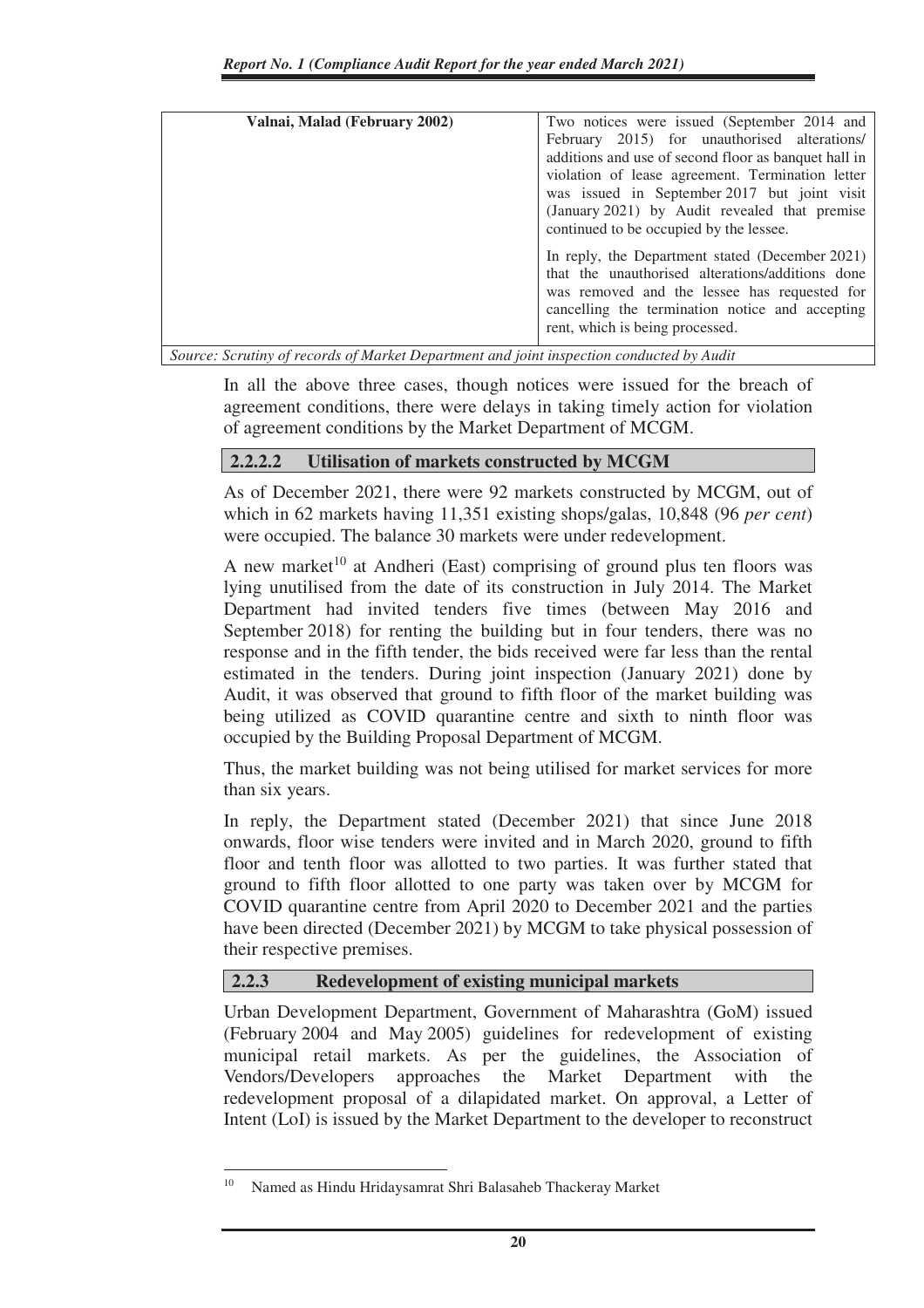the market and rehabilitate the existing licensees in lieu of which developer is granted incentive area. As per the LoI, the redevelopment has to be completed within 36 months from the date of issue of LoI. The Building Proposal Department of MCGM issues Intimation of Disapproval  $(IOD)^{11}$  to be complied by the developer before issue of commencement certificate (CC) for construction.

Test-check of records of 23 out of 30 markets taken up for redevelopment revealed that LoIs were issued to 18 projects between February 2006 and July 2010 and for five projects in March and April 2017. The status of redevelopment of these 23 markets as of December 2021 is discussed below.

- Only five projects<sup>12</sup> were redeveloped, and the existing licensees rehabilitated between April 2011 and January 2021.
- In five projects<sup>13</sup>, the IOD was not issued because of failure of developers to obtain no-objection certificate (NOC) from existing licencees; failure to vacate existing licensees; lack of required open space for building; and non-approval of plan. The LoIs of these projects were cancelled between November 2016 and May 2018 with a proposal to redevelop the markets by MCGM on its own.

In reply, the Department stated (December 2021) that out of five cancelled projects mentioned above, MCGM proposed to undertake repair work in two projects<sup>14</sup> and the remaining three projects<sup>15</sup> were proposed to be redeveloped in-house for which plans were being prepared by Municipal/Consulting Architects.

- In one project *viz.,* GMG Kela Market, though the LoI was extended till October 2018, the developer had failed to obtain IOD. The main reason was revision of plan due to change in area requiring fresh approval from the Building Proposal Department. In reply, the Department stated (December 2021) that the LoI has been further extended till March 2022.
- In two projects *viz*., Sant Gadge Maharaj (SGM) Market and G.L. Patil Market though the LoI was issued in 2009, the IOD was obtained by the developer only in May 2017 and January 2018 respectively due to delay in obtaining NOC from railway, NOC from Archaeological Survey of India and delay in getting environment clearance.

However, the redevelopment of these two markets was not completed (December 2021).

<sup>&</sup>lt;sup>11</sup> IOD stipulates various terms and conditions to be complied by the developer, thereafter commencement certificate is issued<br><sup>12</sup> (i) Sont, Johann, Bonne, Market

<sup>12</sup> (i) Sant Jalaram Bappa Market, (ii) Pant Nagar Market, (iii) Vakola Market, (iv) B.R. Gawade Market and (v) Pali Market (rehabilitated in January 2021)

<sup>13</sup> (i) Kherwadi Market, (ii) B.H. Chemburkar Market, (iii) Mulund East Market, (iv) Gopi Tank Market and (v) M.H. Manjrekar Market<br><sup>14</sup> (i) Mulund East Market and (ii) Goni Tank Ma

<sup>&</sup>lt;sup>14</sup> (i) Mulund East Market and (ii) Gopi Tank Market  $^{15}$  (i) *V* between Market (ii) M H Manitekta Market a

<sup>15</sup> (i) Kherwadi Market, (ii) M.H. Manjrekar Market and (iii) B.H. Chemburkar Market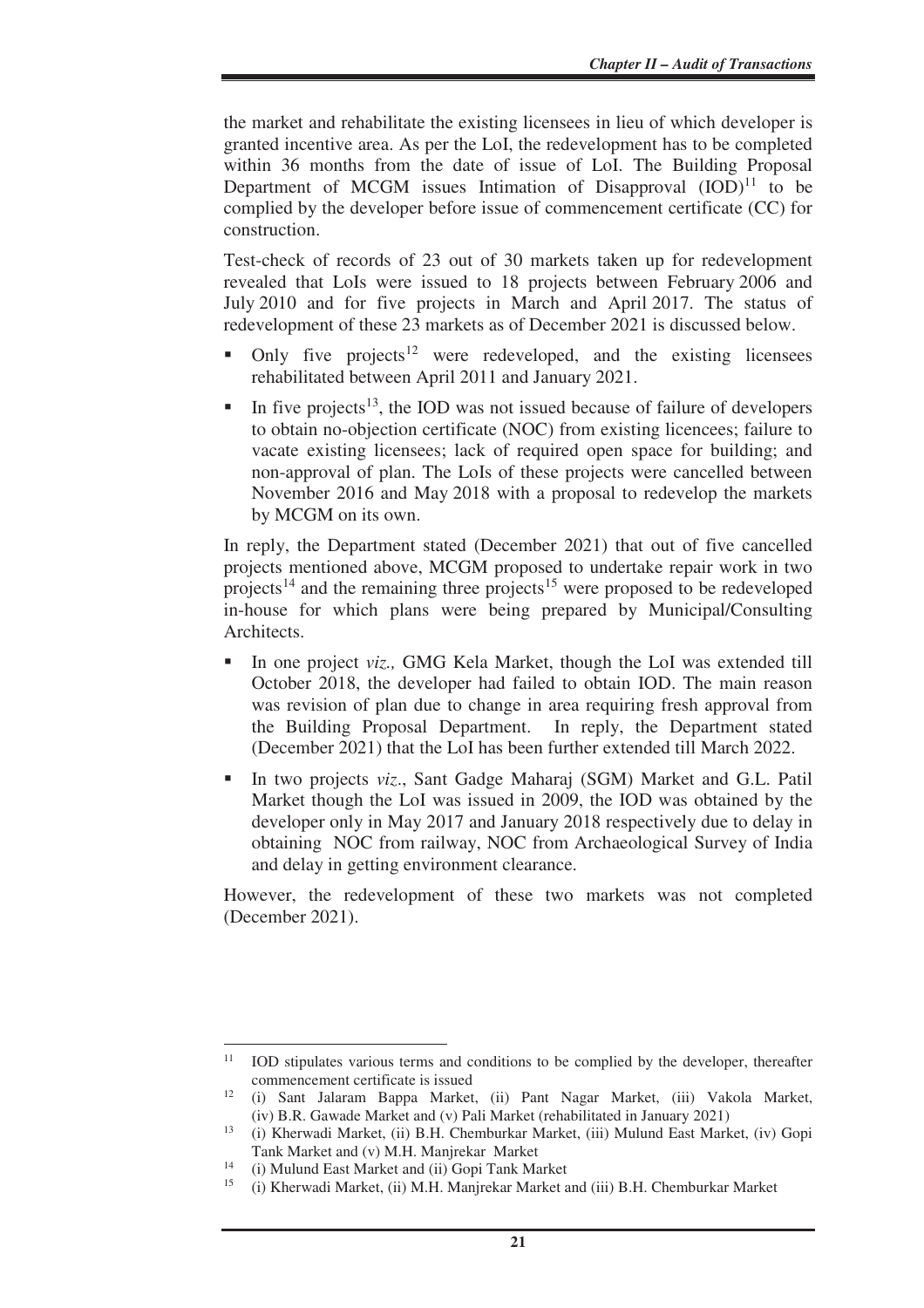In five projects<sup>16</sup>, though Commencement Certificates  $(CC)$  for construction were issued between November 2010 and May 2017, the construction was not completed (December 2021). The delay was on account of various reasons such as delay in demolition of existing toilets, shops, non-receipt of NOC from Airport Authority of India and change in reservation in Development Control and Promotion Regulation for Greater Mumbai, 2034 (DCPR). Audit also observed that LoI/CC did not contain any provision for levy of penalty for delay in completion of construction.

In reply, the Department stated (December 2021) that the rehabilitation portion is completed in three markets<sup>17</sup> and part Occupation Certificate is awaited. In remaining two markets, work is in progress.

In five projects<sup>18</sup>, for which LoIs were issued in March and April 2017, the plans were not processed/approved by the Building Proposal Department of MCGM in the absence of provision in DCPR to approve the plans received from the Developer for redevelopment of markets. A policy proposal was submitted (December 2020) by MCGM for revision in Regulation No.33(21).

In reply, the Department stated (December 2021) that the said Regulation was amended (April 2021) by inserting a sub-regulation (C) to the existing Regulation No.33(21). It was added that the proposals received from the developers can now be processed under revised Regulation No.33(21)(C). Further, it was stated that the proposals for revised LoIs would be processed on merit under new guidelines.

Thus, out of 23 test checked markets, only five markets (22 *per cent*) were redeveloped during last 15 years indicating slow progress in redevelopment of existing dilapidated markets and rehabilitation of shop owners.

#### **2.2.4 Irregularities in recovery of charges**

The shops, stalls, spaces and cabins in the market constructed by MCGM are given to licensees for commercial purposes. As per section 407 of Mumbai Municipal Corporation (MbMC) Act, 1888, stallage charges are to be recovered from licensees/caretakers of shops of municipal markets for selling items<sup>19</sup> such as marketable and non-marketable items.

Further, as per section 368(5) of MbMC Act, 1888, it shall be incumbent on the owners or occupiers of every trade premises to seek the Commissioner's permission to deposit trade refuse<sup>20</sup> collected daily or periodically from the premises. The applicant shall be allowed to deposit the trade refuse accordingly on payment of such charges as the Commissioner may, from time

<sup>16</sup> (i) Tilaknagar Market, (ii) Dr. B.A. Market, (iii) Kalina Market, (iv) Hirachand Desai Market and (v) Parksite Vikhroli Market<br>
<sup>17</sup> (i) Tilsknager Market (ii) Kolina Market

<sup>17</sup> (i) Tilaknagar Market (ii) Kalina Market (iii) Hirachand Desai Market

<sup>18</sup> (i) Santacruz Market (ii) Annasaheb Vartak Market, (iii) Acharya Atmaram Bhau Lad Market, (iv) Samarth Ramdas Market and (v) Wagdhare Market

<sup>19</sup> Marketable items: Cereals, pulses, vegetables, meats, condiments and cattle feed *etc.*  non-marketable items**:** Departmental store, Readymade cloths/garments, Novelties, Hardware, Pathological Laboratories *etc.*

<sup>20</sup> Trade refuse includes mutton, beef, pork *etc.*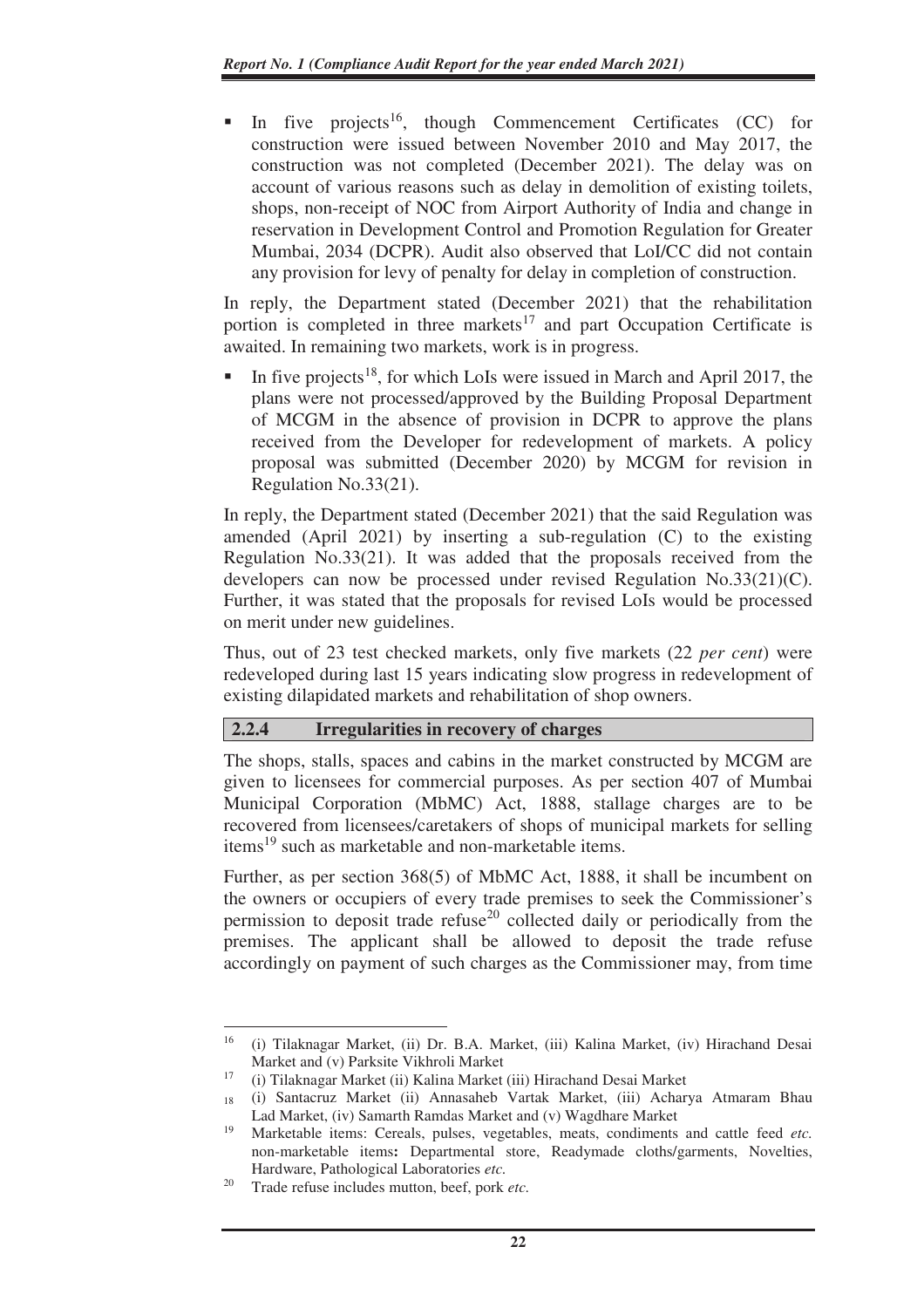to time, fix for temporarily depositing trade refuse, when such permission is granted by the Commissioner.

Test-check of records revealed the following:

| 2.2.4.1 | <b>Short recovery of stallage charges</b> |
|---------|-------------------------------------------|
|---------|-------------------------------------------|

In Valnai Market, Malad, the stallage charges were recovered from the caretaker on 70 *per cent* of market area (*i.e.,* after excluding area of common toilets, staircase, lift *etc.*) instead of the entire market area in violation of the agreement. This resulted in short recovery of  $\bar{\tau}$  1.46 crore during the period February 2002 to January 2021.

In reply, the Department stated (December 2021) that stallage charges are being levied and collected at 70 *per cent* of the Built-Up Area as per the approval of the competent authority. The reply is not tenable since charging of stallage charges @ 70 *per cent* of market area was in violation of Clause 11 of the lease agreement.

 In Yashodham Market (Gokuldham Market), Goregaon, the entire first floor (3,085 sq ft) of the market was allotted (April 2001) to a licensee. However, the monthly stallage charges were fixed arbitrarily by the Market Department at ₹ 26,994 per month and revised to ₹ 30,850 per month (*i.e.,* @ ₹ 10.00 per sqft. from November 2006) as against the amount of ₹38,563 per month (3085 sqft  $\times \xi$  12.50<sup>21</sup>) to be recovered. This resulted in short recovery of  $\bar{\tau}$  20.94 lakh towards stallage charges for the period from April 2001 to January 2021.

In reply, the Department stated (December 2021) that outstanding stallage charges would be verified and recovered.

- In 12 wards, an amount of ₹1.84 crore was pending recovery as stallage charges for the period April 2017 to December 2020.
- There was wide variation in the amount shown as recoverable as stallage charges, though the number of stalls/shops was the same and the rates had not changed. In P North ward, the amount recoverable during 2017-18, 2018-19 and 2019-20 was shown as ₹ 18.97 lakh, ₹ 36.25 lakh and ₹ 56.75 lakh, though the number of stalls/shops remained the same (586) during 2017-20. Similarly, in T ward, the amount recoverable during 2017-18, 2018-19 and 2019-20 was shown as ₹ 28.94 lakh, ₹ 39.69 lakh and ₹ 48.50 lakh though the number of stalls/shops remained at 228 during the same period. This indicated improper assessment of charges and maintenance of records.

In reply, the Department stated (December 2021) that outstanding stallage charges of all 24 wards were being compiled for recovery.

#### **2.2.4.2 Outstanding recovery of Trade Refuse charges**

 $\overline{a}$ 

The recovery of Trade Refuse Charges (TRC) since 1999 have not been documented properly and monitored by the Market Department. Demand registers for TRC were not maintained and the Market Department was not

<sup>21</sup> Stallage charges are recovered @ ₹ 9 *per* sqft for marketable items (agriculture produce) and @ ₹ 12.50 *per* sqft for non-marketable items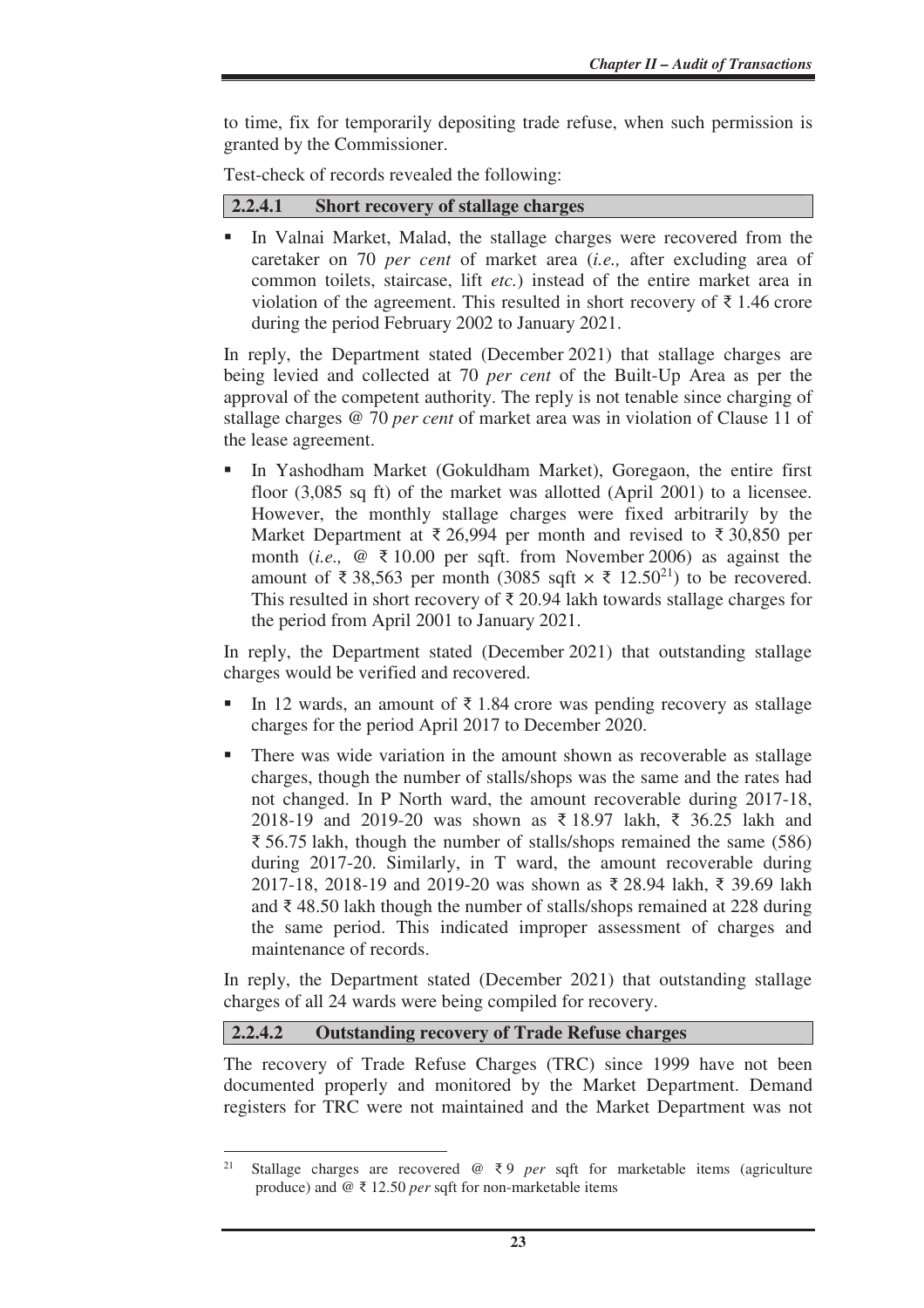able to produce the actual audited statement of recovery of TRC since 1999 and amounts outstanding as on date*.* The Market Department also did not levy TRC on 1,463 mutton/chicken shops situated inside the Municipal Markets (December 2021).

As per the available records (March 2017), during the period 1999 to 2007, there were 1,251 mutton shop owners. TRC amounting to  $\bar{\tau}$  3.23 crore was recoverable from these 1,251 vendors, out of which ₹ 32 lakh had been recovered from 275 vendors and  $\bar{\xi}$  2.91 crore was outstanding from 976 vendors. Details of demand raised on the vendors after 2007 and amount recovered was not available on record. In the absence of up-to-date records, audit could not ascertain the actual arrears of TRC*.*

In reply, the Department stated (December 2021) that recovery of outstanding TRC would be effected soon.

Improper maintenance of records related to outstanding dues and short recovery of various charges indicated inadequate internal controls and poor monitoring in the Market Department.

## **2.2.5 Conclusion**

MCGM constructs, maintains, and regulates public markets for sale of fruits, vegetables, meat *etc.* Significant area of the market building constructed under the Accommodation Reservation Scheme was either not utilised or was lying vacant. The Market department failed to take concrete action to evict the lessee despite breach of conditions in the lease agreement. A market building, comprising of ten floors, constructed by MCGM was not being utilised for market services for more than six years. The progress in redevelopment of existing dilapidated markets and rehabilitation of shop owners was poor. Improper maintenance of records related to outstanding dues and short recovery of various charges indicated inadequate internal controls and poor monitoring in the Market Department.

#### **2.2.6 Recommendations**

Government may direct MCGM to:

- analyse the reasons and take steps to optimise the utilisation of markets constructed under the Accommodation Reservation Scheme for market services as also take concrete action against the lessee for breach of conditions in the lease agreement.
- review all the redevelopment projects and take action for its completion in a time bound manner.
- ensure proper maintenance of records for recovery of various charges and strengthen internal controls and monitoring in the Market Department.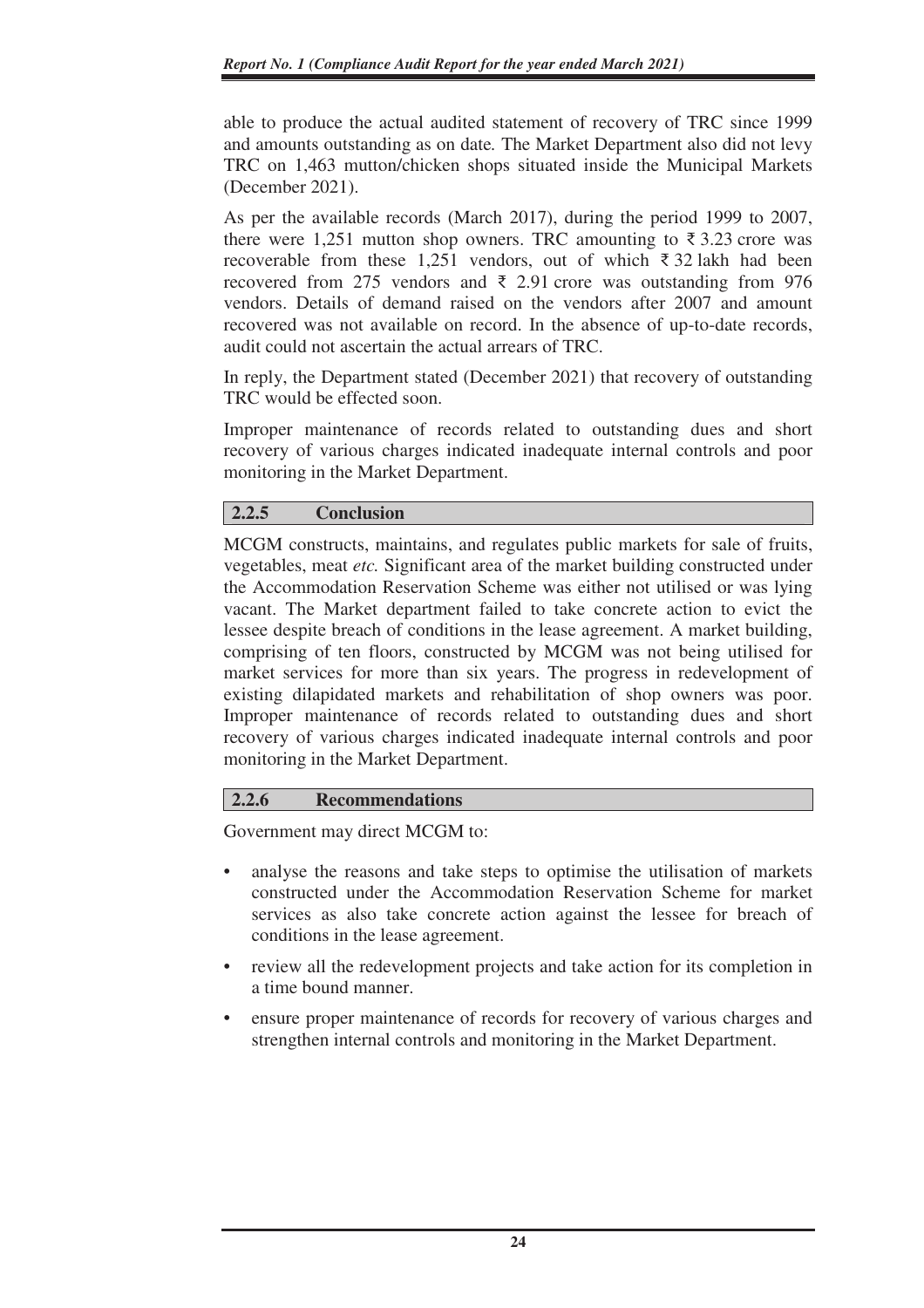#### **Urban Development Department**

#### **Pimpri Chinchwad Municipal Corporation**

#### **2.3 Wasteful Expenditure**

#### **Construction of Sewage Treatment Plants in prohibited zone which had to be demolished, resulted in wasteful expenditure of ₹ 3.25 crore**

The Urban Development Department, Government of Maharashtra (UDD) accorded (October 2017) administrative approval (AA) for ₹ 147.84 crore to a scheme for rehabilitation/augmentation of sewerage system in the old area of Pimpri Chinchwad Municipal Corporation (PCMC) under the Centrally sponsored Atal Mission for Rejuvenation and Urban Transformation (AMRUT) Yojna. The work involved construction of three Sewage Treatment Plants (STP) at three locations in Haveli Taluka (Chikhali, Pimple Nilakh and Bopkhel) apart from augmentation/rehabilitation of sewerage system. The tendered cost of the work which was ₹ 148.99 crore was awarded (March 2018) to a contractor at a cost of  $\bar{\tau}$  156.07 crore (including ₹ 22.51 crore for STP). The work was to be completed within two years.

Scrutiny of records (March 2020) of the Joint City Engineer, Water Supply and Drainage Department, PCMC revealed that UDD had issued (September 2017) notification amending Development Control Regulation (DCR) of PCMC, prohibiting construction activity in the area between the riverbank and the blue line area<sup>22</sup> except for parking, open vegetable market, garden, open space, cremation and burial ground, public toilet or like uses. Despite the notification of UDD, the work of construction of one STP (at Chikhali) in the blue line area of Indrayani river and two STPs (at Pimple Nilakh and Bopkhel) in the blue line area of Mula river was awarded by PCMC in March 2018. However, while deciding on a suit filed (May 2019) by a residential society in National Green Tribunal, New Delhi (NGT), against the construction of STP at Chikhali, NGT directed (January 2020) PCMC to demolish the STP at Chikhali on the ground that the STP was located in the prohibited zone *i.e.,* blue line area of Indrayani river. In response to NGT's order, PCMC filed (February 2020) a suit in the Hon'ble Supreme Court for seeking relief which was dismissed (June 2020) by the Hon'ble Supreme Court.

PCMC, therefore, demolished (June 2020) STP at Chikhali while the construction work of STP at Pimple Nilakh was also stopped as it was located in the blue Line area of the Mula river. The work of STP at Bopkhel had not commenced. PCMC decided to relocate all the three STPs and revised detailed project report (DPR) was sanctioned by Government in April 2021. The cost of constructing the three STPs at the new sites was estimated at  $\bar{\xi}$  40.82 crore as against the contract cost of  $\bar{\tau}$  22.51 crore awarded in March 2018. The tendering process was in progress (November 2021).

Audit also observed that earlier in 2014, NGT had directed PCMC to demolish retaining/protective walls for a crematorium constructed by PCMC which was

<sup>&</sup>lt;sup>22</sup> Blue line is the line which shows that water had reached up to that line once in the last 25 years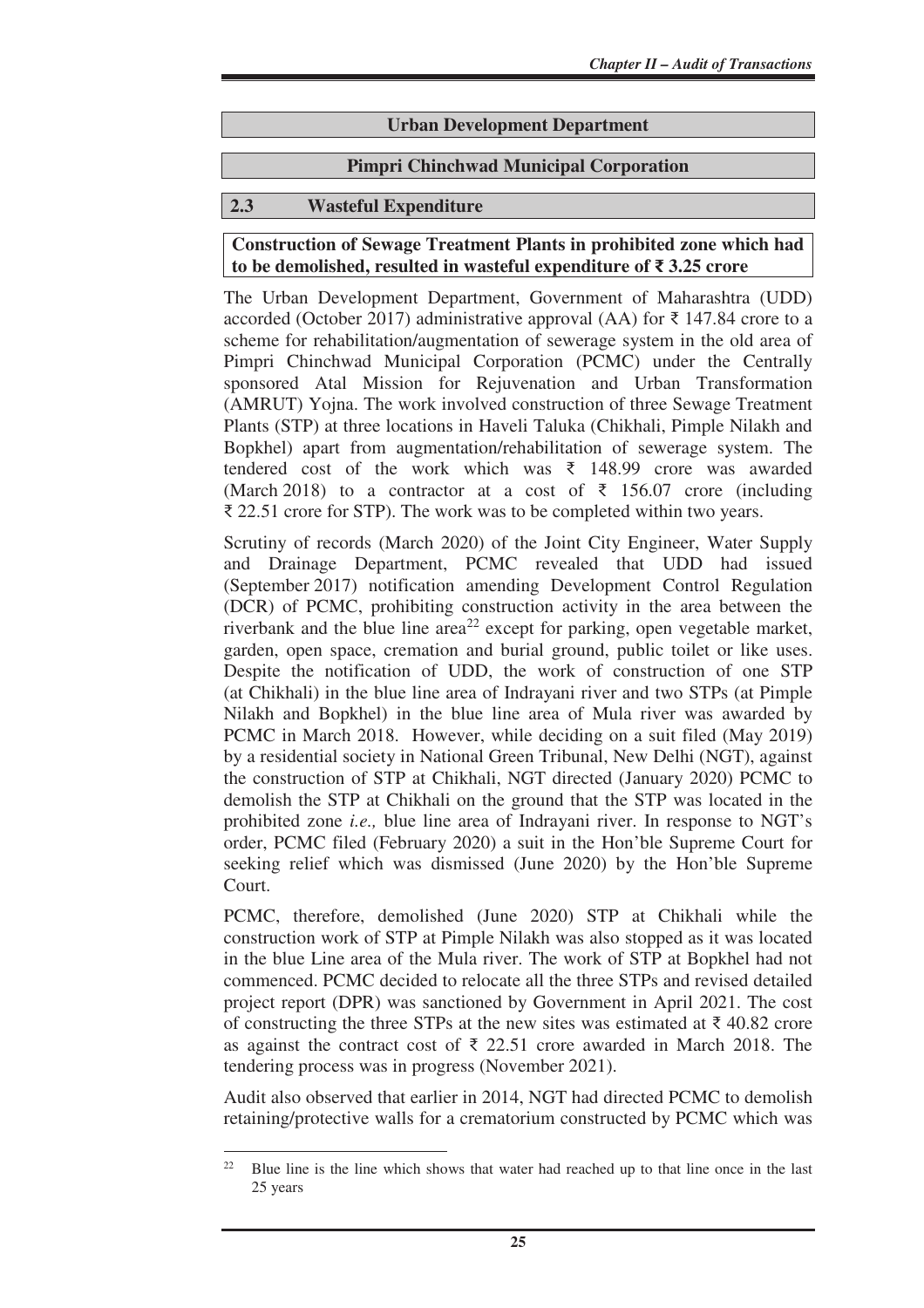located in the blue line area of Pavana river on the ground that the prevalent (September 1989) circular of Water Resource Department, Government of Maharashtra (WRD) prohibited any construction in the blue line area. Audit also observed that PCMC did not obtain consent to establish the STPs from Maharashtra Pollution Control Board as required under Section 25 of Water (Prevention and Control of Pollution) Act, 1974.

Audit observed that before grant of AA, UDD failed to ascertain from PCMC whether the STP was located in blue line area, considering the fact that the DPR was received by UDD before the amendment to DCR in September 2017. Further, PCMC, despite being aware of the UDD notification of September 2017 and the decision of NGT in an earlier order of 2014, carried out construction work on the STPs in the prohibited zone. The subsequent change in sites of all the three STPs, rendered the expenditure of ₹ 3.25 crore incurred on it wasteful, besides leading to increase in construction cost by ₹ 18.31 crore.

PCMC replied (November 2021) that the location of STP in the DPR was as per the Development Plan sanctioned by UDD in 2010. The DPR was submitted to UDD in March 2016 which was approved by UDD. Therefore, the question of fixing responsibility at PCMC did not arise. The reply of PCMC was endorsed by Government in December 2021. The reply was not acceptable as the grant of AA and construction was to be done in consonance with the amendment to the DCR issued in September 2017, which prohibited construction in the blue line area.

The Government may fix responsibility on the erring officials in UDD and PCMC for not exercising due diligence before granting of AA for construction in prohibited zone despite being aware of the UDD notification issued in September 2017. Government may also take necessary steps to avoid such violation in future projects.

# **Urban Development Department**

# **Mumbai Metropolitan Region Development Authority**

#### **2.4 Undue benefit to the contractors**

**Faulty tender condition stipulating additional loading of overheads and profit percentage which were already included in the schedule of rates, resulted in undue benefit of ₹ 4.36 crore to contractors on extra items of work in three contracts** 

Often, items of works which are not included in the original contract are required to be executed. Such items of work are termed as 'extra items'. The payments for such extra items are made by Mumbai Metropolitan Region Development Authority, (MMRDA) at the prevailing District Schedule of Rates (DSR) of Public Works Department (PWD) and in case the item is not available in DSR of PWD, the rates as per schedule of Municipal Corporation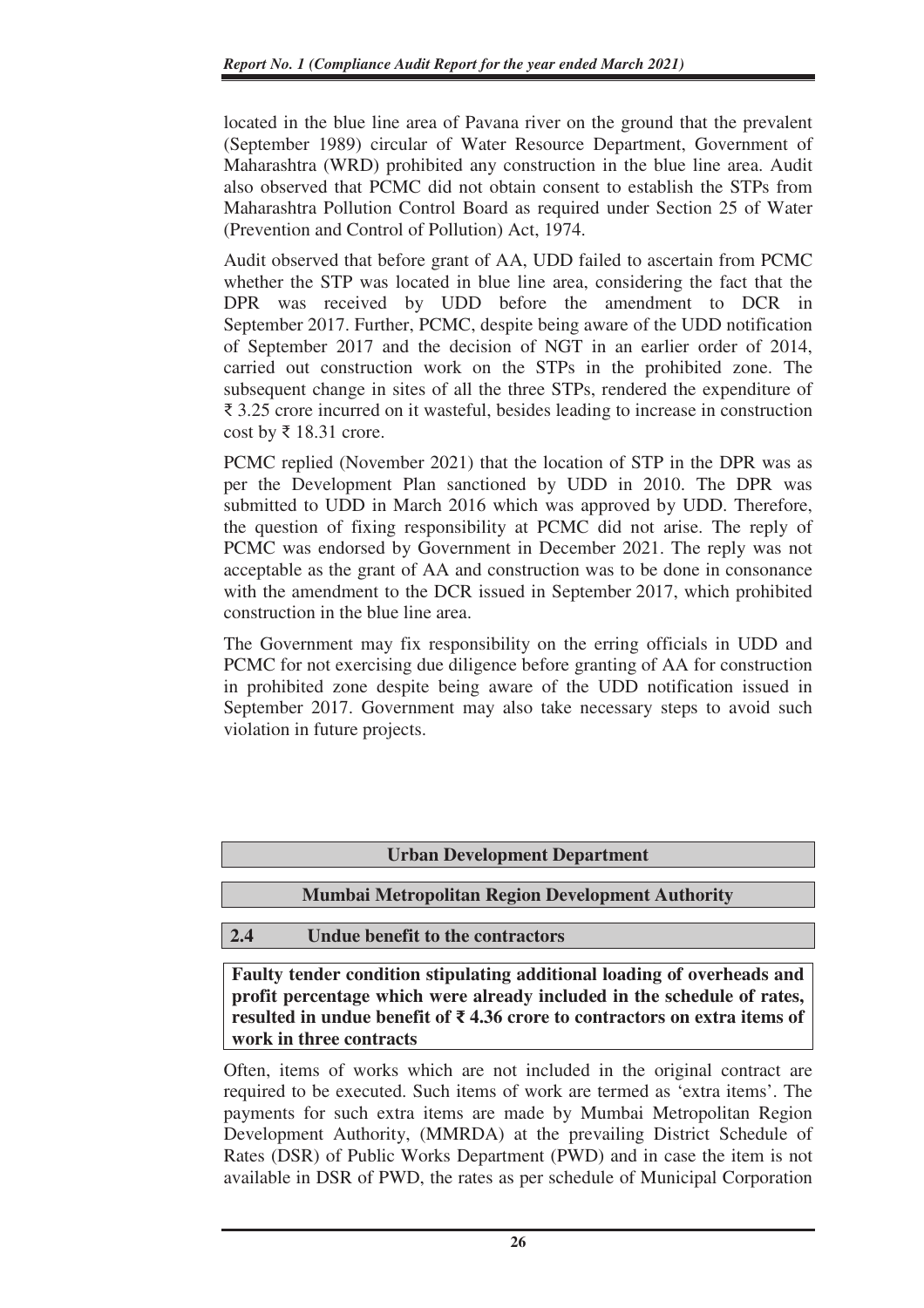of Greater Mumbai (MCGM) could be applied. The rates in the schedule of works are inclusive of overhead charges<sup>23</sup> and contractor's profit<sup>24</sup>.

Test-check (January-March 2021) of 17 contracts of Engineering Division in MMRDA, revealed that in three contracts, the tender condition for payment of extra items was in variance with the tender condition in the remaining contracts. In these three contracts, the payment for extra items was stipulated to be made at the prevailing DSR of PWD and in case the item was not available in DSR of PWD, the rates as per schedule of MCGM was to be increased by specified percentage towards overheads and profit. Audit noticed that out of the three contracts, in one contract, the percentage of overheads and profit stipulated was 15 *per cent* while in the other two contracts, the percentage of overheads and profit was eight *per cent* which was at variance with the standard conditions stipulated in Maharashtra Public Works Department Manual. Insertion of faulty tender conditions with two different percentages, was irregular. This resulted in undue benefit of  $\bar{\tau}$  4.36 crore to contractors in these three contracts during the period April 2015 to September 2021 **(Appendix 2.4.1).**

In one of the contracts (Sr. No. 1 of Annexure) in which extra item was paid by MMRDA, Audit noticed that while approving the first two Extra Item Rate Lists (EIRLs), the then Metropolitan Commissioner had rejected (October 2016) loading of 15 *per cent* overheads and profit on the ground that the DSR rates were inclusive of overheads and profit. Accordingly, the bills in respect of first two EIRLs were paid without loading 15 *per cent* overheads and profit. However, while approving the third and the fourth EIRLs, the Metropolitan Commissioner had approved (January 2020) the loading of 15 *per cent* overheads and profit and the same was paid (December 2020).

Insertion of faulty tender conditions with two different percentages resulted in undue benefit of  $\bar{\xi}$  4.36 crore to the contractors.

MMRDA may strengthen the internal controls to ensure that such faulty conditions are not included in the tenders in future and fix responsibility for the irregularity.

In reply, Government stated (December 2021) that payment made to the contractors was being recovered and a circular has been issued by MMRDA for standardisation of tender conditions on the basis of standard bid document of Public Works Department, Maharashtra or International Federation of Consulting Engineers (FIDIC).

<sup>23</sup> Overhead charges: PWD:10 *per cent*, MCGM: five *per cent*

Profit: 10 *per cent* each for both PWD and MCGM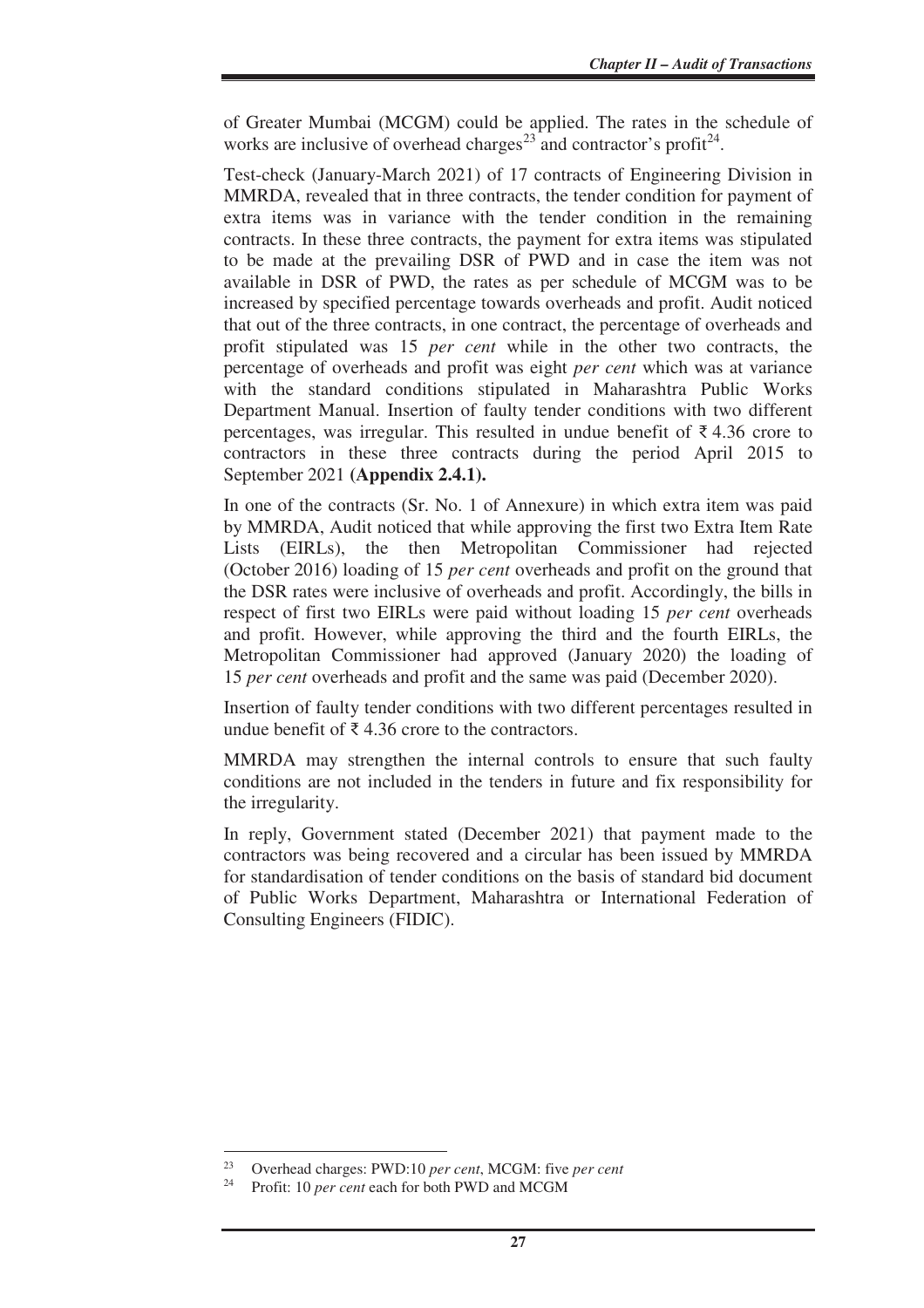#### **Urban Development Department**

#### **Municipal Corporation of Greater Mumbai**

#### **2.5 Short levy of Property Tax**

#### **Incorrect computation of capital value of property resulted in short levy of property tax amounting to ₹ 7.85 crore**

Municipal Corporation of Greater Mumbai (MCGM) levies property tax on land and building in MCGM area under Section 139 of the Mumbai Municipal Corporation Act, 1888 (Act). Property tax includes water tax, sewerage tax, general tax, education cess *etc.* Property tax is levied on the capital value of land and building. The capital value of the property is determined considering the value of building or land as indicated in the Stamp Duty Ready Reckoner issued by Department of Registration & Stamps, GoM and factors such as nature and type of land, structure of the building, area of land, carpet area of building, the user category *i.e.,* residential, commercial *etc.* Weightage is assigned by MCGM to factors such as nature and type of land, structure of the building, area of land, carpet area of building, the user category *i.e.,* residential, commercial *etc.* in the Rules for Fixation of Capital Value of Land and Buildings (Rules) framed for the purpose in 2010 and 2015*.* As per the provisions contained in Section 154 of the Act, the capital value of land and building fixed is required to be revised every five years. The Rules for assigning the weightage was framed by MCGM in the year 2010 and 2015.

Scrutiny of records (March 2020) of the office of the Assistant Assessor and Collector, K-West Ward, MCGM revealed incorrect assessment of property tax for the period July 2014 to March 2021 as discussed below.

Airports Authority of India had leased (July 2014) land admeasuring 5,400 square metre for vehicle parking to M/s. S. S. Enterprises situated at Juhu Tara Road, opposite Tulip Star Hotel, Mumbai. MCGM while determining (July 2014) the capital value of the property for levy of property tax, incorrectly categorised the property as shop/commercial building (car parking in stilt/basement/podium) instead of categorising the same as open land (commercial). The incorrect assessment resulted in incorrect computation of capital value of the property with the resultant short levy of property tax as shown in **Table 2.5.1**.

| <b>Particulars</b>                                                    | <b>Assessment as</b><br><b>Assessment</b><br>done by<br>per Audit<br><b>MCGM</b><br>calculation<br>As per 2010 Rules |                                      | <b>Assessment as</b><br><b>Assessment</b><br>done by<br>per Audit<br><b>MCGM</b><br>calculation<br>As per 2015 Rules |                                   |
|-----------------------------------------------------------------------|----------------------------------------------------------------------------------------------------------------------|--------------------------------------|----------------------------------------------------------------------------------------------------------------------|-----------------------------------|
| Basic value as per stamp<br>duty ready reckoner (per<br>sqmt $)$ (BV) | 4,24,200                                                                                                             | 1,69,700                             | 4,87,800                                                                                                             | 1,95,200                          |
| Weightage<br>as<br>per<br>user<br>category $(UC)$                     | 0.25                                                                                                                 | 1.25                                 | 0.80                                                                                                                 | 1.25                              |
| Weightage for nature and<br>type of building (NTB)                    | 0.50                                                                                                                 | applicable<br>Not<br>since open land | 0.50                                                                                                                 | Not applicable<br>since open land |
| Age of building (AF)                                                  |                                                                                                                      | Not applicable<br>since open land    |                                                                                                                      | Not applicable<br>since open land |

**Table 2.5.1: Incorrect assessment of capital value resulting in incorrect levy of property tax**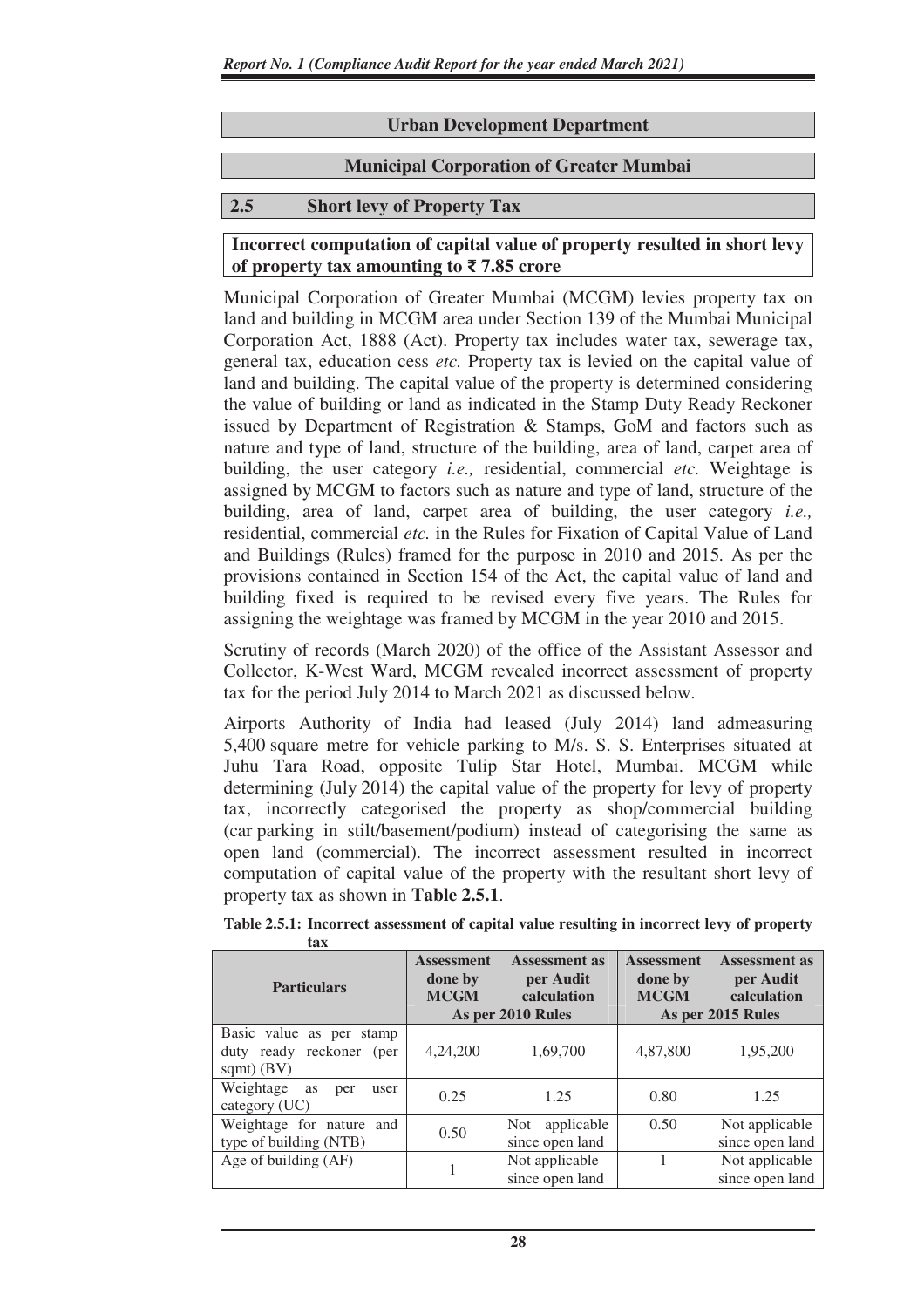| <b>Particulars</b>                                                       | <b>Assessment</b><br><b>Assessment as</b><br>per Audit<br>done by<br><b>MCGM</b><br>calculation<br>As per 2010 Rules |        | <b>Assessment</b><br><b>Assessment as</b><br>per Audit<br>done by<br><b>MCGM</b><br>calculation<br>As per 2015 Rules |        |
|--------------------------------------------------------------------------|----------------------------------------------------------------------------------------------------------------------|--------|----------------------------------------------------------------------------------------------------------------------|--------|
| Permissible<br>approved<br><sub>or</sub><br>floor space index (FSI) (FF) |                                                                                                                      |        |                                                                                                                      |        |
| Area of land $(sqmt)(CA)$                                                | $6,480^{25}$                                                                                                         | 5,400  | 5,400                                                                                                                | 5,400  |
| Capital value ( $\bar{\tau}$ in crore)<br>(BV×UC×NTB×AF×FF×CA)           | 34.36                                                                                                                | 114.54 | 105.36                                                                                                               | 131.76 |
| Property tax (percentage)                                                | 0.65                                                                                                                 | 0.82   | 0.88                                                                                                                 | 1.63   |
| Annual Property tax $(\xi$ in<br>crore)                                  | 0.22                                                                                                                 | 0.93   | 0.93                                                                                                                 | 2.15   |
| Difference in property tax<br>$(\xi$ in crore)                           | 0.71                                                                                                                 |        | 1.22                                                                                                                 |        |

The incorrect assessment resulted in short levy of property tax amounting to ₹ 7.85 crore (₹ 0.53 crore from July 2014 to March 2015 and ₹ 7.32 crore from April 2015 to March 2021). The incorrect assessment of property tax indicated inadequate checks while classifying the property which is a vital element for computing the capital value and property tax thereon.

In reply, the Government stated that the Municipal Chief Auditor (MCA) had pointed out (March 2017) that the user category for determining the capital value of the property should be rectified as shop commercial building (special car parking structure with or without mechanical lift) instead of shop commercial building (car parking in stilt/basement/podium). Accordingly, MCGM issued revised bills in August 2017 against which the assessee filed an appeal (August 2017) with Additional Municipal Commissioner (Project) on the ground that that the assessment of tax was incorrect as the property leased was open land. The Government further stated that a hearing on the appeal was in progress and revised bills would be issued on disposal of the appeal.

#### **Rural Development Department**

#### **2.6 Excess payment**

 $\overline{a}$ 

**Failure of Executive Engineers (Prime Minister Gram Sadak Yojna) to reduce the contract cost subsequent to implementation of GST resulted in excess payment of ₹ 28.63 crore to the contractors** 

The Goods and Services Tax Act, 2017 (GST) came into force from 1 July 2017. Since the taxes under the GST regime were on the lower side compared to taxes under the pre-GST regime and to avoid profiteering by the contractors, the Finance Department, Government of Maharashtra (FD) issued (11 September 2017) a circular instructing all the departments to reduce the contract cost for all the works tendered before 1 July 2017 and executed after 1 July 2017. The circular also clarified the method for computing the

<sup>25</sup> Built up area was considered instead of carpet area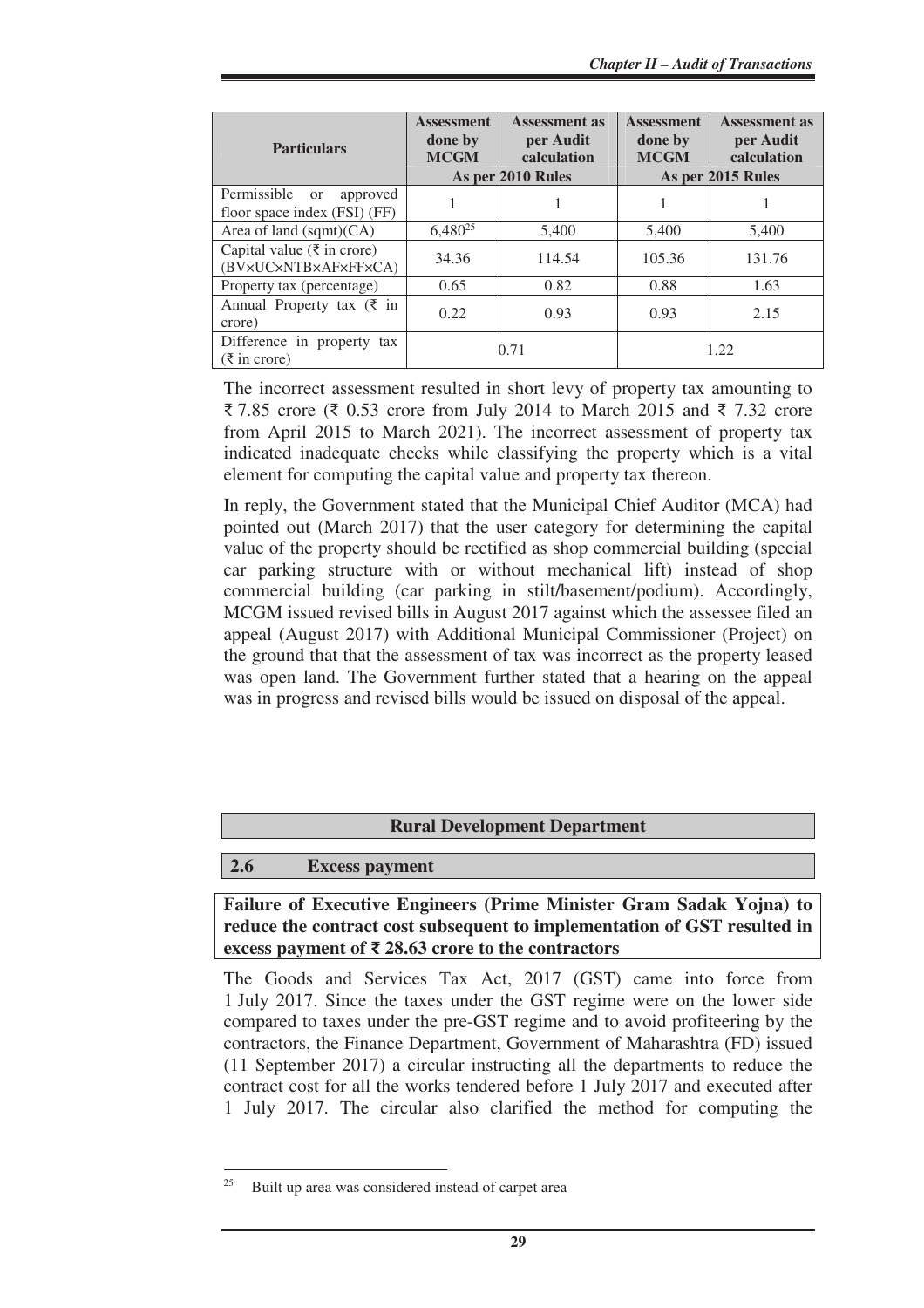reduced<sup>26</sup> tax rate by way of an example for road works. Further, National Rural Infrastructure Development Agency (NRIDA) Ministry of Rural Development, New Delhi had also instructed (June 2018) all the concerned implementing State departments of PMGSY that the subsumed taxes were to be identified and payments for works executed after 1 July 2017 were to be made after correct estimation of taxes.

Scrutiny of records of the Executive Engineer, Prime Minister Gram Sadak Yojna (PMGSY), Nandurbar District (March 2020) revealed that 48 road works were awarded prior to implementation of GST *i.e*., 1 July 2017 and executed in the post-GST regime. Though these works were awarded to the contractors on accepted cost inclusive of all taxes, duties, levies, cess *etc*., the exercise of reducing the cost before releasing the payment, as per the directions of the Finance Department's circular of September 2017 was not carried out resulting in excess payment to the contractors.

To ascertain whether action was taken as per FD's circular in other districts, Audit requisitioned (March 2020 to February 2021) information for the entire State from Rural Development and Panchayati Raj Department, Government of Maharashtra (RDD). From the information obtained it was observed that the contract cost was not reduced before releasing the payment in 1,243 road works (Pradhan Mantri Gram Sadak Yojna: 161, Mukhya Mantri Gram Sadak Yojna:1,082) in 29 districts<sup>27</sup> (including Nandurbar District) out of 34 districts where the scheme was implemented.

Thus, the failure of Executive Engineer's (PMGSY) to reduce the contract cost before releasing the payment to the contractors, as per the instructions of FD, resulted in excess payment of  $\bar{\tau}$  28.63 crore<sup>28</sup> to contractors. The fact that in none of the 29 districts, the contract cost was reduced before releasing the payment to the contractors indicated weak internal control in the field units besides poor monitoring by RDD to ensure compliance of instructions issued to field units. RDD should strengthen the internal control and monitoring mechanism and take action to recover the excess payment released in a time-bound manner.

In reply, Government stated (December 2021) that instructions have been issued to all the Executive Engineers (PMGSY) to make final payments to the contractors only after adjusting the GST amount as per the guidelines of Finance Department. The reply of the Government was silent on the failure of RDD to ensure compliance of instructions issued to field units and action taken for strengthening internal control and monitoring mechanism.

<sup>26</sup> Pre-GST tax rate:13.46 *per cent* (VAT 5 *per cent*, excise 6.22 *per cent*, VAT retention 2.24 *per cent*; GST tax rate:12 *per cent*

<sup>27</sup> Information was not furnished by five districts Palghar, Raigad, Sindhudurg, Sangli and Satara

<sup>28</sup> Excess payment was worked out on the basis of computation specified in FD circular of 11 September 2017. RA bills submitted after 30 September 2017 have only been considered for computation of excess payments.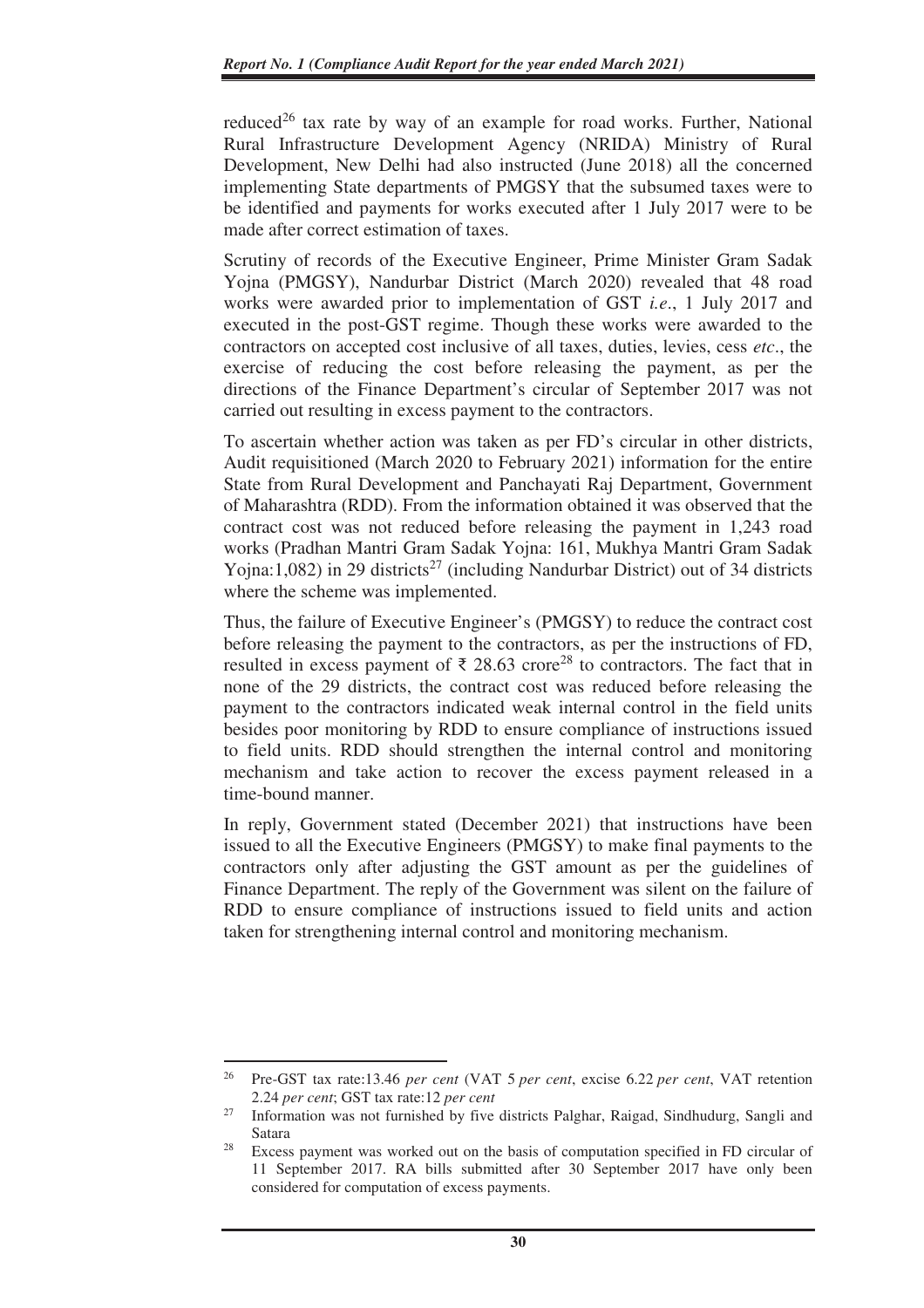#### **Water Resources Department**

#### **2.7 Blocking of fund**

#### **Delay in the grant of Revised Administrative Approval to an incomplete hydroelectric project on which an expenditure of ₹ 250.03 crore has been incurred, resulted in blocking of funds for more than six years**

The Water Resources Department (WRD), Government of Maharashtra (GoM) accorded (February 2004) Administrative Approval (AA) of ₹ 379.78 crore for construction of 2×40 Mega Watt (MW) hydroelectric (pumped storage<sup>29</sup>) project at Koyna Dam Foot on the left bank of Koyna dam. The estimated cost of power generation was  $\bar{\tau}$  2.49 per unit and the Benefit Cost Ratio (BCR) of the project was 1.81. Since the expenditure on the project exceeded the AA, the Chief Engineer (Civil), Hydroelectric Project and Quality Control, Pune (CE/Civil) instructed (March 2015) Executive Engineer, Koyna Construction Division No. 1, Koynanagar (Division) to stop the work till approval of the revised cost. Till March 2017 an expenditure of ₹ 250.03 crore<sup>30</sup> was incurred on the project.

Scrutiny of records (December 2017) of Executive Engineer, Koyna Construction Division No. 1, Koynanagar (Division) and further information obtained (August 2021) from WRD revealed delays at every stage of proposal, lack of coordination among various departments and delay in finalising the method of power generation *i.e*., straight generation (conventional hydroelectric project) or pumped storage project. These issues are discussed below.

- The Chief Engineer (Electric), Hydroelectric Project, Mumbai (CE/Elect) submitted proposal for revised administrative approval (RAA) of ₹ 1,310.61 crore to WRD only in October 2013, when the expenditure on the project reached 79 *per cent* of the AA cost. After more than one year *i.e.,* in May 2015, CE/Elect submitted a revised proposal for ₹ 1,420.92 crore along with compliance to remarks of WRD made in the earlier proposal of October 2013. As directed by WRD, CE/Elect submitted (September 2015) the proposal to State Level Technical Advisory Committee  $(SLTAC<sup>31</sup>)$  with a revised project cost of ₹ 1,494.95 crore having BCR of 0.65.
- Since the electricity tariff from the project at  $\bar{\tau}$  12 to 14 per unit was not feasible, WRD decided (June 2016) to execute the project on Build, Operate and Transfer (BOT) basis. Belatedly in December 2017, a task force was constituted to speed up the tendering process for BOT project. However, there was no response for the same.

Under Pumped Storage Project, the water flowing out of the powerhouse and reaching lower reservoir is pumped back to upper reservoir to be again used for generation of  $\text{electricity}$ 

Civil work: ₹ 140.45 crore; Establishment cost: ₹ 109.58 crore, excluding advance of ₹ 171.52 crore recovered from contractors of electrical and mechanical works

<sup>&</sup>lt;sup>31</sup> Proposal having cost more than  $\bar{\tau}$  25 crore was required to be submitted to SLTAC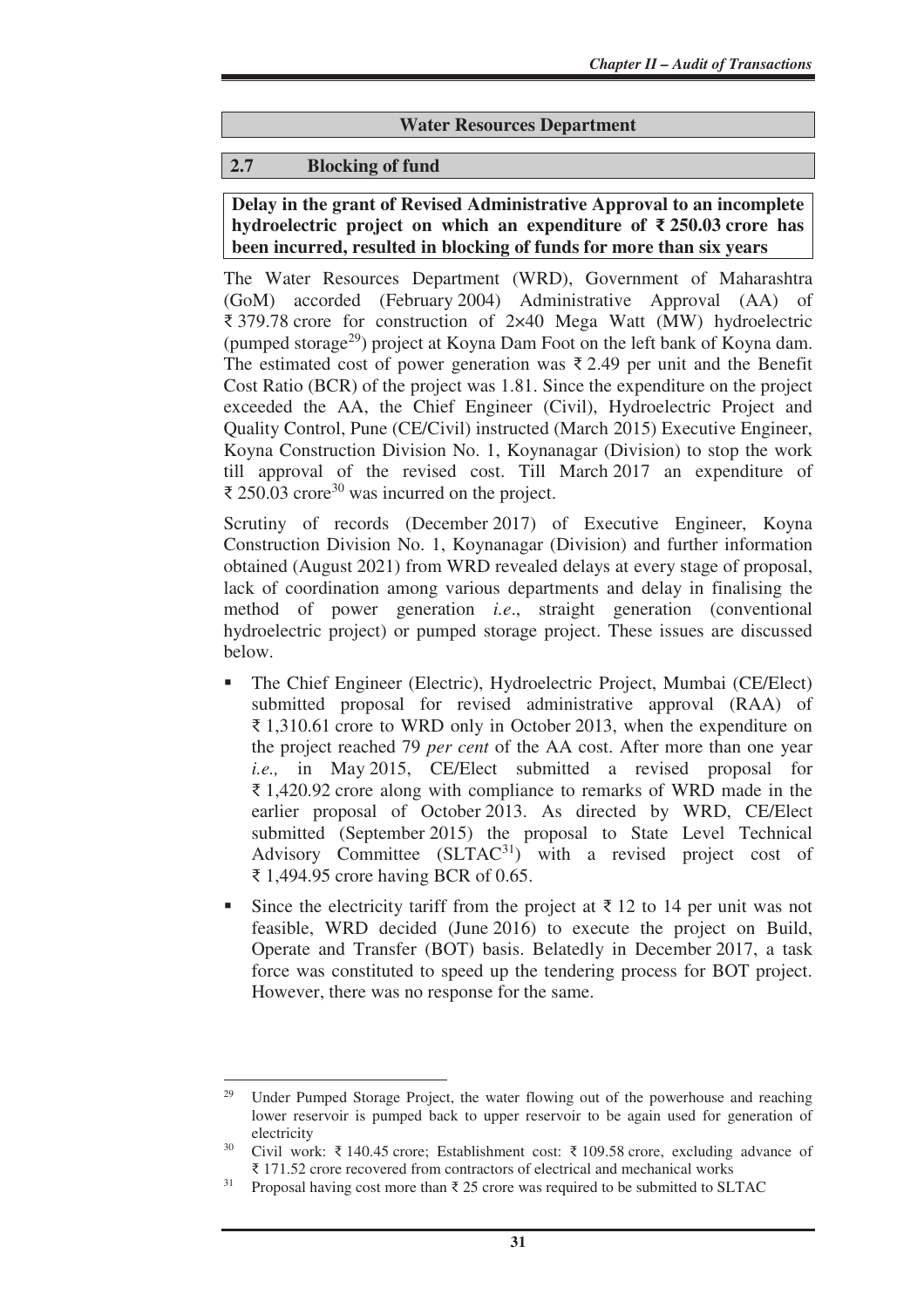- In March 2018, CE/Elect submitted a revised proposal to SLTAC with a reduced project cost of ₹971.65 crore. The cost reduction was due to the availability of advanced turbine having lower cost. The levelised electricity tariff was  $\bar{\tau}$  7.25 per unit with BCR of 1.21. The proposal was approved (May 2018) by SLTAC which was submitted by CE/Elect to WRD for approval.
- WRD submitted (November 2018) the revised proposal for  $\bar{\xi}$  971.65 crore to the Energy Department for consent. However, the Maharashtra State Electricity Distribution Company Limited (MSEDCL). functioning under the administrative control of Energy Department, GoM communicated (August 2019) its inability to give consent because of the high purchase cost of power from the project.
- WRD submitted (August 2019) a revised proposal for ₹ 971.65 crore but with BCR of 2.44 and levelised electricity tariff of  $\bar{\tau}$  4.23 per unit to the Planning Department and the Finance Department, GoM as against BCR of 1.21 and levelised electricity tariff of  $\overline{\zeta}$  7.25 per unit projected in the proposal submitted in November 2018. The improvement in BCR and decrease in levelised electricity tariff was on account of a decision taken (December 2018) to divert water from the right bank hydroelectric project, which had reached its normative life (35 years), to the under-construction left bank hydroelectric project.
- The Planning Department and the Finance Department, GoM, requested (September 2019), WRD to obtain the consent of the Energy Department. Accordingly, WRD, submitted (December 2019) the revised proposal to the Energy Department for its consent. MSEDCL, after a lapse of 10 months, agreed (November 2020) for conventional hydroelectric power generation instead of pumped storage envisaged in the proposal considering the cost of generation.
- WRD submitted (May 2021) a revised proposal for execution of the project as conventional hydroelectric project, to the Energy Department for consent. Consent of the Energy Department was awaited till July 2021.

Thus, the delay in granting RAA to the incomplete project on which an expenditure of ₹ 250.03 crore was incurred, resulted in blockage of funds from March 2015. Further, the change in power generation method would result in wasteful expenditure of  $\bar{\tau}$  83.53 crore incurred on works already executed such as approach tunnel, ventilation tunnel and machine hall*.*

Government stated (October 2021) that the Energy Department has granted consent to the proposal for execution of the project as conventional hydroelectric project in September 2021 and based on the consent, the proposal will be processed for revised administrative approval. It was further stated that balance works of the projects will be commenced in order to complete the project in a time-bound manner. Government also stated that execution of the project as pumped storage is being reviewed.

The fact remained that the project was incomplete (October 2021) for want of revised administrative approval resulting in blocking of funds to the extent of ₹ 250.03 crore for more than six years. Audit also noticed delays at various stages in the process of getting RAA**.** Further, delay in obtaining response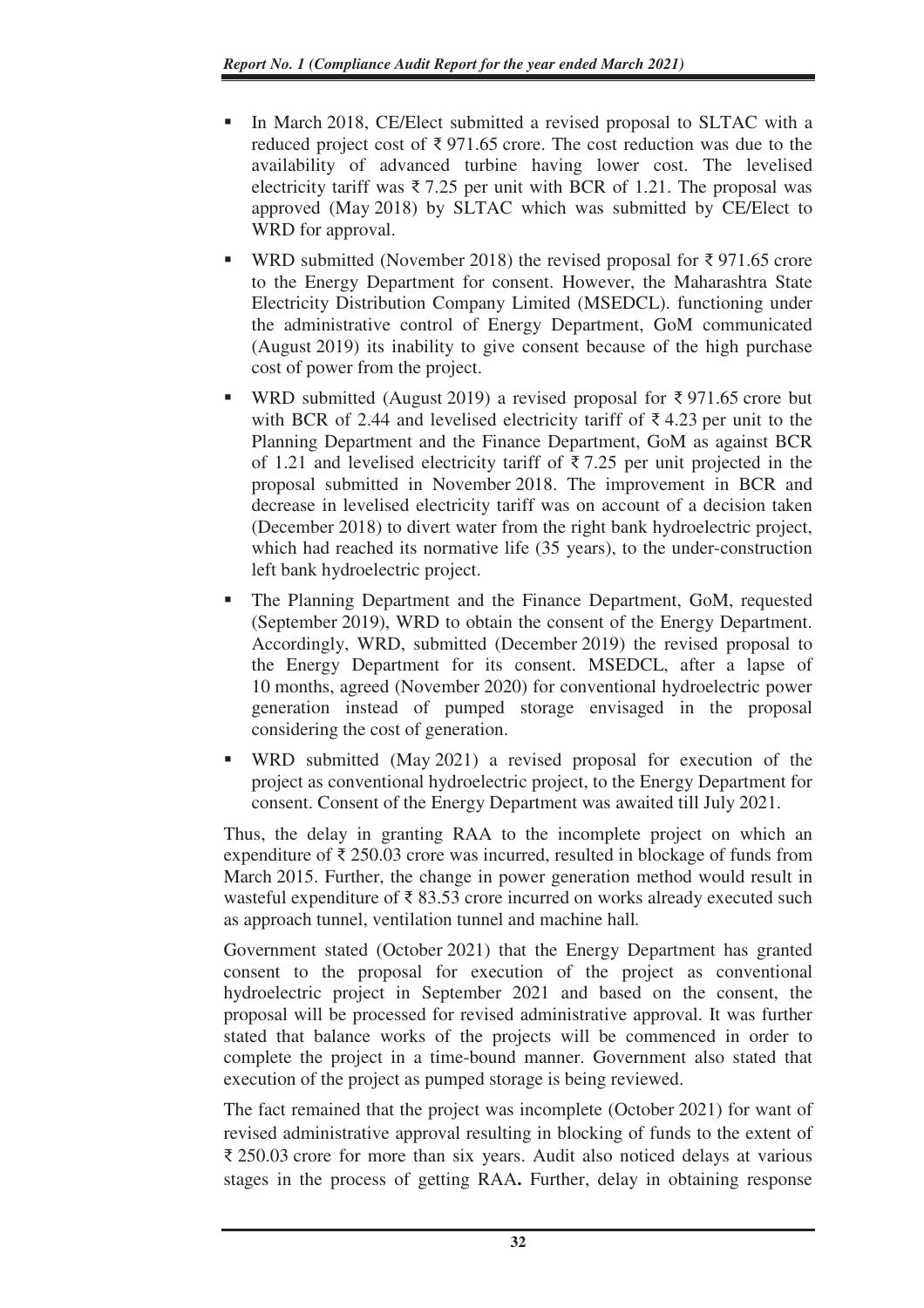from the Energy Department only indicated lack of coordination among Government departments on vital state projects. WRD needs to streamline the procedure by fixing timeline for submission and approval of proposals to avoid delays in the execution of projects.

#### **Social Justice and Special Assistance Department**

#### **2.8 Non-recovery of outstanding loan**

#### **Poor recovery of long-term loan disbursed to Co-operative Spinning Mills and non-levy of interest**

A scheme for providing long-term loan to Backward Class (Scheduled Caste) Co-operative Spinning Mills (CSMs) was in existence in Social Justice and Special Assistance Department (Department) since March 2000<sup>32</sup>.

As per the Scheme, out of total project cost of CSM, 45 *per cent* was to be provided by the Cooperation and Textile Department as share capital, 5 *per cent* was to be contributed by the members of CSM and the balance 50 *per cent* was to be provided under the scheme as loan. The maximum ceiling for project cost was fixed at  $\bar{\tau}$  53 crore and the maximum amount of long-term loan which could be provided under the scheme was restricted to ₹ 26.50 crore. As at the end of March 2021, the Department had disbursed long-term loan of ₹ 275.78 crore to 13 Scheduled Caste CSMs.

Scrutiny of records in the Department (November 2019) and the Commissioner, Social Welfare, Pune (Commissioner) (August and September 2021) revealed the following:

1. As per the scheme, recovery of loan was to commence two years after the date of disbursement of 90 *per cent* of share capital (disbursed by Co-operation and Textile Department) and loan for the project. The entire process of recovery was to be completed within six years from the commencement of recovery of loan. Principal was required to be recovered in 16 quarterly instalments and interest in eight quarterly instalments. Audit noticed that out of 13 projects, in eight projects, loan amount of ₹ 195.88 crore had become due for recovery and was required to be recovered fully between June 2016 to May 2024 **(Appendix 2.8.1)**. Out of ₹ 195.88 crore due for recovery, an amount of ₹ 191.97 crore was due for recovery till August 2021, as against which only ₹ 1.10 crore was recovered (from one CSM) leaving a balance of ₹ 190.87 crore. The poor recovery of loan which was outstanding for a period ranging from more than one year to nine years indicated lack of vigorous and effective follow up for recovery of pending dues. Audit noticed that although, the Commissioner had issued demand notices every quarter for recovery of

<sup>32</sup> Department disbursed long-term loan to seven Scheduled Caste Spinning Mills between June 1998 and March 1999, prior to commencement of Scheme in March 2000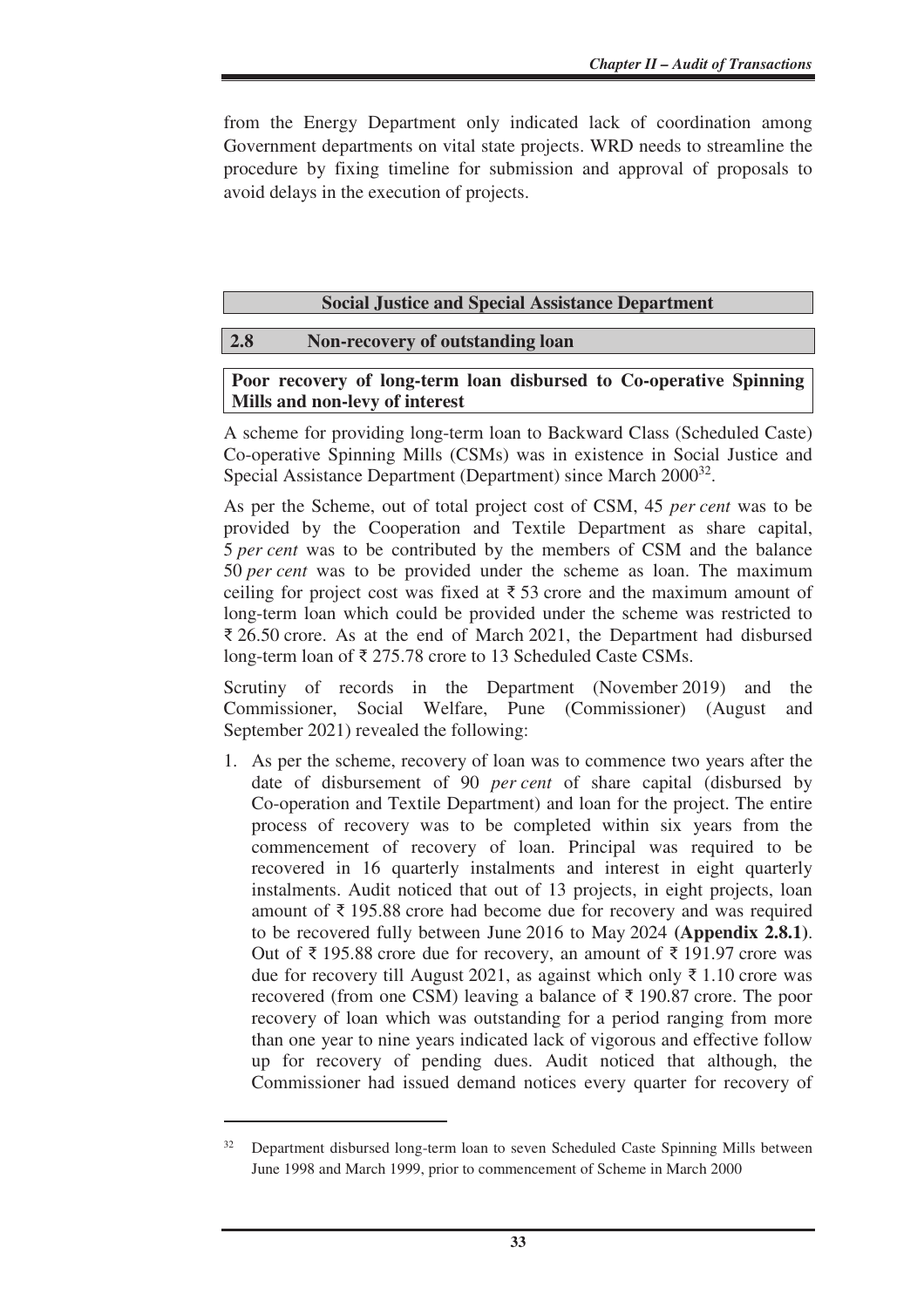loan to all the eight CSM, no action was taken for recovery of loan as arrears of land revenue or through disposal of mortgaged assets as per the scheme.

Reply of the Government (December 2021) was silent on the action taken to recover the loan as arrears of land revenue or through the disposal of mortgaged assets.

2. As per the scheme, the Board of Directors of the CSM was also to be held personally responsible for the loan disbursed. Audit noticed that despite the inclusion of such clause in the loan agreement, no action was taken by the Commissioner, Social Welfare to obtain collateral security/personal guarantee of the Directors for the loan disbursed.

Government reply (December 2021) did not clarify the reasons for not obtaining collateral security/personal guarantee of the Board of Directors for the loan disbursed.

3. In five CSMs, the recovery of loan had not commenced since disbursement of 90 *per cent* of the share capital and loan to CSMs was not complete as shown in **Appendix 2.8.2.** The faulty condition in the scheme which did not fix the maximum period beyond which the loan becomes due for recovery, not only prolonged the commencement of loan recovery but also increased the risk of non-recovery of dues. Audit observed that as per the terms and condition for disbursement of share capital to CSMs by Co-operation and Textile Department, the share capital was recoverable after five years from the date of disbursement of first instalment of share capital or three years from the date of starting of spinning mill whichever was earlier. Such a condition ensured that the amount became due for recovery by a fixed time. The Commissioner had submitted (November 2019) a proposal to the Department to revise the terms and conditions of loan recovery. However, the Department did not take any action on the proposal of the Commissioner.

Government stated (December 2021) that the action on the proposal of the Commissioner was under progress.

4. As per the scheme, the interest rate and penal interest rate for the loan disbursed was to be levied as communicated by the Finance Department, Government of Maharashtra, based on the interest rate determined by National Bank for Agriculture and Rural Development (NABARD). Audit noticed that the Department did not obtain the interest rate from the Finance Department. Audit further noticed that the Commissioner instead of approaching the Department, requested (February 2020) NABARD to intimate the interest rate which was declined (March 2020) by NABARD on the ground that NABARD does not prescribe/fix any rate of interest/penal interest for industrial cooperative society. Thereafter, the Commissioner requested (March 2020 and August 2021) the Department to communicate the interest rate. However, Department had not taken action till date (December 2021). Audit is of the view that the possibility of the claim becoming time-barred cannot be ruled out because of the failure of the Department to obtain the interest rate from the Finance Department and raise demand for interest with the CSMs.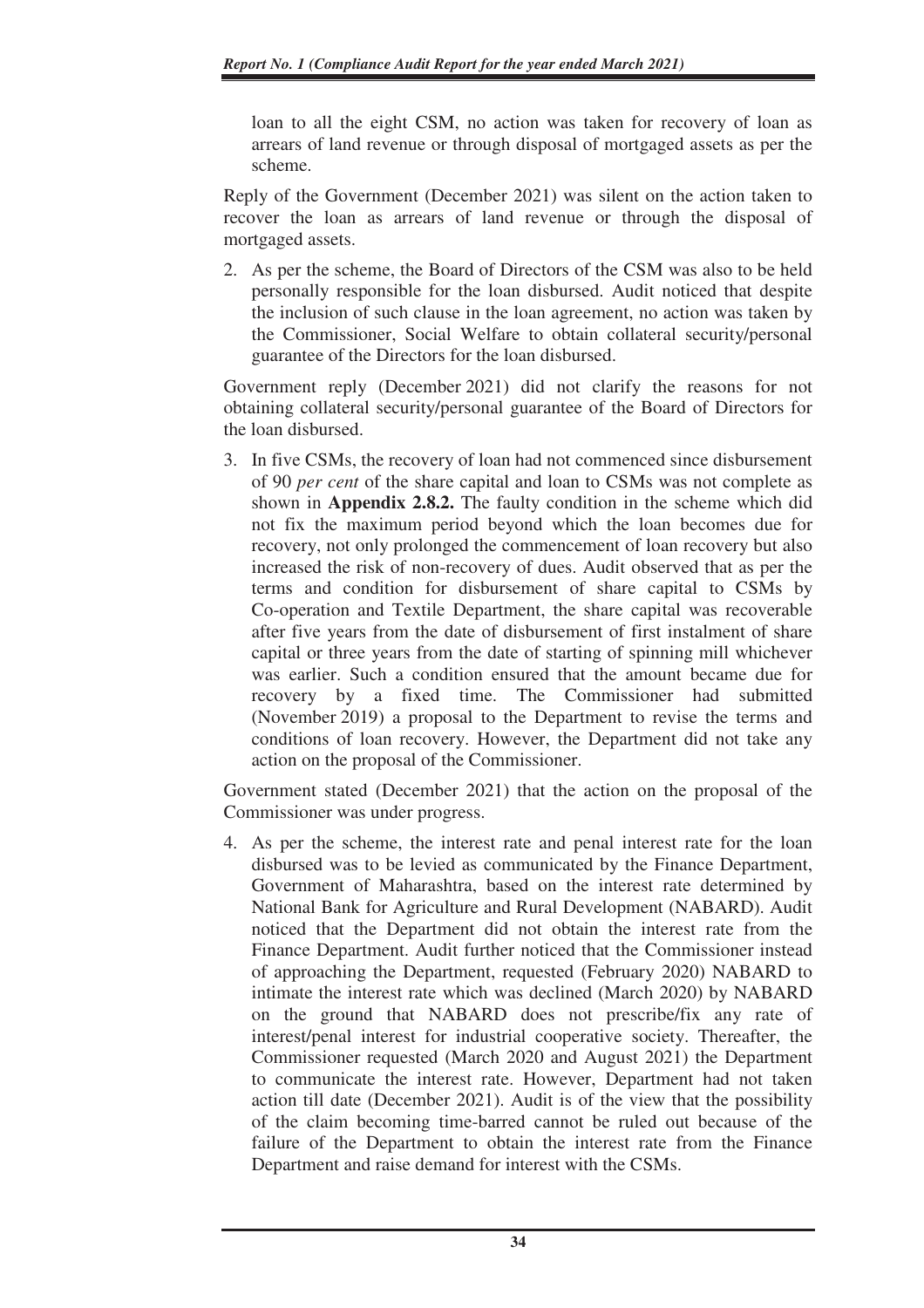Government stated (December 2021) that action for fixing interest rate based on the proposal submitted by the Commissioner was in progress.

5. As per the scheme, CSM having more than 70 *per cent* members belonging to Scheduled Caste was only eligible for loan under the scheme. The fulfilment of this condition was to be checked by District Social Welfare Officer/Divisional Social Welfare Officer/Commissioner before disbursement of loan. Audit noticed that records of such verification conducted**,** if any, before disbursement of loan under the scheme was not available with the Commissioner.

Government stated that loan was disbursed to CSM only after verifying the caste of members. It was further stated that Dr. Babasaheb Ambedkar Research and Training Institute, Pune, Caste Verification Committees and District Assistant Commissioners of respective districts, have been requested from time to time to hold camps to enable the members of the CSM to obtain caste certificates. The reply is not acceptable as documentary evidence of such verification was not on record and it also pointed towards the fact that the caste certificate of members of CSM had not been verified.

Thus, the recovery of loan under the scheme was poor and an amount of ₹ 190.87 crore was pending for recovery for period ranging from more than one year to nine years. The Department also did not safeguard its financial interest by levying interest on loan disbursed or by taking action for recovery of loan as per the scheme.

#### **Social Justice and Special Assistance Department**

**Dr. Babasaheb Ambedkar Research and Training Institute** 

#### **2.9 Unfruitful expenditure**

#### **Failure to obtain source code for the application software resulted in the software and mobile handsets procured at a cost of ₹ 94.38 lakh not being put to use**

Dr. Babasaheb Ambedkar Research and Training Institute, Pune (BARTI), an autonomous organisation under Social Justice and Special Assistant Department, Government of Maharashtra (SJSAD) decided (July 2014) to implement '*Samtadoot* project' (Project). The objectives of the project *inter alia* included creation of awareness and realisation among people for effective implementation of the Scheduled Castes and Scheduled Tribes (Prevention of Atrocities) Act, 1989, eradication of the caste bias system and the discrimination which follows it. Under the project, trained personnel (named as *Samtadoot*) were required to identify probable beneficiaries for various Government schemes, assist them in understanding, applying under the schemes and provide relevant information of the Scheduled Castes and Scheduled Tribes (Prevention of Atrocities) Act, 1989*.*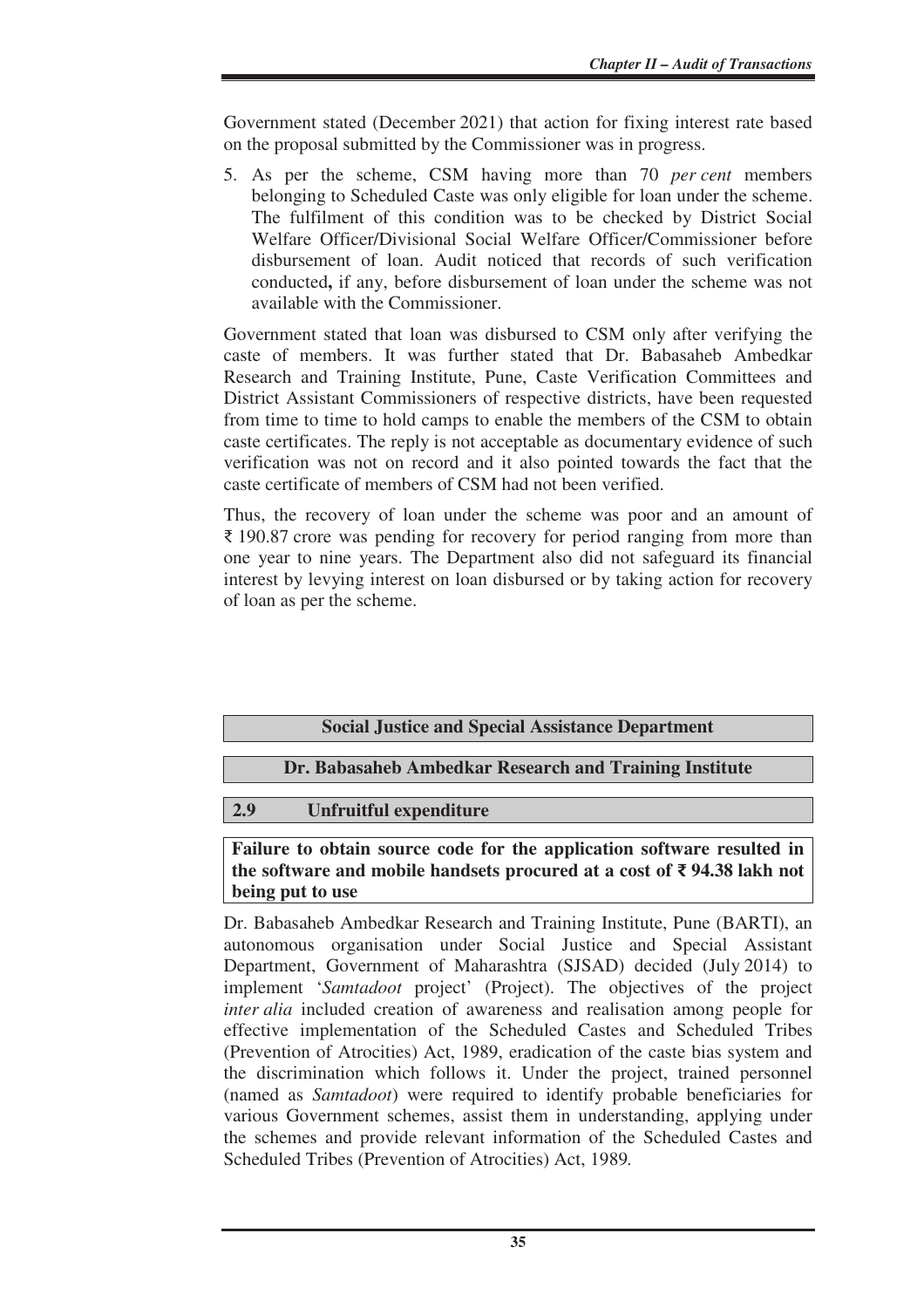BARTI issued (September 2014) work order to Centre for Development of Advance Computer  $(C-DAC^{33})$  for designing, developing and hosting of mobile and web application software at a cost of  $\bar{\tau}$  80 lakh excluding taxes. C-DAC was also responsible for hosting the application software for a period of one year *i.e*., upto 22 October 2016. The scope of work *inter alia* included development of a dashboard, GPS tracking utility to store data of *Samtadoot* locations, facility for uploading video, audio and images captured during conversation with the beneficiaries, facility to attach online survey form to collect data of beneficiaries by *Samtadoot* through the application software, report generation module to generate various graphical reports. BARTI also purchased (September 2015) 700 mobile handsets for installation of application software by C-DAC at a cost of  $\bar{\tau}$  60.20 lakh. The work was completed by C-DAC in September 2015 at a cost of ₹ 94.38 lakh inclusive of taxes.

Meanwhile, BARTI appointed (February 2015) *Samtadoots* on contract basis after imparting training to them. The mobile handsets installed with the application software were provided and used by *Samtadoots.* The services of *Samtadoots* were, however, discontinued (August 2016) on completion of contract period and mobile handsets provided to them were taken back. Thereafter, manpower was being hired from an outsourcing agency to work as *Samtadoots*.

Scrutiny of records (March 2021) and further information obtained (June 2021 and September 2021) from Director General, BARTI revealed that the manpower hired from the outsourcing agency were not provided with mobile handset. The *Samtadoots* were sending all the information obtained from the beneficiaries through emails, WhatsApp or physical documents, using their own mobile phones. Audit noticed that the mobile handsets were not provided to *Samtadoots* because C-DAC had discontinued the hosting of software application through its server. Audit also observed that BARTI did not prepare any feasibility report justifying the use of software-based application for transmission of data/information collected by *Samtadoots vis-à-vis* other existing methods. The issue of hosting the software application at the end of the contract with C-DAC was also not taken up with C-DAC. Audit noticed that though, the issue of obtaining the source code from C-DAC was raised by the Project Director (IT) with Project Director (Samtadoot cell) in May 2017, the same was pursued with C-DAC only in September 2021 and again in December 2021. In the absence of source code, the software application and mobile procured could not be utilised after one year, resulting in unfruitful expenditure of ₹ 94.38 lakh.

In reply, Government stated (December 2021) that C-DAC has been requested (September 2021 and December 2021) to hand over the source code to restart the mobile software application.

<sup>33</sup> A scientific society of Department of Electronics and Information Technology, Ministry of Communications and Information Technology, Government of India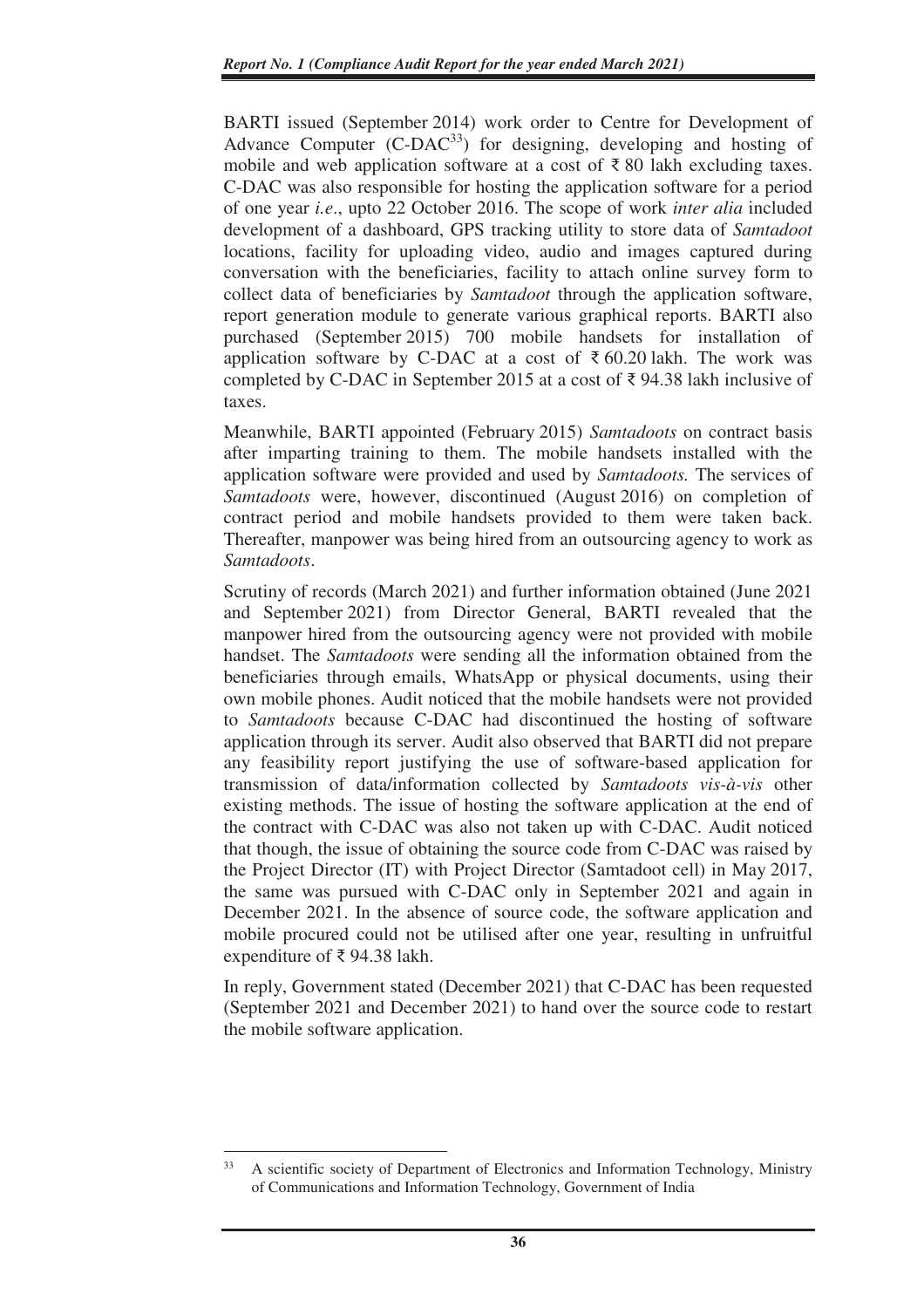#### **Housing Department**

#### **Maharashtra Housing and Area Development Authority**

#### **2.10 Idle expenditure**

**Lack of coordination between Mumbai Slum Improvement Board, Collector Mumbai Suburban District and Municipal Corporation of Greater Mumbai resulted in idling of multipurpose centre constructed at a cost of ₹ 5.71 crore at Ramabai Ambedkar Nagar, Ghatkopar (East), Mumbai for more than five years** 

The Housing Department (HD), Government of Maharashtra (GoM) sanctioned (March 2010)  $\bar{\tau}$  11.60 crore for construction of toilet blocks and Multipurpose Centre at Ramabai Ambedkar Nagar, Ghatkopar (East), Mumbai on land belonging to Collector, Mumbai Suburban District (Collector). HD directed (March 2010) Mumbai Slum Improvement Board (MSIB), a unit of Maharashtra Housing and Area Development Authority (MHADA), to execute the works.

The Chief Officer, MSIB granted (September 2010) Administrative Approval (AA) for an amount of  $\bar{\tau}$  four crore, based on Schedule of Rates (SR) of 2008-09, for the construction of Multipurpose Centre. The AA was revised to ₹ 5.01 crore in November 2012 due to adoption of SR of 2010-11 at the time of tendering. The AA was again revised (April 2016) to  $\bar{\tau}$  6.80 crore due to increase in civil and electric work and municipal taxes as well as beautification work. The construction of Multipurpose Centre was completed in March 2016 after incurring an expenditure of ₹ 5.71 crore. Of the total 510 toilet blocks to be constructed, only 315 toilet blocks were constructed due to non-availability of land as well as non-cooperation of slum-dwellers. The Multipurpose Centre is yet to be put to use as of October 2021.

Scrutiny of records (July 2019 and August 2021) of the Chief Officer, MSIB revealed the following:

- 1. The land belonging to the Collector was earmarked for public housing in the Development Plan. As per the Development Control Regulations for Greater Mumbai, 1991, 40 *per cent* of the Floor Space Index (FSI) for the land reserved as Public Housing was required to be handed over by the Collector to the Municipal Corporation of Greater Mumbai (MCGM) free of cost in the form of built-up-tenements.
- 2. MCGM approved (September 2010) the construction of Multipurpose Centre and issued Intimation of Disapproval (IOD) to MSIB. As per the conditions stipulated in the IOD, 44 tenements were to be handed over by the Collector to MCGM free of cost, of which 22 tenements were to be handed over before completing the work. The IOD also stipulated that the Collector being the owner should enter into an agreement with MCGM agreeing to all conditions as per the agreement deed prepared by the Law Officer of MCGM. MCGM, in October 2010 and again in April 2012, requested Collector to comply with the approved conditions in the IOD *i.e.,* to execute an agreement with MCGM. However, there was no response from the Collector. It was only in July 2018 that Collector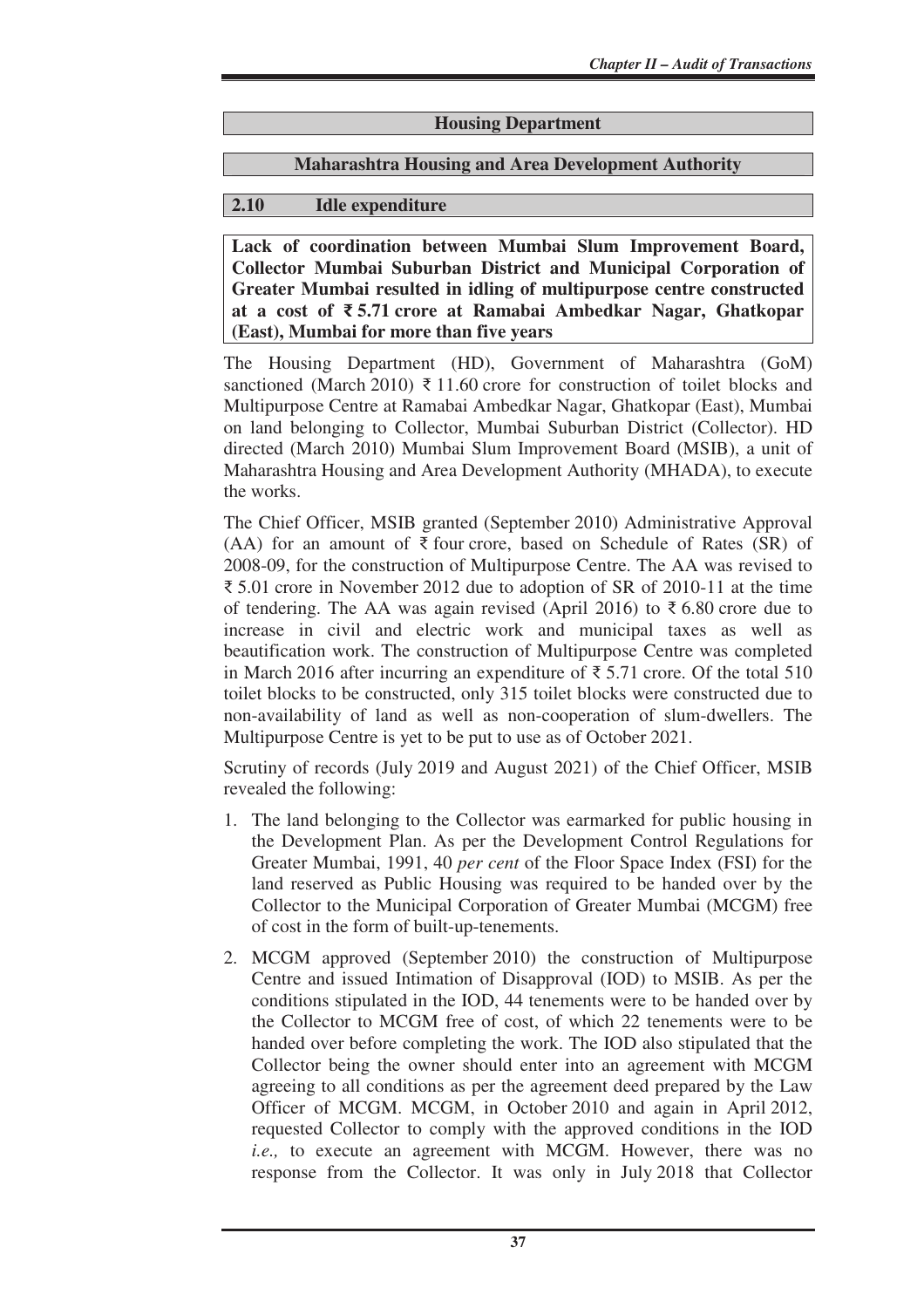responded and intimated that the agreement was not executed due to non-submission of the agreement deed prepared by the Law Officer of MCGM.

3. MSIB requested (April 2017) MCGM to issue Occupation Certificate (OC) for the Multipurpose Centre. However, MCGM refused to issue OC due to non-fulfilment of IOD conditions. Audit noticed that though, it was the responsibility of MSIB to obtain OC from MCGM and ensure compliance to IOD, MSIB took up the matter of fulfillment of conditions stipulated in IOD with Collector and MCGM belatedly only in March 2018 *i.e.,* two years after completion of the construction of the Multipurpose Centre. The Multipurpose Centre could not be utilised for the benefit of the citizen for more than five years since the OC was not received (October 2021).

Thus, the lack of prompt response of Collector to the communication of MCGM, the failure of MCGM to submit the agreement deed to Collector for execution and the delay by MSIB in ensuring compliance to IOD, resulted in idle expenditure of ₹ 5.71 crore.

MSIB replied (September 2020) that OC would be obtained after execution of agreement between Collector and MCGM. The fact remained that MSIB failed to obtained OC till date (December 2021).

The matter was referred to Government in September 2021; their reply was awaited as of December 2021.

# **Co-operation, Marketing and Textile Department**

# **Maharashtra State Warehousing Corporation Limited**

#### **2.11 Avoidable payment**

**Incorrect estimation of taxable income and consequent short payment of advance income tax resulted in avoidable payment of interest of ₹ 2.36 crore for the financial year 2017-18** 

As per Section 234B and C of the Income Tax Act, 1961 (Act), a corporate assessee has to pay 90 *per cent* of the tax in advance when the amount of tax payable exceeds ₹ 10,000 per annum. The advance tax is payable in four quarterly instalments (by 15th June: 15 *per cent*; 15th September: 45 *per cent*; 15th December: 75 *per cent*; 15th March: 100 *per cent*) of the corresponding financial year. Failure to pay at least 90 *per cent* of the tax in advance by March attracts interest at the rate of one *per cent* per month (Section 234B of the Act). Similarly, for failure to pay instalment of advance tax by specified dates, interest is chargeable at the rate of one *per cent* per month (Section 234C of the Act).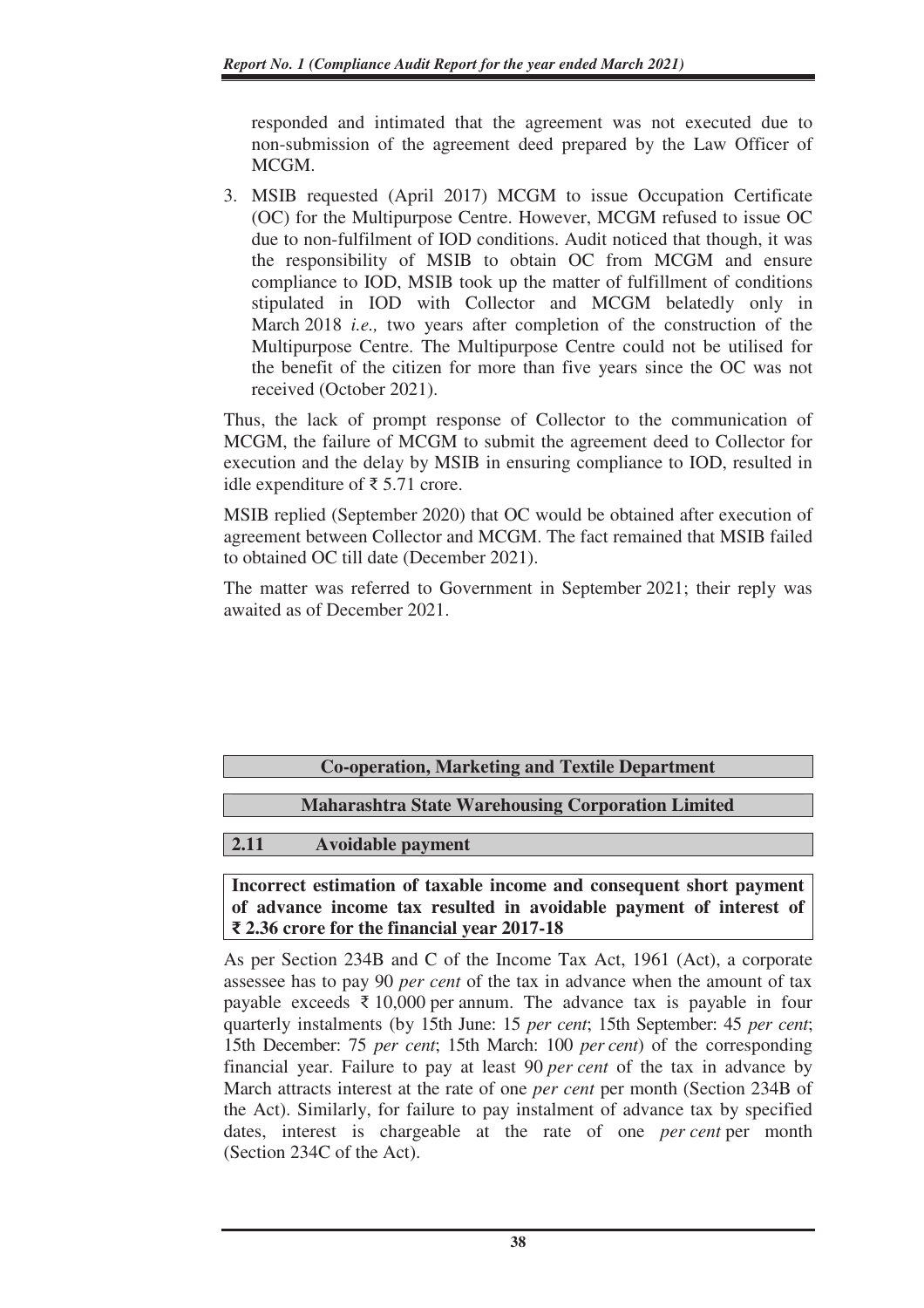Maharashtra State Warehousing Corporation Limited (MSWC) was engaged in storage of food grains, fertilizers, industrial goods *etc.,* and was liable to pay advance tax on its assessed income under the provisions of the Act.

Scrutiny of records (December 2019) in MSWC revealed that MSWC computed tax liability of ₹ 14.90 crore for the financial year 2017-18 and paid (March 2018) an advance tax of  $\bar{\tau}$  90 lakh in the fourth quarter after considering  $\bar{\tau}$  14 crore tax deducted at source. However, it was noticed that at the time of final assessment of tax in September 2018**,** income of ₹ 62.47 crore towards warehousing, storage and handling charges pertaining to financial year 2017-18 was not considered for estimating the advance tax payable. This resulted in increase in tax liability from the estimated  $\bar{\tau}$  14.90 crore to ₹ 41.19 crore (176 *per cent* increase) with consequent shortfall in payment of advance tax. Due to short payment of advance tax including individual instalment of advance tax, MSWC had to pay interest of  $\bar{\tau}$  1.26 crore and ₹ 1.10 crore under Section 234B and Section 234C of the Act respectively. The interest totalling  $\overline{\xi}$  2.36 crore was paid by MSWC along with self-assessment tax in September 2018.

Thus, the incorrect estimation of income and the consequent delay in payment of advance tax resulted in avoidable payment of interest of ₹ 2.36 crore for the financial year 2017-18.

Audit also noticed that in the financial year 2018-19 and 2019-20, MSWC paid excess advance tax which amounted to 68 and 48 *per cent* respectively of the tax liability. This indicated weakness in the internal control of MSWC to make a reasonable estimate of income/profit for payment of advance tax.

Government stated (September 2021) that in the year 2017-18, huge stock of tur was received due to which actual billing was done after the due date of advance tax. Therefore, the Corporation was unable to arrive at actual income for calculation of advance tax. The reply is not acceptable as the receipt of huge stock of tur was known to the Corporation, hence, the income could have been estimated pending its billing. Government agreed to strengthen internal control in the Corporation to ensure reasonable estimates of income for payment of advance tax.

#### **Soil and Water Conservation Department**

#### **2.12 Unfruitful expenditure**

 $\overline{a}$ 

**Failure to acquire land for construction of canal resulted in unfruitful expenditure of ₹ 15.20 crore on the construction of a dam**

Soil and Water Conservation Department<sup>34</sup>, Government of Maharashtra (SWCD) accorded (August 2006) administrative approval of  $\bar{\tau}$  4.36 crore to a Minor Irrigation (MI) project at Pahur in Roha Taluka of Raigad district. The project involved construction of earthen dam, waste weir<sup>35</sup>, head regulator<sup>36</sup> on

<sup>&</sup>lt;sup>34</sup> Earlier named as Rural Development and Water Conservation Department<br><sup>35</sup> Weste weig is an assenge provided for the nassage of surplus water from

Waste weir is an escape provided for the passage of surplus water from a tank or a reservoir

<sup>&</sup>lt;sup>36</sup> Head regulator consist of shutters to regulate the water flow for distribution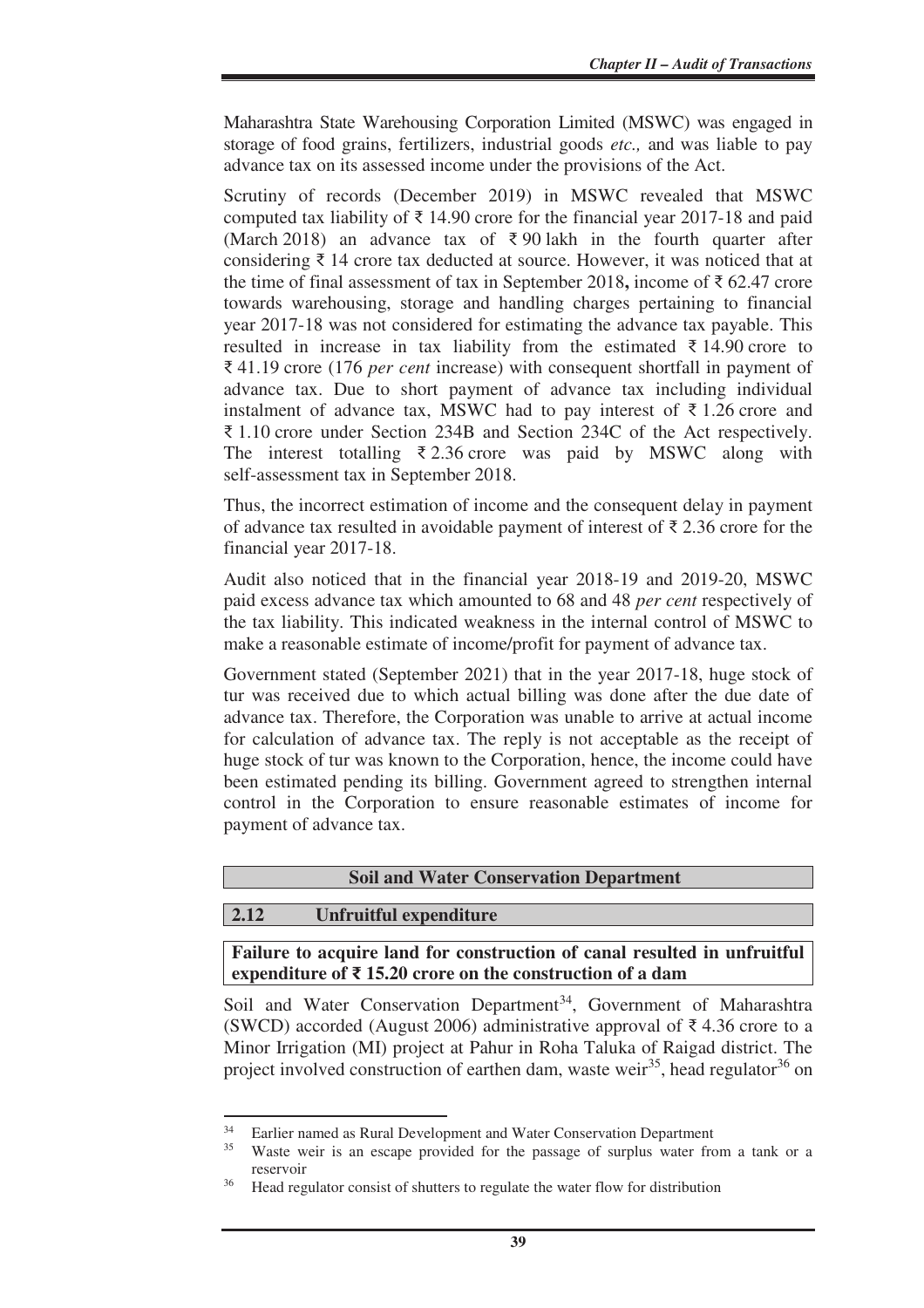the local nalla and 4.22 km right bank canal to irrigate 117 hectares (ha) of land.

Executive Engineer, Small Scale Irrigation (Water Conservation) Division, Thane (EE) awarded (January 2008) the work of construction of a dam proper, waste weir and head regulator to contractor "A" at tendered cost of ₹ 3.92 crore. During execution, SWCD accorded (March 2011) first revised administrative approval of  $\bar{\tau}$  13.24 crore and second revised administrative approval (December 2015) of  $\bar{\xi}$  18.74 crore. The work was completed in May 2016. The expenditure incurred on the project was  $\bar{\tau}$  15.20 crore including expenditure on land acquisition and miscellaneous expenses.

Scrutiny of records (January 2021) and further information obtained (September 2021) from District Water Conservation Officer, Soil and Water Conservation Division, Kalwa, Thane (Division) revealed that out of 39.35 ha land required for the project, 30.57 ha of land was available for construction of dam proper, waste weir and head regulator and therefore the work was taken up. Meanwhile, the District Collector, Raigad had initiated (2012) land acquisition process for the Delhi Mumbai Industrial Corridor Authority (DMICA) and by 2015 acquired land falling under basic irrigable area of the project including major portion of the land required for construction of canal. More than four years after the construction of the dam, the District Water Conservation Officer directed (August 2020) the Sub-Divisional Water Conservation, Kolad (Sub-Division) to submit estimate for construction of canal of 1.45 km instead of 4.22 km and for construction of three barrages downstream to achieve the targeted irrigation potential of 117 ha. Audit observed that though the work of constructing the dam was awarded in January 2008, initiation of land acquisition proceeding if any, for the construction of 4.22 km right bank canal was not on record of the Division. The fact that DMICA acquired the land by 2015 indicated that the Division did not take effective steps for acquiring the required land earlier for construction of canal.

Thus, the failure of the Division to acquire required land for construction of canal resulted in non-utilisation of dam constructed at a cost of  $\bar{\tau}$  15.20 crore for the intended purpose of irrigating 117 ha of land for more than five years.

Government stated (December 2021) that the process of land acquisition for DMICA was initiated by District Collector, Raigad in 2012 and land falling under major area of MI Scheme was acquired by DMICA. It was further stated that due to continuous opposition/refusal of local farmers for land acquisition for 1.45 km length of canal, land acquisition could not be initiated and therefore the estimates were not submitted. Government, while admitting the inability to create irrigation facility, stated that revenue of ₹ 1.04 lakh per annum was being generated through supply of water for drinking purposes. It was added that it is possible that the water storage of the MI Scheme can be utilised for drinking/industrial purpose as well as for pisciculture in future.